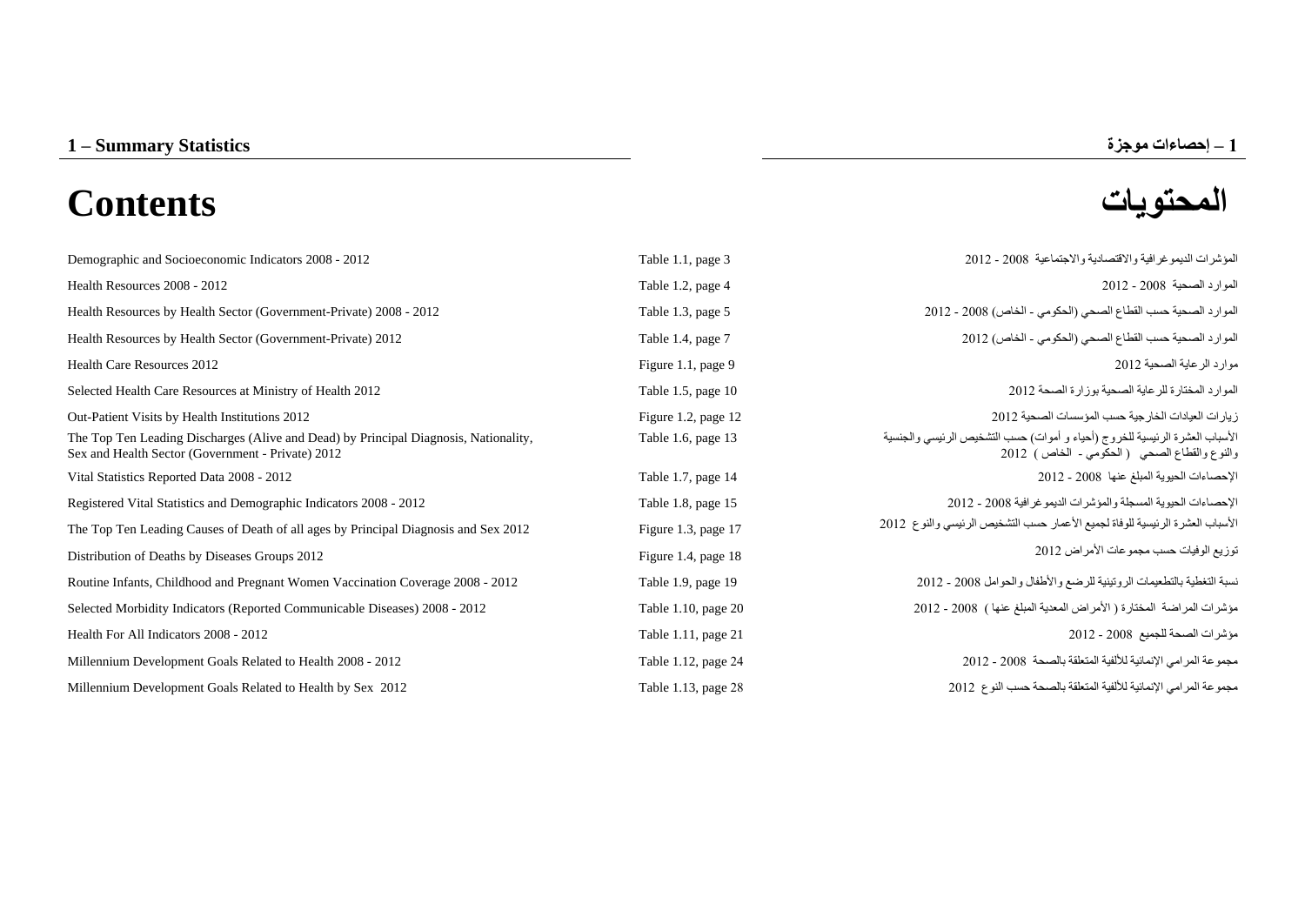# **االصطالحات Conventions**

تم تحديث بيانات السكان لعام 2010 بناءا على الاسقاطات السكانية - يوليو 2010 . 2010 . 2010 . 2010 . 2010 . July 2010 . كم تحديث بيانات السكانية - يوليو 2010 . 2010 . 2010 . 2010 . 2010 . 20

Birth and Deaths databases are live systems and registration and update could be any time, therefore, previous years published statistics are always reviewed and updated accordingly to reflect the actual situation.

#### Nurses

The number excluding practical nurses and other grades below staff nurse.

Allied Health: The data presented as follows:-

 $\bullet$  Full data of allied health: (include Pharmacists & technicians, Dental hygienists technicians, Laboratory technologist & technicians, Radiographers & technicians, Physiotherapists, Occupational therapists … etc.).

#### **جدول 1.1 1.3 Table**

- Ministry of Health expenditure includes projects . . المشاريع تشمل الصحة وزارة مصروفات
- Pharmacists & Technicians even though it was counted within allied health, but it is also shown separately for any special request.

#### **جدول 1.1 1.5 Table**

عدد األسرة ال يشمل أسرة وحدة العناية الخاصة بالمواليد . .Unit Baby Care Special at cots baby excluding Beds

In-patients: the total include patients at Special Care Baby Unit. . بالمواليد الخاصة العناية وحدة مرضى تشمل الجملة : الداخليون المرضى

Out-patients visits at health center shown in this table represent the total visits of General, Dental, Mother , Child and Diabetic clinics and Triage Clinics.

Medical and Allied health manpower: number of physicians … etc. who are officially at internal or overseas training programs for further studies shown under Directorate of Training.

Distribution of the manpower was based on cost centers, while in human resources chapter, table 5.5 was based on organization structure of the Ministry of Health.

أنظمة قواعد تسجيل المواليد والوفيات تعمل على تسجيل و تحديث البيانات بصورة دائمة كلما دعت الحاجة ، لذ يتم مر اجعة وتحديث اإلحصاءات المنشورة للسنوات السابقة باستمرار لتعكس الوضع بصورة فعلية .

#### الممر ضات

المهن الطبية المساندة : تم عرض البيانات على النحو التالي -:

 المهن الطبية المساندة )تشمل الصيـادلة والفنيون ا فنيو صحة الفم واألسنان ا محللو وفنيو مختبر ا س مصورو و فنيو أشعة ، فنيو العلاج الطبيعي والتأهيل المهني ، فنيو الأطراف الصناعية والعظام .... وغير هم ) .<br>مصور و و فنيو أشعة ، فنيو العلاج الطبيعي والتأهيل المهني ، فنيو الأطراف الصناعية والعظام .... وغير هم ) .

- 
- الصيادلة والفنيون بالإضافة إلى احتسابهم من ضمن المهن الطبية المساندة ، تم أيضاً عرضهم منفصلين في حالة وجود طلب خاص بهم .

زيارات العيادات الخارجية حسب المركز الصحي المبينة في هذا الجدول تمثل مجموع زيارات العيادات العامة والأسنان ورعاية الأمومة والطفولة ومرضىي السكر وعيادات التصنيف .

القوى العاملة الطبية والمساندة: تم إدراج بعض البيانات مثل الأطباء...الخ المنضمون لبرامج التدريب سواء محليا أو مبتعثون ً .<br>للخارج لمو اصلة در اساتهم تحت إدار ة التدريب .

تم توزيع القوى العاملة حسب مراكز التكلفة ، وقد يختلف هذا التوزيع في فصل الموارد البشرية - جدول 5.5 حيث تم توزيعها حسب الهيكل التنظيمي لوزارة الصحة .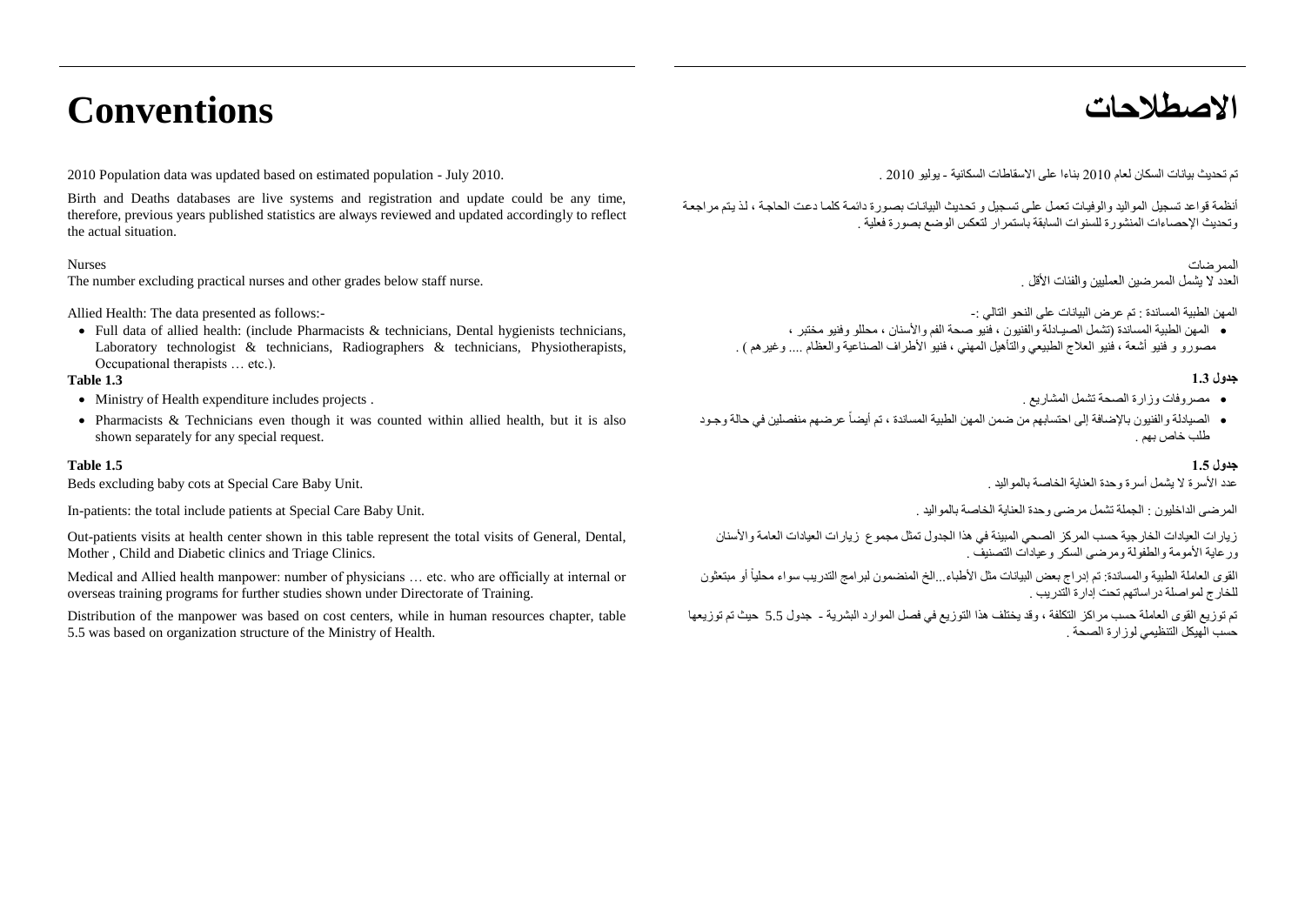#### Total Cost:

The total cost includes direct (recurrent) costs and share of indirect costs (such as training, maintenance and management overheads). For more details of direct costs only, refer to table 4.2.

The cost of Geriatric Hospital does not include the costs of Long Stay Wards.

Salmaniya Medical Complex : a) the cost includes cost of SMC Maternity Unit. b) number of physicians include physicians at Geriatric & Maternity Hospitals.

جملة الأسر ة في مستشفى ر عاية المسنين وأجنحة الإقامة الطويلة : تشمل الأسر ةالمخصصة للإقامة الطويلة بمستشفيات الولادة .<br>جملة الأسر قي مستشفى ر عاية المسنين وأجنحة الإقامة الطويلة : تشمل الأسر ةالمخصصة للإقامة الطويلة بمستش

Muharraq Maternity Hospital closed in September 2012 and Sitra Maternity Hospital closed in October 2012.

#### **Tables:1.1, 1.7, 1.8, 1.11, 1.12 and 1.13:**

To overcome the issue of under reporting and registration of infant deaths (Less than one year) since 2010 and maternal mortality since 2011 to calculate death rates in this table , data were based on two sources:

- 1) Birth and Death Registration System database
- 2) Salmaniya Medical Complex Discharges system (Deaths) database for less than one year

While all other tables regarding reported deaths referred to Birth and Death Registration Database System only as previous years.

#### **Con"t Table 1.5 1.1 جدول تابع**

مجموع التكلفة :

يشمل المصر وفات المباشرة (المتكررة) وجزء من المصر وفات الغير مباشرة ( كالتدريب ، الصيانة ، الإدارة ) ، أما بالنسبة للمصروفات المباشرة فهي موضحة بالتفصيل في جدول 4.2 .

تكلفة مستشفى رعاية المسنين ال يشمل تكلفة أجنحة اإلقامة الطويلة .

مجمع السلمانية الطبي : أ ( التكلفة تشمل تكلفة وحدة الوالدة بالمجمع . ب) عدد الأطباء يشمل أطباء مستشفى العجزة ومستشفيات الولادة .

تم اغالق مستشفى المحرق للوالدة في سبتمبر 8008 و مستشفى سترة للوالدة في أ توبر 8008 .

#### **الجداول 1.1 ، 1.1 ، 1.1 ، 1.11 ، 1.12 و 1.11 :**

لاحتساب المعدلات في هذا الجدول ، وللتغلب على مشكلة عدم التبليغ عن وفيات الرضع لقسم تسجيل المواليد والوفيات بإدارة الصحة العامة منذ عام 2010 ، ووفيات الامومة في منذ عام 2011 . فقد تم اعتماد مصدرين لإستكمال البيانات وهما كالآتي :

- 0( قاعدة بيانات نظام تسجيل المواليد والوفيات
- 8( قاعدة بيانات نظام تسجيل المرخصين )المتوفين( من مجمع السلمانية الطبي للفئة العمرية األقل من عام.

بينما تم تحليل و عرض بقية جداول الوفيات المبلغ عنها إستناداً على قاعدة بيانات نظام تسجيل المواليد والوفيات فقط ، كما في الأعوام السابقة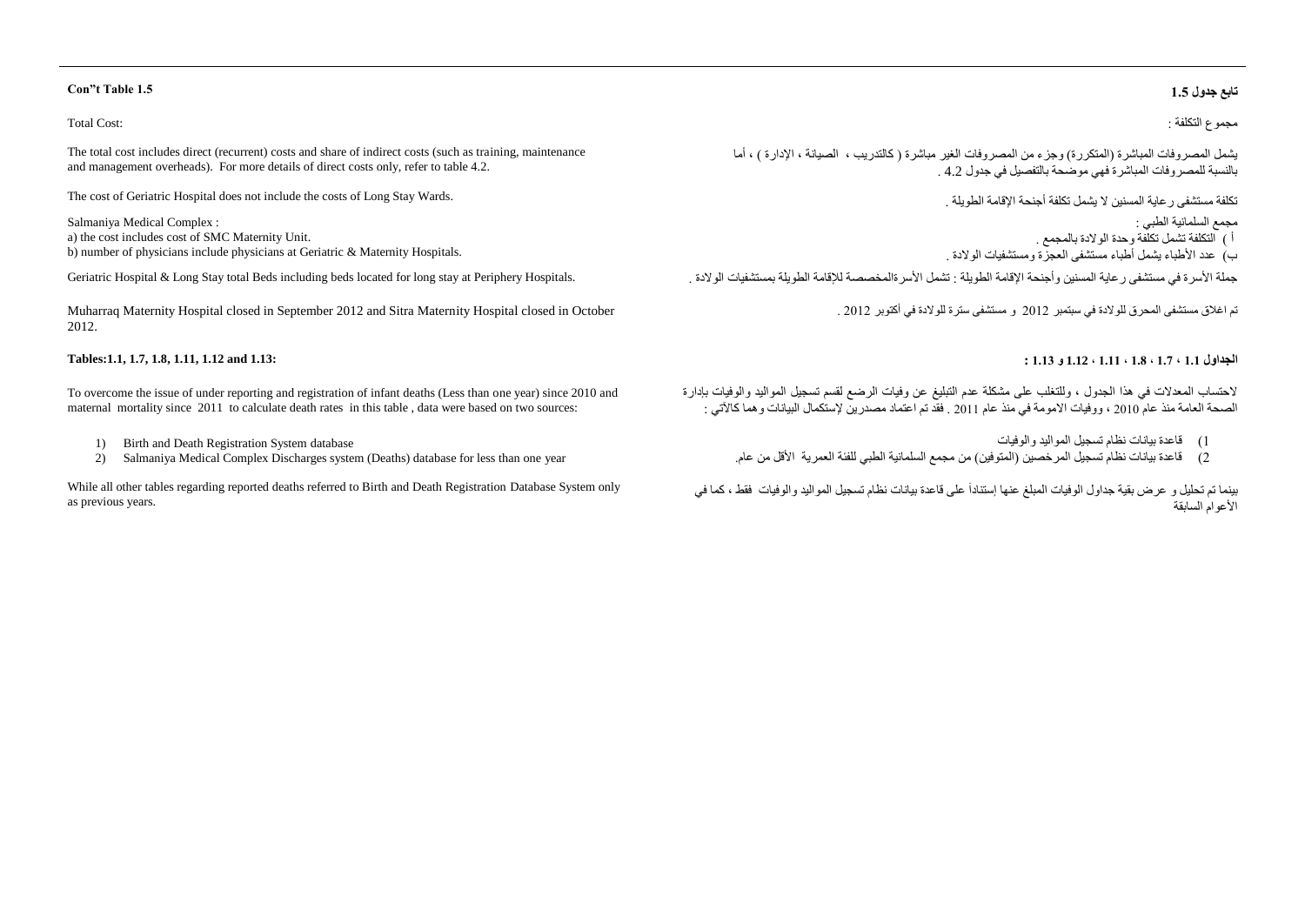#### **جدول 1.1 Table المؤشرات الديموغرافية واالقتصادية واالجتماعية 2008 - 2012 Demographic and Socioeconomic Indicators 2008 - 2012**

<span id="page-3-0"></span>

| Indicator                                                    | 2012          | 2011                                  | 2010                 | 2009                 | 2008          |             | المؤشر                                                                                                                        |
|--------------------------------------------------------------|---------------|---------------------------------------|----------------------|----------------------|---------------|-------------|-------------------------------------------------------------------------------------------------------------------------------|
| Demographic                                                  |               |                                       |                      |                      |               |             | الديموغرافية                                                                                                                  |
| Area (sq.km)                                                 |               | 767.3<br>$\ddotsc$                    | 762.3                | 760.5                | 757.5         |             | المساحة (كيلومتر مربع )                                                                                                       |
| Population <sup>1</sup>                                      | $\ddotsc$     | 1,195,020                             | 1,228,543            | 1,178,415            | 1,106,509     |             | السكان <sup>1</sup>                                                                                                           |
| Crude birth rate per 1000 population (reported) $2$          | 15.6          | 14.7                                  | 14.8                 | 15.0                 | 15.3          |             |                                                                                                                               |
| Crude death rate per 1000 population (reported) <sup>2</sup> | 2.1           | 2.1                                   | 2.0                  | 2.0                  | 2.2           |             | معدل المواليد لكل 1000 من السكان ( المبلغ عنها ) <sup>2</sup><br>معدل الوفيات لكل 1000 من السكان ( المبلغ عنها ) <sup>2</sup> |
| Population growth rate %                                     |               | $\sim$ $\sim$ $\sim$<br>$\sim$ $\sim$ | 5.8                  | 6.8                  | 6.2           |             | معدل النمو السكاني                                                                                                            |
| % population <15                                             |               | 20.9<br>$\sim$ $\sim$ $\sim$          | 20.2                 | 20.3                 | 20.2          |             | % السكان أقل من 15                                                                                                            |
| % population 15-64                                           |               | 76.8<br>$\sim$ $\sim$ $\sim$          | 77.7                 | 77.5                 | 77.4          |             | % السكان 64-15                                                                                                                |
| % population 65+                                             |               | 2.2<br>$\sim$ $\sim$ $\sim$           | 2.1                  | 2.1                  | 2.4           |             | % السكان 65 +                                                                                                                 |
| Total dependency ratio                                       | $\sim$ $\sim$ | 30.1                                  | 28.7                 | 29.0                 | 29.1          |             | نسبة الإعالة الكلية                                                                                                           |
| Total fertility rate per women (Female 15-49)                | 2.1           | 2.0                                   | 1.9                  | 2.0                  | 1.9           |             | معدل الخصوبة الكلي للمرأة الواحدة ( الإناث 15-49 )                                                                            |
| Socioeconomic                                                |               |                                       |                      |                      |               |             | الإقتصادية والإجتماعية                                                                                                        |
| Unemployment rate $3$                                        | Male          | $\sim$ $\sim$ $\sim$<br>$\sim$ $\sim$ | 2.0                  | $\sim$ $\sim$ $\sim$ |               | ذكور        | معدل البطالة <sup>3</sup>                                                                                                     |
|                                                              | Female        | $\sim$ $\sim$<br>$\sim$               | 9.0                  | $\sim$               | $\cdots$      | إناث        |                                                                                                                               |
|                                                              | Total         | $\sim$ $\sim$ $\sim$<br>$\ddotsc$     | 4.3                  | 4.0                  |               | الجملة 3.7  |                                                                                                                               |
| Smokers 15+ years (Bahraini %) (2007 data) 4                 | Male          | $\sim$ $\sim$ $\sim$<br>$\ddotsc$     | $\sim$ $\sim$ $\sim$ | $\cdots$             | ذكور 33.4     |             | نسبة المدخنين 15 سنة فأكثر ( للبحرينيين ) <sup>( بيانات</sup> 2007 ) <sup>4</sup>                                             |
|                                                              | Female        | $\cdots$<br>$\sim$ $\sim$             | $\sim$ $\sim$ $\sim$ | $\sim$ $\sim$ $\sim$ | 7.0           | إناث        |                                                                                                                               |
|                                                              | Total         | $\sim$ $\sim$ $\sim$<br>$\sim$ $\sim$ | $\sim$ $\sim$ $\sim$ | $\sim$ $\sim$ $\sim$ |               | الجملة 19.9 |                                                                                                                               |
| Adult literacy rate 15+ years (Bahraini %)                   | Male          | $\sim$ $\sim$<br>$\sim$ $\sim$        | 96.6                 | $\sim$ $\sim$ $\sim$ |               | ذكور        | النسبة المئوية لمعدل معرفة القراءة والكتابة 15 سنة ۖ فأكثر ( للبحرينيين )                                                     |
|                                                              | Female        | $\cdots$<br>$\sim$ $\sim$             | 90.4                 | $\sim$ $\sim$        | $\cdots$      | إناث        |                                                                                                                               |
|                                                              | Total         | $\sim$ $\sim$ $\sim$<br>$\sim$ $\sim$ | 93.5                 | $\sim$ $\sim$ $\sim$ |               | الجملة      |                                                                                                                               |
| Gross School enrollment ratio 1st level % - Bahraini only    |               |                                       |                      |                      |               |             | إجمالي النسبة المئوية للملتحقين بالمدارس ( المستوى الأول - البحرينيين فقط )                                                   |
| - (Primary and Intermediate Level) <sup>5</sup>              | Male          | $\sim$ $\sim$<br>$\ddotsc$            | 111.3                | $\sim$ $\sim$        | $\cdots$      | ذكور        | - ( المرحلة الإبتدائية والإعدادية "المتوسطة" ) <sup>5</sup>                                                                   |
|                                                              | Female        | $\cdots$<br>$\ddotsc$                 | 111.8                | $\sim$               | $\cdots$      | إناث        |                                                                                                                               |
|                                                              | Total         | $\sim$ $\sim$ $\sim$<br>$\ddotsc$     | 111.5                |                      |               | الجملة      |                                                                                                                               |
| Gross School enrollment ratio 2nd level % - Bahraini only    |               |                                       |                      |                      |               |             | إجمالي النسبة المئوية للملتحقين بالمدارس (المستوى الثاني - البحرينيين فقط)                                                    |
| - (Secondary Level) <sup>5</sup>                             | Male          | $\sim$ $\sim$ $\sim$<br>$\sim$ $\sim$ | 99.9                 | $\sim$ $\sim$ $\sim$ | $\sim$ $\sim$ | ذكور        | - ( المرحلة الثانوية ) <sup>5</sup>                                                                                           |
|                                                              | Female        | $\cdots$<br>$\sim$ $\sim$             | 96.5                 |                      |               | إناث        |                                                                                                                               |
|                                                              | Total         |                                       | 98.2                 |                      |               | الجملة      |                                                                                                                               |

 $1$  2010 Population data was updated based on estimated population - July 2010.

<sup>3</sup> Source: Monthly Statistical Report (December), Ministry of Labor / Central Informatics & Communication Organization.

4 Source: National Non-Communicable Diseases Risk Factors Survey 2007, Kingdom of Bahrain. . البحرين مملكة ، <sup>2007</sup> المزمنة لألمراض اإلختطار لعوامل الوطني المسح :المصدر <sup>4</sup>

5 الصدر : وزارة التربية والتعليم / الجهاز المركزي للمعلومات والاتصالات - تعداد 2010 . . . . 2010 Source: Ministry of Education / Central Informatics & Communication Organization - Census data 2010 .

(...) غير متوفر available Not) ...(

1 -<br>1 - تم تحديث بيانات السكان لعام 2010 بناءا على الإسقاطات السكانية - بوليو 2010

 $^2$  2012 . 2012 بيانات عامي 2010 باعام على لجنة مراجعة لم تشكيلها بوزارة الصحة ، للمزيد ، الصحة بالمغرية الصحة بالمغرية الصحة بالمغرية الصحة بالصرية الصحة بالمغرية الصحة بالمغرية الصحة بالمغرية من من من عامي المغرية الص ان المعلومات الرجوع المصطلحات في بداية الفصل .<br>ناسعلومات الرجوع المصطلحات في بداية الفصل .

<sup>3</sup> المصدر : بيانات التقرير الإحصائ*ي*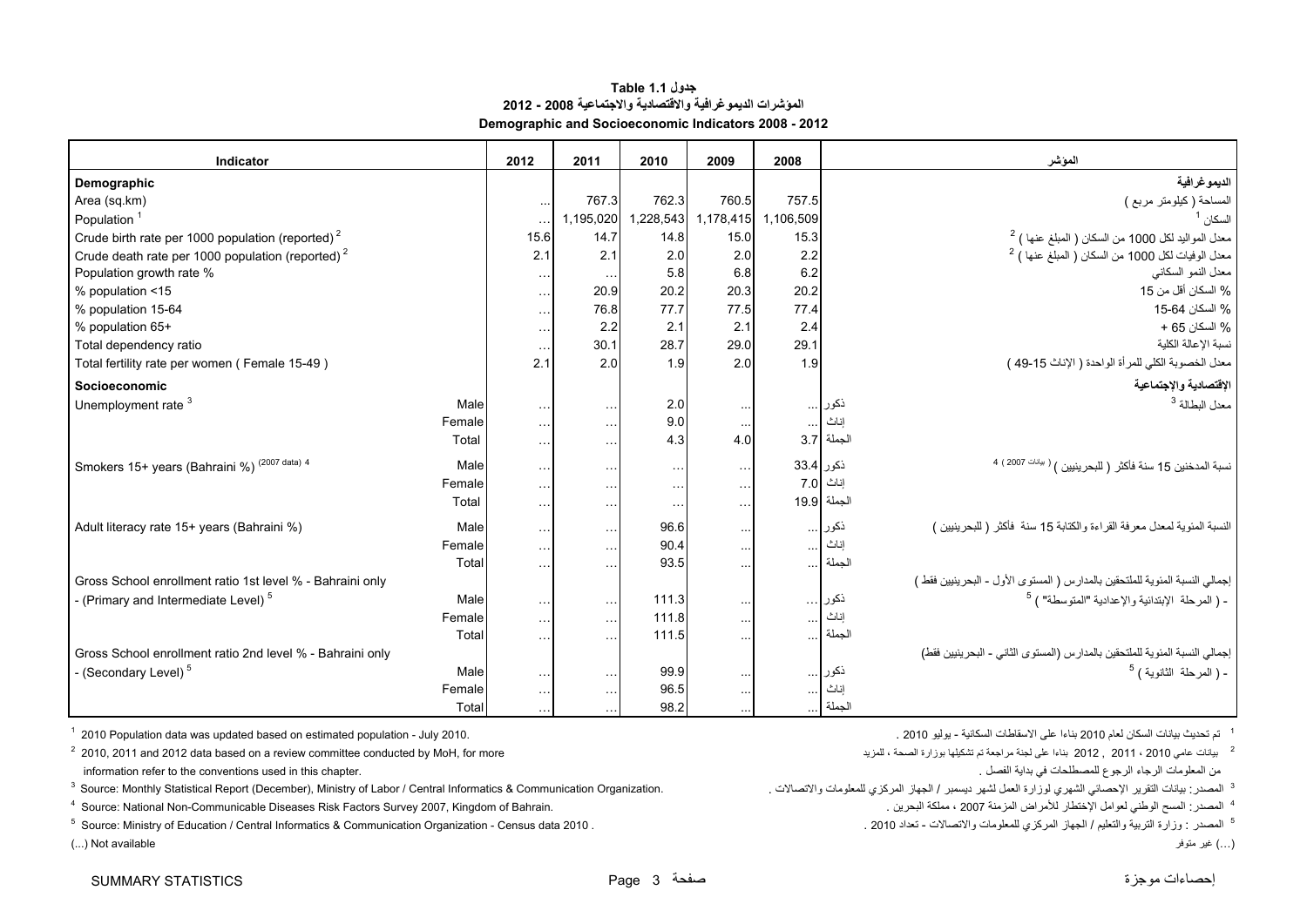#### **جدول 1.2 Table الموارد الصحية 2008 - 2012 Health Resources 2008 - 2012**

<span id="page-4-0"></span>

| Indicator                                                           | 2012 *** | 2011    | 2010    | 2009    | 2008    | المؤشر                                                            |
|---------------------------------------------------------------------|----------|---------|---------|---------|---------|-------------------------------------------------------------------|
| <b>Budgetary Resources (at Current Prices) (B.D.)</b>               |          |         |         |         |         | الموارد المالية ( بالأسعار الجارية ) ( دينار بحريني )             |
| Ministry of Health Expenditure (including projects) (million B.D.)  | 232.1    | 211.9   | 196.3   | 193.4   | 173.6   | مصروفات وزارة الصحة (تشمل المشاريع ) - بالمليون دينار بحريني      |
| Total Public Expenditure (million B.D.)                             | 3,260.9  | 2,853.0 | 2,635.4 | 2.082.2 | 2,060.3 | إجمالي المصروفات العامة للدولة - بالمليون دينار بحريني            |
| % Allocated to the Ministry of Health from                          | 7.1      | 7.4     | 7.4     | 9.3     | 8.4     | نسبة مخصصات وزارة الصحة من إجمالي الميزانية                       |
| Government Total Budget (including projects)                        |          |         |         |         |         | الحكومية ( يشمل المشاريع )                                        |
| Gross Domestic Product (GDP) per capita *                           | 9.311.0  | 9,138.4 | 7,869.6 | 7,319.0 | 8,736.7 | متوسط نصيب الفرد من الناتج المحلي الاجمالي *                      |
| Gross National Income / Product (GNP) per capita *                  | 8,134.2  | 7,953.9 | 7,143.3 | 6,553.3 | 8,422.9 | متوسط نصيب الفرد من الدخل القومي الإجمالي *                       |
| Gross National Desposable Income (GNDI) per capita *                | 7,498.1  | 7,308.9 | 6,640.9 | 6,109.5 | 7,819.9 | متوسط نصيب الفرد من إجمالي الدخل القومي المتاح *                  |
| Ministry of Health Expenditure as % of GDP *                        | 2.0      | 1.9     | 2.0     | 2.2     | 1.8     | نفقات وزارة الصحة كنسبة مئوية من الناتج المحلي الإجمالي *         |
| Ministry of Health Annual Budget per capita (including projects) ** | 189.3    | 177.3   | 159.7   | 164.1   | 156.9   | نصيب الفرد من الميزانية السنوية لوزارة الصحة ( تشمل المشاريع ) ** |
| <b>Human Resources</b>                                              |          |         |         |         |         | الموارد البشرية                                                   |
| Doctor per 10,000 population                                        | 27.9     | 24.4    | 20.9    | 21.1    | 21.1    | الطبيب لكل 10,000 من السكان                                       |
| Dentist per 10,000 population                                       | 4.5      | 4.4     | 3.0     | 3.0     | 3.2     | أطباء الأسنان لكل 10.000 من السكان                                |
| Nurse and midwives per 10,000 population                            | 51.3     | 44.3    | 41.6    | 41.7    | 42.0    | ممرضين وممرضات وقابلات لكل 10,000 من السكان                       |
| Pharmacists and Technicians per 10,000 population                   | 6.2      | 5.8     | 5.6     | 5.7     | 6.0     | الصيادلة وفنيو صيدلة لكل 10,000 من السكان                         |
| Beds per 10,000 population                                          | 20.4     | 20.8    | 17.3    | 17.7    | 19.0    | الأسر ة لكل 10.000 من السكان                                      |
| Primary Health Care Units and Centers per 10,000 population         | 0.2      | 0.2     | 0.2     | 0.2     | 0.2     | وحدات ومراكز الرعاية الصحية الأولية لكل 10,000 من السكان          |
| Nurse per doctor                                                    | 1.8      | 1.8     | 2.0     | 2.0     | 2.0     | ممر ض لكل طبيب                                                    |

 $*$  Data was updated in November 2013, source : National Account 2012.

\*\* Data was updated for the years 2009 and 2010. . 2010 <sup>و</sup> <sup>2009</sup> عام بيانات تحديث تم\*\*

\*\*\* 2012 preliminary data.

ملاحظات : العيادات الخاصة : `` العيادات الخاصة : `` ملاحظات : العيادات الخاصة : `` ملاحظات : العيادات الخاصة :

1) للعدد يشمل فقط القوى العاملة بالمهن الطبنية واللعادنة الفيل العامل العامل العامل المساح العامل المعامل المرابا والعاملة ، ولا يشمل الأطباء من الإطباء الخاصة ، ولا يشمل الأطباء صلح العاملة من الإطباع العاملة ، ولا يشمل

\* تم تحديث البيانات في نوفمبر 2013 ، المصدر : الحسابات القومية 2012 .

\*\*\* بيانات عام 2012 أولية .

العاملين في القطاع الحكومي ولديھم عيادات مسائية خاصة لعدم تكرار اعداد العاملين الصحيين . .repetition avoid to clinics LPP have and sector government at physicians

2) الممرضين والمهن الطبية المساندة - بيانات عام 2008 .<br>2) الممرضين والمهن الطبية المساندة - بيانات عام 2008 .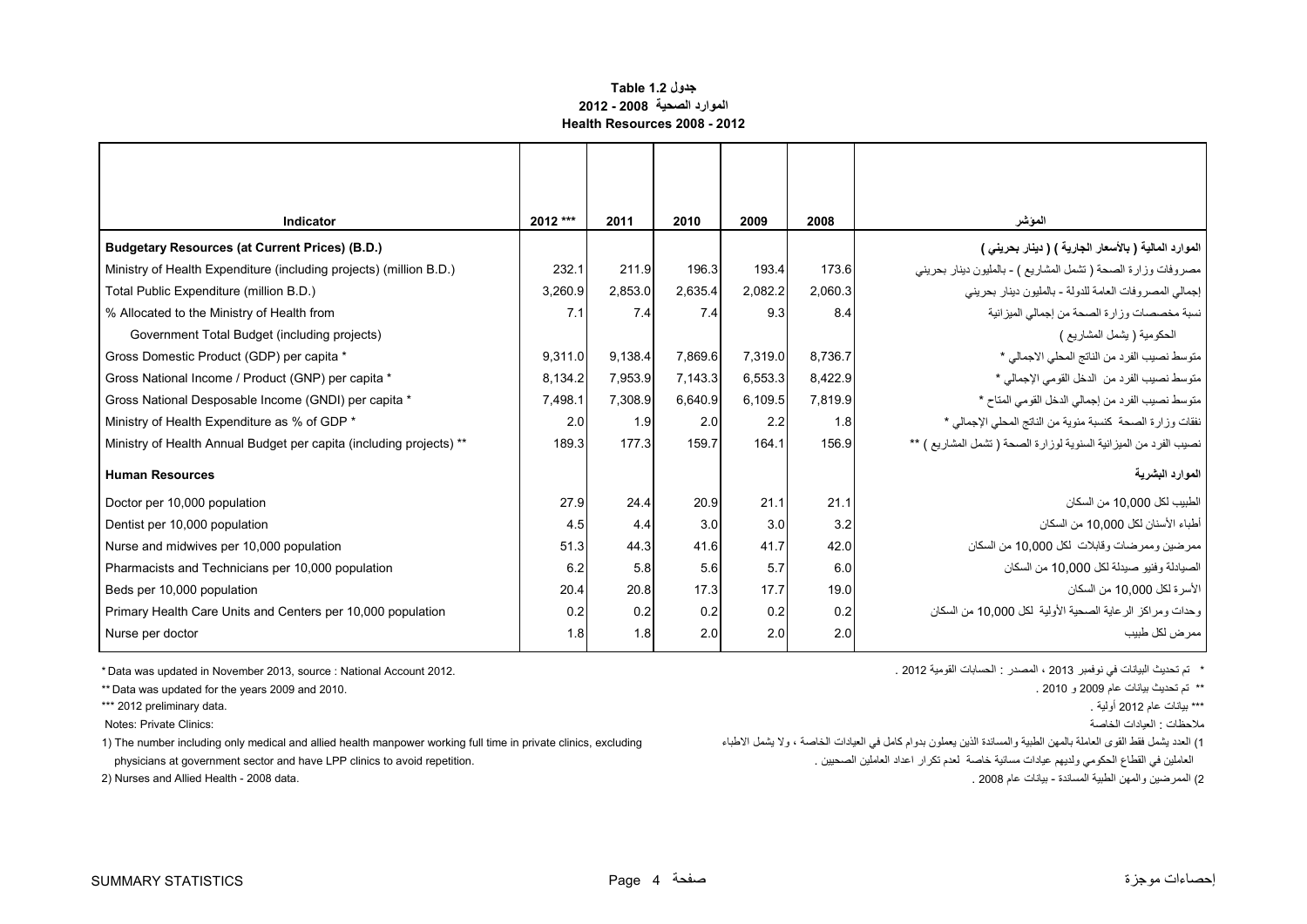| جدول Table 1.3                                                     |  |
|--------------------------------------------------------------------|--|
| الموارد الصحية حسب القطاع الصحي (الحكومي - الخاص) 2008 - 2012      |  |
| Health Resources by Health Sector (Government-Private) 2008 - 2012 |  |

<span id="page-5-0"></span>

| <b>Description</b>                              | 2012    | 2011   | 2010   | 2009    | 2008           | البيان                                       |
|-------------------------------------------------|---------|--------|--------|---------|----------------|----------------------------------------------|
| <b>Physicians</b>                               |         |        |        |         |                | الأطباء                                      |
| Government                                      | 2,061   | 1,575  | 1,536  | 1,475   |                | حكومي 1,409                                  |
| Private                                         | 1,363   | 1,335  | 1,034  | 1,006   |                | خاص 923                                      |
| <b>Total</b>                                    | 3,424   | 2,910  | 2,570  | 2,481   | الجملة 2,332   |                                              |
| <b>Dentists</b>                                 |         |        |        |         |                | أطباء الأسنان                                |
| Government                                      | 165     | 153    | 149    | 141     |                | حکوم <i>ي</i> 140                            |
| Private                                         | 391     | 373    | 217    | 211     |                | خاص 214                                      |
| <b>Total</b>                                    | 556     | 526    | 366    | 352     |                | الجملة 354                                   |
| <b>Nurses</b>                                   |         |        |        |         |                | ممرضين                                       |
| Government                                      | 4,918   | 3,988  | 3,841  | 3,708   |                | حكومي 3,510                                  |
| Private                                         | 1,372   | 1,310  | 1,267  | 1,210   | خاص 1,142      |                                              |
| <b>Total</b>                                    | 6,290   | 5,298  | 5,108  | 4,918   | الجملة 4,652   |                                              |
| Allied Health (incl. Pharmacists & Technicians) |         |        |        |         |                | مهن طبية  مساندة (تشمل الصيادلة وفنيو صيدلة) |
| Government                                      | 1,730   | 1,506  | 1,570  | 1,436   |                | حكومي 1,350                                  |
| Private <sup>*</sup>                            | 993     | 972    | 891    | 924     |                | $889$ * خاص                                  |
| <b>Total</b>                                    | 2,723   | 2,478  | 2,461  | 2,360   | الجملة 2,239   |                                              |
| <b>Pharmacists &amp; Technicians</b>            |         |        |        |         |                | الصيادلة وفنيو صيدلة                         |
| Government                                      | 308     | 256    | 253    | 241     |                | حكومي 237                                    |
| Private                                         | 448     | 442    | 433    | 431     |                | خاص 426                                      |
| <b>Total</b>                                    | 756     | 698    | 686    | 672     |                | الجملة 663                                   |
| <b>In-Patients</b>                              |         |        |        |         |                | المرضى الداخليون                             |
| Government                                      | 80,881  | 66,966 | 73,496 | 75,767  | حكومي   77,182 |                                              |
| Private                                         | 30,246  | 27,034 | 24,826 | 28,914  | خاص 20,988     |                                              |
| <b>Total</b>                                    | 111,127 | 94,000 | 98,322 | 104,681 | الجملة 98,170  |                                              |

a) Private Sector includes Private Hospitals, Private Clinics and Private Company Clinics. القطاع الخاص يشمل المستشفيات الخاصة وعيادات الشركات الخاصة والعيادات الشركات الخاصة والعيادات الشركات الخاصة المستشفيات الخاصة وعي

b) Medical Manpower in Private Clinics excluding those who work as full time in any other Health Institutes.

\* القطاع الخاص : :Sector Private\*

ب

ج) آخر تحديث للممرضين والمهن الطبية المساندة كان في عام 2008 . 2008 . 2008 . 2008 . 2008 . 2008 . والمهن الطبية المساندة كان في عام 2008 .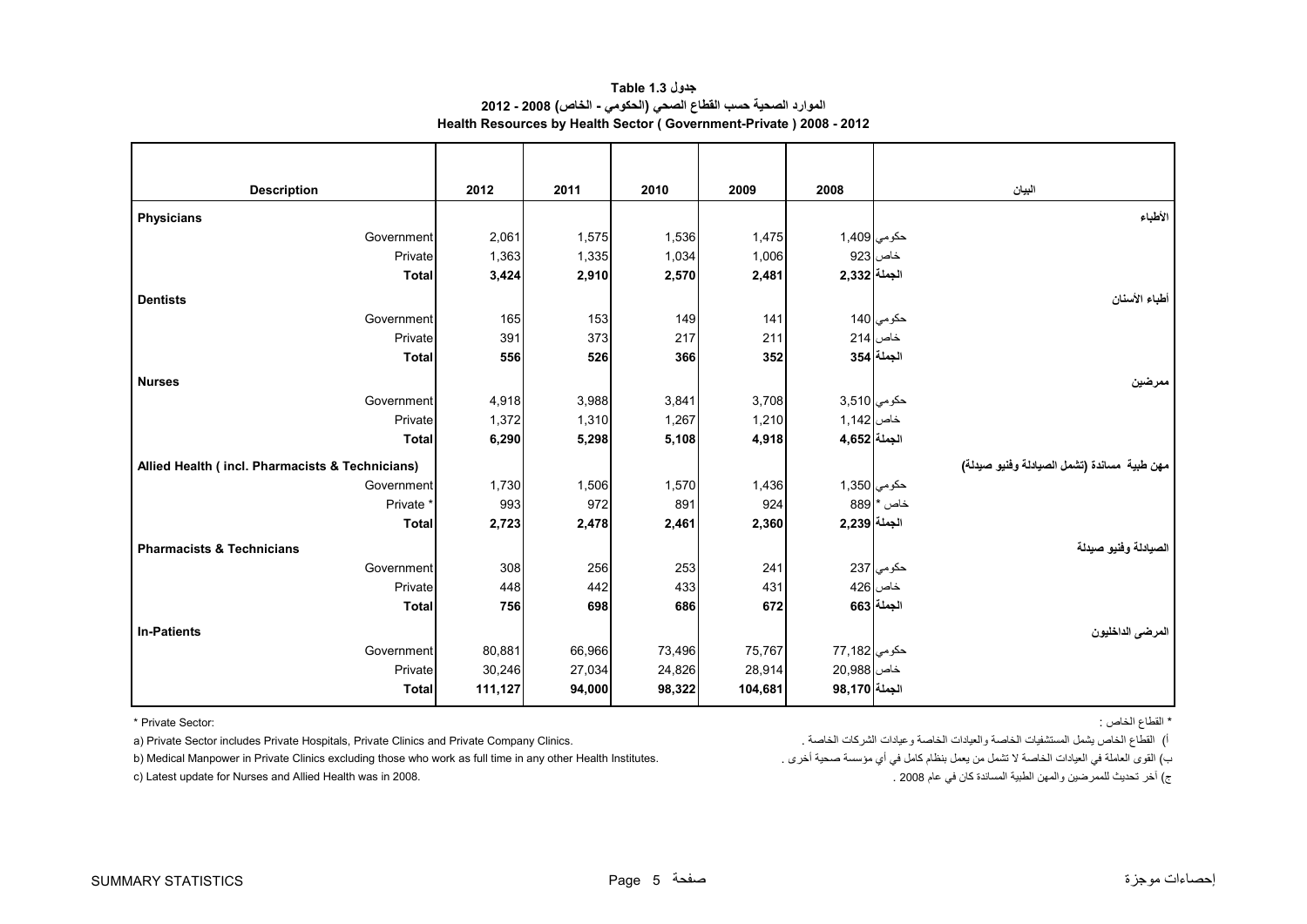#### **Health Resources by Health Sector ( Government-Private ) 2008 - 2012 (Cont'd) Table 1.3 جدول ) تابع( الموارد الصحية حسب القطاع الصحي (الحكومي - الخاص) 2008 - 2012**

| <b>Description</b>                                           | 2012      | 2011      | 2010      | 2009            | 2008                       | البيان                                                       |
|--------------------------------------------------------------|-----------|-----------|-----------|-----------------|----------------------------|--------------------------------------------------------------|
| <b>Out-Patients</b>                                          |           |           |           |                 |                            | زيارات العيادات الخارجية                                     |
| Government                                                   | 5,301,402 | 4,548,844 | 4,868,596 | 4,619,633       | حكومى 811,390,811          |                                                              |
| Private <sup>1</sup>                                         | 1,230,005 | 1,094,054 | 1,014,834 | 965.415         | $844,733$ خاص <sup>1</sup> |                                                              |
| <b>Total</b>                                                 | 6,531,407 | 5,642,898 | 5,883,430 | 5,585,048       | الجملة 3,235,544           |                                                              |
| <b>Hospitals</b>                                             |           |           |           |                 |                            | المستشفيات                                                   |
| Government                                                   | 9         | 9         | 9         | 10 <sup>1</sup> |                            | حک <i>و</i> مي 10                                            |
| Private                                                      | 15        | 15        | 14        | 13              |                            | خاص 13                                                       |
| <b>Total</b>                                                 | 24        | 24        | 23        | 23              |                            | الجملة 23                                                    |
| <b>Beds</b>                                                  |           |           |           |                 |                            | الأسرة                                                       |
| Government                                                   | 2,046     | 2,044     | 1,719     | 1.706           | حكومي 1,726                |                                                              |
| Private                                                      | 452       | 442       | 411       | 384             |                            | خاص 378                                                      |
| Total                                                        | 2,498     | 2,486     | 2,130     | 2,090           | الجملة 2,104               |                                                              |
| <b>Primary Health Care Units and Centers</b>                 |           |           |           |                 |                            | وحدات ومراكز الرعاية الصحية الأولية                          |
| Government <sup>2</sup>                                      | 26        | 25        | 24        | 24              |                            | 23 $ ^{2}$ حكومي 23                                          |
| Private                                                      | $\cdots$  | $\cdots$  | $\cdots$  | $\ldots$        |                            | خاص                                                          |
| <b>Total</b>                                                 | 26        | 25        | 24        | 24              |                            | الجملة 23                                                    |
| <b>Estimated Cost (million Bahraini Dinars)</b> <sup>3</sup> |           |           |           |                 |                            | التكلفة التقديرية (مليون دينار بحرين <i>ي</i> ) <sup>3</sup> |
| Government                                                   | 320.9     | 292.2     | 234.0     | 223.5           | 199.5                      | حكومي                                                        |
| Ministry of Health (including Projects)                      | 232.2     | 211.9     | 196.3     | 193.4           | 173.6                      | وزارة الصحة (تشمل المشاريع)                                  |
| <b>Other Government Hospitals</b>                            | 88.7      | 80.3      | 37.8      | 30.1            | 25.9                       | المستشفيات الحكومية الأخرى                                   |
| <b>Private</b>                                               | 117.2     | 117.2     | 101.7     | 93.6            | 73.9                       | الخاص                                                        |

ا القطاع الخاص : لايشمل بيانات العيادات الخاصة لعدم توفرها . .<br><sup>2</sup> يشمل إدار ة الشنون الصحية والاجتماعية الثابعة لموزار ة الداخلية . المسحية والاجتماعية الثابعة لموزار الداخلية . .<br><sup>2</sup> يشمل إدار ة الشنون الصحية والاجتماعي <sup>2</sup> Including Directorate of Health & Social Affairs at Ministry of Interior.

االمصادر : : Sources 3

- Ministry of Health (Directorate of Finance) (المالية إدارة (الصحة وزارة -

- الجھاز المركزي للمعلومات واالتصاالت Organization Communication & Informatics Central -

- Ministry of Finance المالية وزارة -

ملاحظة : تم مراجعة وتحديث بيانات زيار ات العيادات الخارجية لعام 2009 . .<br>ملاحظة : تم مراجعة وتحديث بيانات زيار ات العيادات الخارجية لعام 2009 . .

<sup>1</sup> القطاع الخاص : لايشمل بيانات العيادات الخاصة لعدم توفر ها .

<sup>3</sup> االمصادر :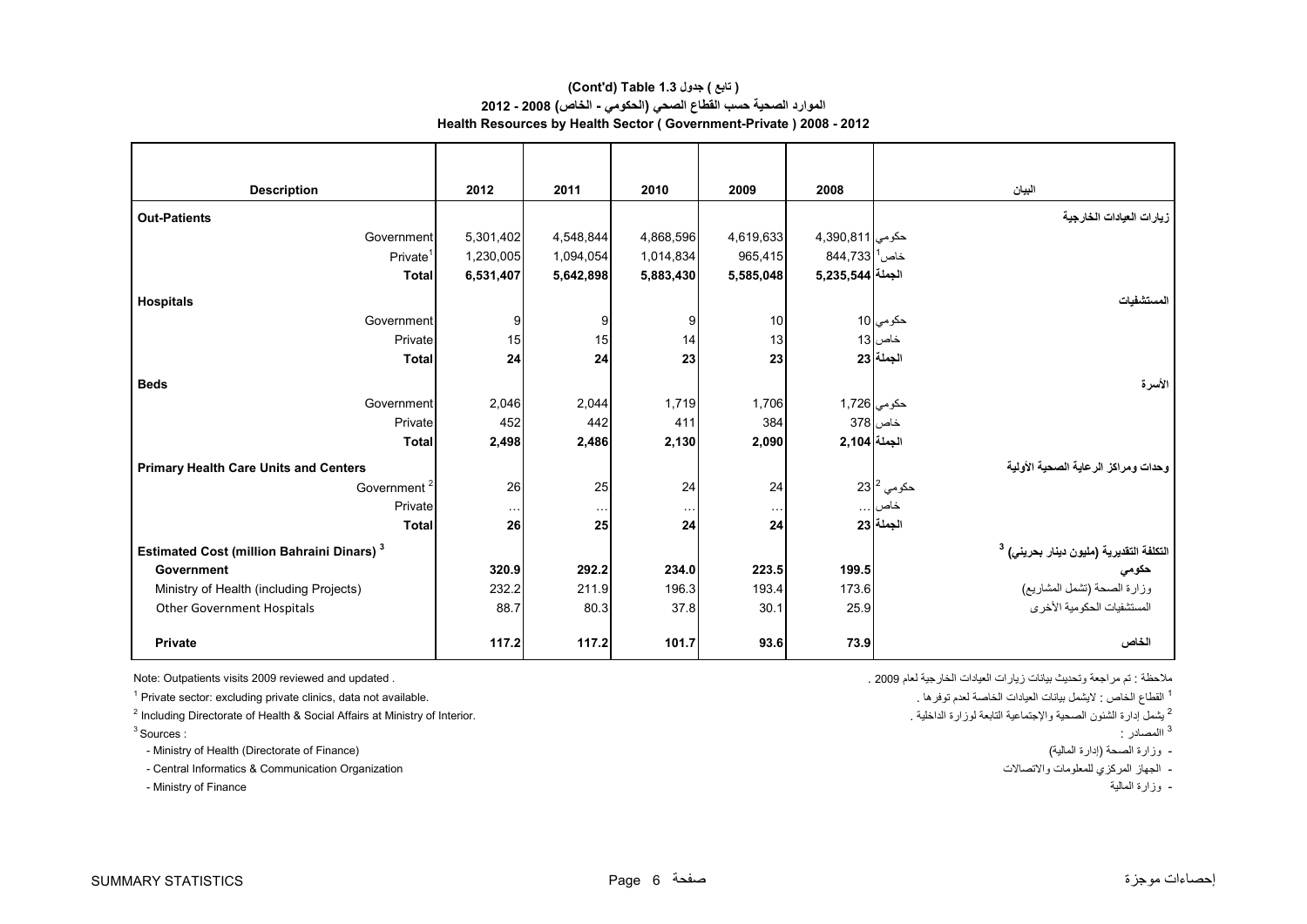#### **جدول 1.4 Table الموارد الصحية حسب القطاع الصحي (الحكومي - الخاص) 2012 Health Resources by Health Sector ( Government-Private ) 2012**

<span id="page-7-0"></span>

|                                                |                 |                 |             |                 |                                            |               | القوى العاملة الطبية والمساندة |                   |                                                 |
|------------------------------------------------|-----------------|-----------------|-------------|-----------------|--------------------------------------------|---------------|--------------------------------|-------------------|-------------------------------------------------|
|                                                | زيارات          |                 |             |                 | <b>Medical &amp; Para-Medical Manpower</b> |               |                                |                   |                                                 |
|                                                | العيادات        | المرضى          | الأسرة      | القوى العاملة   | مهن طبية                                   | ممرضات        | أطباء الأسنان                  | الأطباء           |                                                 |
|                                                | الخارجية        | الداخليون       |             | الاخرى          | مساندة                                     |               |                                |                   |                                                 |
|                                                | Out-            | In-             | <b>Beds</b> | Other           | <b>Allied</b>                              | <b>Nurses</b> | <b>Dentists</b>                | <b>Physicians</b> |                                                 |
| <b>Institution</b>                             | <b>Patients</b> | <b>Patients</b> |             | <b>Manpower</b> | Health                                     |               |                                |                   | المو سسبات                                      |
| <b>Government Sector</b>                       |                 |                 |             |                 |                                            |               |                                |                   | القطاع الحكومي                                  |
| Ministry of Health                             | 4,386,687       | 50,799          | 1,320       | 4,189           | 1,161                                      | 3,088         | 139                            | 1,244             | وزارة الصحة                                     |
| Bahrain Defence Force - Royal Medical Services | 529,075         | 21,462          | 353         | 1,049           | 354                                        | 1,034         | 18                             | 376               | قوة دفاع البحرين - قيادة الخدمات الطبية الملكية |
| King Hamad University Hospital                 | 202,155         | 8,620           | 373         | 186             | 171                                        | 739           | $\cdots$                       | 403               | مستشفى الملك حمد الجامعي                        |
| Directorate of Health & Social Affairs         | 183,485         | <b>NA</b>       | <b>NA</b>   | 179             | 44                                         | 57            | 8                              | 22                | إدارة الشئون الصحية والإجتماعية                 |
| Arabian Gulf University                        | <b>NA</b>       | <b>NA</b>       | <b>NA</b>   | <b>NA</b>       | <b>NA</b>                                  | <b>NA</b>     | <b>NA</b>                      | 16 <sub>1</sub>   | جامعة الخليج العربي                             |
| Total                                          | 5,301,402       | 80,881          | 2,046       | 5,603           | 1,730                                      | 4,918         | 165                            | 2,061             | الجملة                                          |

**:Notes**

1) مھن طبية مساندة : تشمل الصيادلة وفنيو صيدلة . . Technicians & Pharmacists including : Health Allied) 1

2) الأسرة : العدد لا يشمل أسرة وحدة العناية الخاصة بالمواليد .<br>2) الأسرة : العدد الا يشمل أسرة وحدة العناية الخاصة بالمواليد .

3) القوى العاملة الأخرى : البيانات تشمل فقط الفئات الغير طبية (مثال الإدارة .... الخ) . ... الخ) . (3) Other Manpower: covering all non-medical categories such as administration ..etc.)

4) قوة دفاع البحرين - قيادة الخدمات الطبية الملكية : البيانات تشمل مركز الشيخ محمد بن سلمان آل خليفة للقلب . \_ Bahrain Defence Force - Royal Medical Services: including Shaikh Mohammed Bin Salman Al-Khalifa Cardiac Center

5) مستشفى الملك حمد الجامعي : بيانات تقديرية . . data estimated :Hospital University Hamad King) 5

**مالحظات :**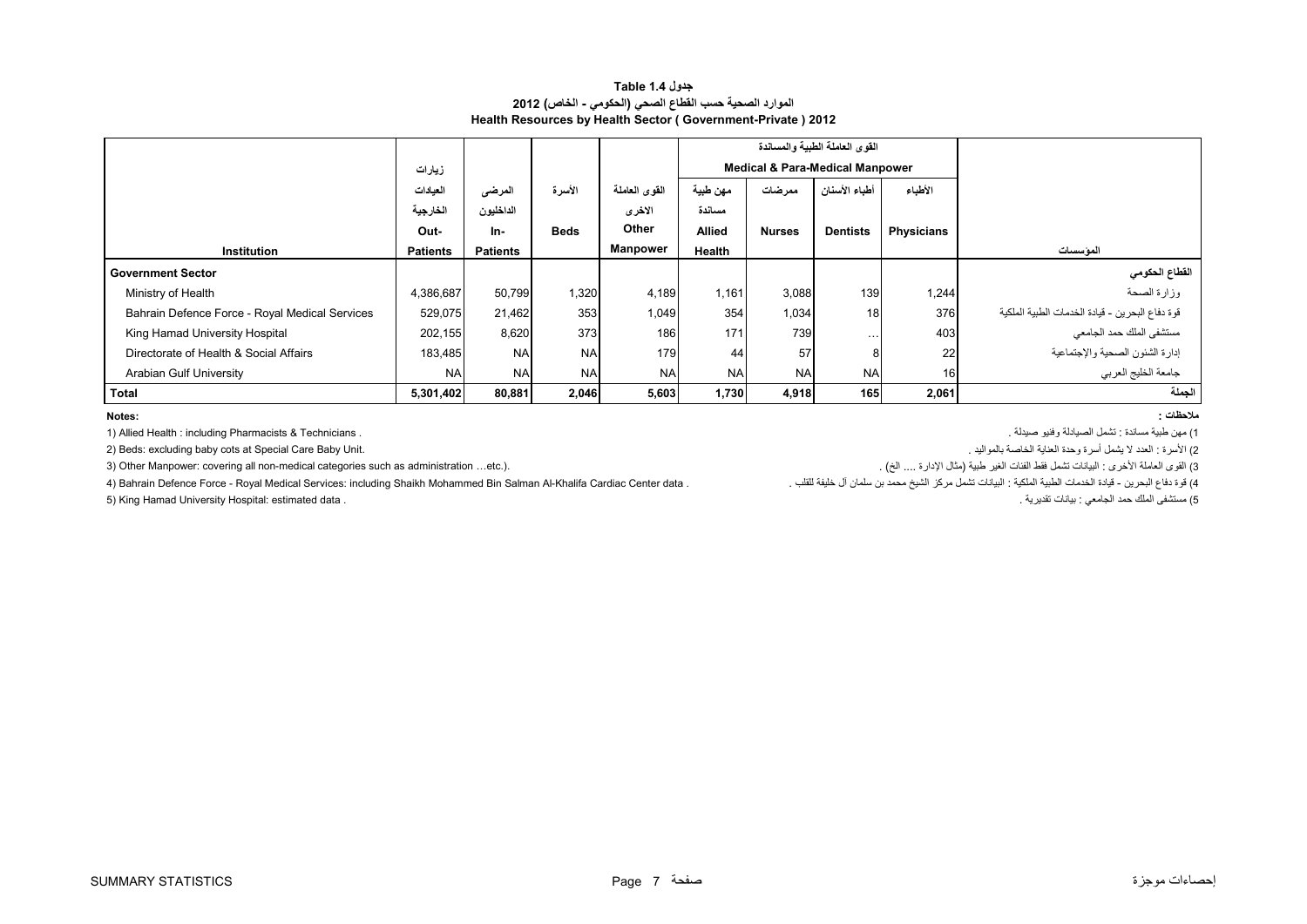#### **Health Resources by Health Sector (Government-Private) 2012 (Cont'd) Table 1.4 جدول ) تابع( الموارد الصحية حسب القطاع الصحي (الحكومي - الخاص) 2012**

|                                                  |                 |                 |             |               |               |                | القوى العاملة الطبية والمساندة             |                   |                                             |
|--------------------------------------------------|-----------------|-----------------|-------------|---------------|---------------|----------------|--------------------------------------------|-------------------|---------------------------------------------|
|                                                  | زيارات          |                 |             |               |               |                | <b>Medical &amp; Para-Medical Manpower</b> |                   |                                             |
|                                                  | العيادات        | المرضى          | الأسرة      | القوى العاملة | مهن طبية      | ممرضين         | أطباء الأسنان                              | الأطباء           |                                             |
|                                                  | الخارجية        | الداخليون       |             | الاخرى        | مسائدة        |                |                                            |                   |                                             |
|                                                  | Out-            | In-             | <b>Beds</b> | Other         | <b>Allied</b> | <b>Nurses</b>  | <b>Dentists</b>                            | <b>Physicians</b> |                                             |
| Institution                                      | <b>Patients</b> | <b>Patients</b> |             | Manpower      | <b>Health</b> |                |                                            |                   | المؤسسات                                    |
| <b>Private Sector</b>                            |                 |                 |             |               |               |                |                                            |                   | القطاع الخاص                                |
| <b>Private Hospitals</b>                         | 1,164,717       | 30,246          | 452         | 1,196         | 315           | 766            | 68                                         | 452               | المستشفيات الخاصة                           |
| International Hospital of Bahrain                | 53,009          | 2,398           | 62          | 119           | 36            | 73             | 5                                          | 72                | مستشفى البحرين الدولي                       |
| American Mission Hospital                        | 212,635         | 2,838           | 37          | 181           | 70            | 103            | 14                                         | 77                | مستشفى الأرسالية الأمريكية                  |
| Awali Hospital <sup>(2010 data)</sup>            | 96,073          | 832             | 28          | 13            | 14            | 62             | $\overline{c}$                             | 18                | مستشفى العوالي (بيانات 2010)                |
| <b>Gulf Dental Speciality Hospital</b>           | 11,888          | <b>NA</b>       | 8           | 14            |               | 12             | 10                                         | N/A               | مستشفى الخليج التخصصي للأسنان               |
| Ibn Al-Nafees Hospital                           | 129,290         | 6,586           | 45          | 205           | 28            | 90             | <b>NA</b>                                  | 31                | مستشفى ابن النفيس                           |
| <b>Bahrain Specialist Hospital</b>               | 127,458         | 5,438           | 72          | 340           | 63            | 128            | 6                                          | 77                | مستشفى البحرين التخصصي                      |
| Noor Specialist Hospital                         | 18,432          | 1,515           | 24          | 14            |               | 24             | $\overline{4}$                             | 25                | مستشفى نور التخصصي                          |
| Dr. Tariq Hospital                               | 10,235          | 135             | 22          | 12            |               | 24             | <b>NA</b>                                  | 9                 | مستشفى الدكتور طارق                         |
| Al-Hilal Hospital                                | 178,614         | 3,010           | 45          | 76            | 16            | 56             | 5                                          | 38                | مستشفى الهلال                               |
| Al-Baraka Fertility Hospital                     | 10,800          | 500             | 14          | 15            |               | $\overline{7}$ | <b>NA</b>                                  | 4                 | مستشفى البركة للخصوبة                       |
| Al-Amal Hospital                                 | 105,746         | 890             | 20          | 26            | 15            | 14             | 5                                          | 22                | مستشفى الأمل                                |
| Al-Kindi Specialised Hospital                    | 89,940          | 2,410           | 18          | 42            | 13            | 52             | 10                                         | 30                | مستشفى الكندي التخصصىي                      |
| International Medical City Hospital <sup>1</sup> | 43,200          | <b>NA</b>       | <b>NA</b>   | 21            | 10            | 15             | 3                                          | 8                 | مستشفى مدينة الطب الدولية <sup>1</sup>      |
| German Orthopaedic Hospital                      | 5,501           | 414             | 26          | 21            |               | 30             | <b>NA</b>                                  | 6                 | المستشفى الألماني للعظام                    |
| Royal Bahrain Hospital                           | 71,896          | 3,280           | 31          | 97            | 31            | 76             | $\overline{4}$                             | 35                | مستشفى رويال البحرين                        |
| Private Clinics <sup>(2011 data) 2</sup>         | $\cdots$        | <b>NA</b>       | <b>NA</b>   |               | 659           | 552            | 322                                        | 879               | العيادات الخاصة (بب <sup>ينت</sup> 2011 ) 2 |
| <b>Gulf Diabetes Specialist Center (Joslin)</b>  | 5,256           | <b>NA</b>       | <b>NA</b>   | 25            | 9             | 12             | <b>NA</b>                                  | 10 <sup>1</sup>   | مركز الخليج التخصصي للسكر ( جوسلين )        |
| <b>Private Company Clinics</b>                   | 60,032          |                 |             | 18            | 10            | 42             | $\mathbf{1}$                               | 10                | العيادات الخاصة للشركات                     |
| Aluminium Bahrain (ALBA)                         | 17,278          | <b>NA</b>       | <b>NA</b>   |               |               | 12             | <b>NA</b>                                  |                   | ألمنيوم البحرين ( ألبا )                    |
| Arab Shipbuilding and Repair Yard Co. (ASRY)     | 13,484          | <b>NA</b>       | <b>NA</b>   |               |               | 14             | <b>NA</b>                                  |                   | الشركة العربية لبناء وإصلاح السفن ( أسري )  |
| <b>Gulf Air</b>                                  | 19,198          | <b>NA</b>       | <b>NA</b>   |               |               | 4              | $\mathbf{1}$                               |                   | طيران الخليج                                |
| Gulf Aluminium Rolling Mill Co. (GARMCO)         | 2,434           | <b>NA</b>       | <b>NA</b>   | <b>NA</b>     | <b>NA</b>     |                | <b>NA</b>                                  |                   | شركة الخليج لدرفلة الألمنيوم (جارمكو )      |
| Gulf Petrochemical Industries Co. (GPIC)         | 7,638           | <b>NA</b>       | <b>NA</b>   |               |               |                |                                            |                   | شركة الخليج لصناعة البتروكيماويات           |
| Royal College of Surgeons in Ireland - Medical   | <b>NA</b>       | <b>NA</b>       | <b>NA</b>   | <b>NA</b>     | <b>NA</b>     | <b>NA</b>      | <b>NA</b>                                  | 12                | الكلية الملكية للجراحين في إيرلندا - جامعة  |
| <b>University of Bahrain</b>                     |                 |                 |             |               |               |                |                                            |                   | البحرين الطبية                              |
| <b>Total</b>                                     | 1,230,005       | 30,246          | 452         | 1,239         | 993           | 1,372          | 391                                        | 1,363             | الجملة                                      |
| <b>Grand Total</b>                               | 6,531,407       | 111,127         | 2,498       | 6,842         | 2,723         | 6.290          | 556                                        | 3,424             | الاجمالي العام                              |

1 ـ ستشفى مدينة الطب الدولية : تم ايقاف العمل به كمستشفى حتى اشعار أخر .<br>1 International Medical City Hospital was put on hold as a hospital until further notice .

العيادات الخاصة : :Clinics Private 2

a) Medical Manpower in Private Clinics excluding those who work as full time in any other Health Institutes. . أخرى صحية مؤسسة أي في كامل بنظام يعمل من تشمل ال الخاصة العيادات في العاملة القوى ) <sup>أ</sup>

ب) آخر تحديث للمرضين والمهن الطبية المساندة كان في عام 2008 .<br>ج) مستشفى مدينة الطب الدرلية : ثم ايقاف العمل به كمستشفى حتى اشعار أخر .<br>ج) مستشفى مدينة الطب الدرلية : ثم ايقاف العمل به كمستشفى حتى اشعار أخر . استشفى مدينة c) International Medical City Hospital was put on hold as a hospital until further notice .

<sup>2</sup> العدادات الخاصية ·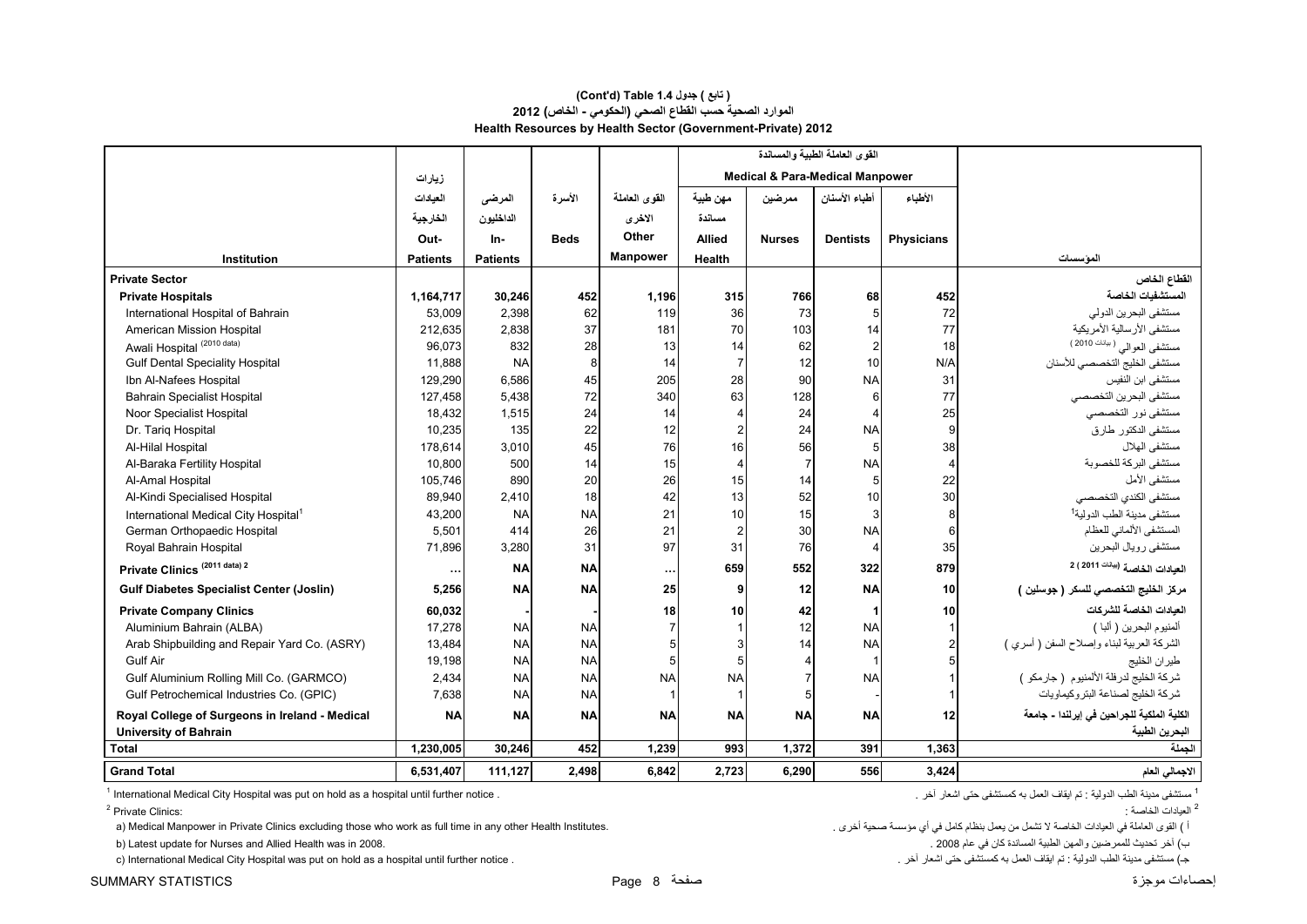**رسم بياني 1.1 Figure موارد الرعاية الصحية <sup>2012</sup> Health Care Resources 2012**

<span id="page-9-0"></span>

#### **Physicians and Dentists Nurses and Allied Health**



Private Clinics: latest update for Nurses and Allied Health 2008.



#### **In-Patient and Beds**



**Out-Patient**

Reference: Table 1.4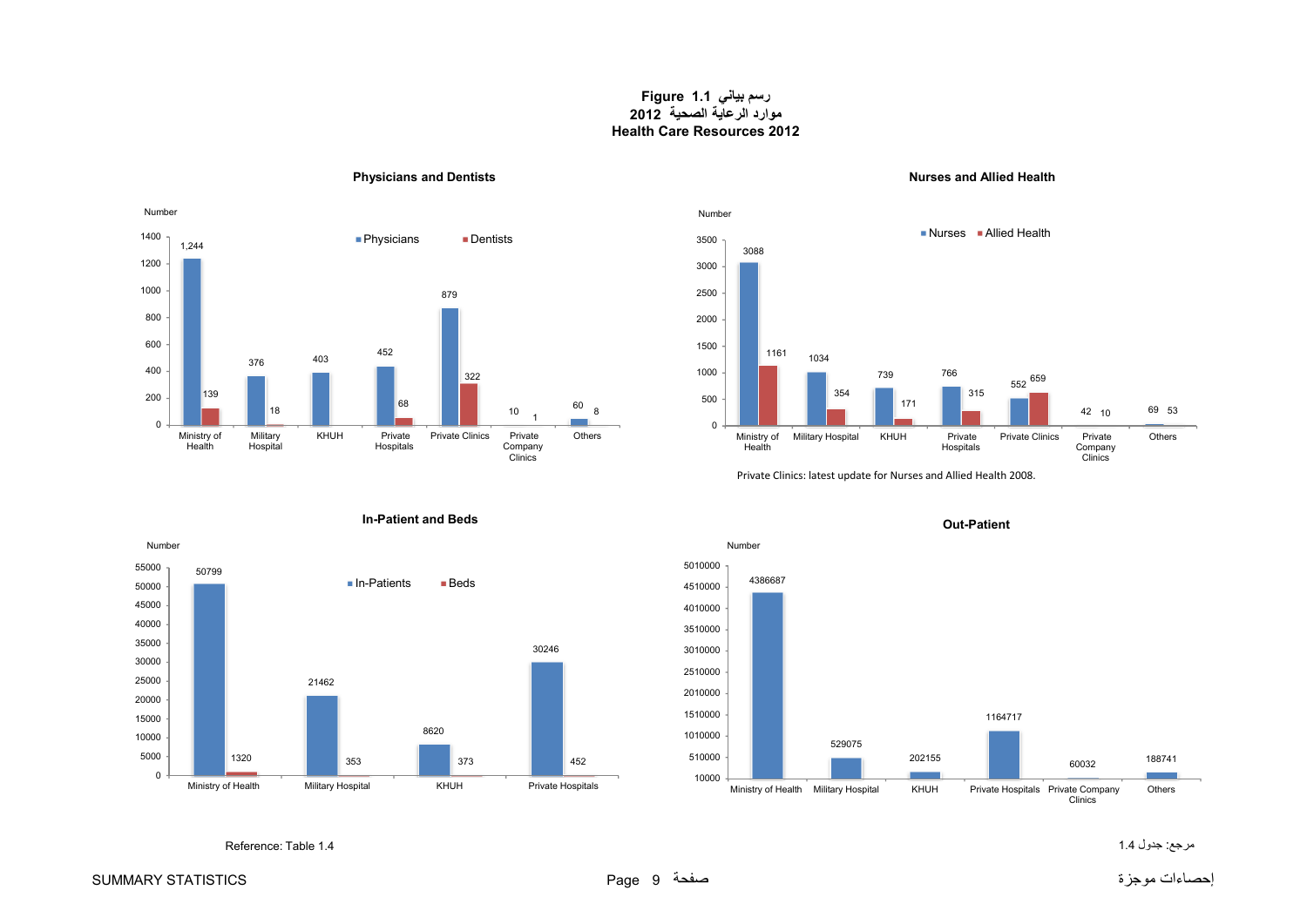#### **جدول 1.5 Table الموارد المختارة للرعاية الصحية بوزارة الصحة <sup>2012</sup> Selected Health Care Resources at Ministry of Health 2012**

<span id="page-10-0"></span>

|                                         |                 |                 |             |               | القوى العاملة الطبية والمساندة             |                 |                   |                                  |
|-----------------------------------------|-----------------|-----------------|-------------|---------------|--------------------------------------------|-----------------|-------------------|----------------------------------|
|                                         | زيارات          |                 |             |               | <b>Medical &amp; Para-Medical Manpower</b> |                 |                   |                                  |
|                                         | العيادات        | المرضى          | الأسرة      | مهن طبية      | ممر ضات                                    | أطباء أسنان     | الأطباء           |                                  |
|                                         | الخارجية        | الداخليون       |             | مسائدة        |                                            |                 |                   |                                  |
|                                         | Out-            | $In-$           | <b>Beds</b> | <b>Allied</b> | <b>Nurses</b>                              | <b>Dentists</b> | <b>Physicians</b> |                                  |
| <b>Institution</b>                      | <b>Patients</b> | <b>Patients</b> |             | Health        |                                            |                 |                   | الموسسات                         |
| <b>Primary &amp; Preventive Health</b>  | 3,787,365       | <b>NA</b>       | <b>NA</b>   | 559           | 603                                        | 108             | 342               | الرعاية الصحية الأولية والوقائية |
| Care                                    |                 |                 |             |               |                                            |                 |                   |                                  |
| <b>Public Health Directorate</b>        | <b>NA</b>       | <b>NA</b>       | <b>NA</b>   | 37            | 3                                          |                 | 13                | ادار ة الصحة العامة              |
| <b>Health Centers Administration</b>    | <b>NA</b>       | <b>NA</b>       | <b>NA</b>   |               | 11                                         |                 | 14                | ادارة المراكز الصحية             |
| <b>Health Reinforcement Directorate</b> | <b>NA</b>       | <b>NA</b>       | <b>NA</b>   | 2             |                                            |                 | 3                 | ادارة تعزيز الصحة                |
| <b>Health Centers</b>                   | 3,787,365       | <b>NA</b>       | <b>NA</b>   | 517           | 505                                        | 108             | 309               | المراكز الصحية                   |
| Health Region I                         |                 |                 |             |               |                                            |                 |                   | المنطقة الصحية الأولى            |
| Muharrag                                | 418,931         | <b>NA</b>       | <b>NA</b>   | 27            | 38                                         |                 |                   | المحرق 27                        |
| Sh.Salman                               | 138,709         | <b>NA</b>       | <b>NA</b>   | 13            | 18                                         |                 |                   | الشيخ سلمان 11                   |
| National Bank of Bahrain - Arad         | 101,174         | <b>NA</b>       | <b>NA</b>   | 26            | 14                                         |                 |                   | بنك البحرين الوطني - عراد 9      |
| National Bank of Bahrain - Dair         | 79,541          | <b>NA</b>       | <b>NA</b>   | 14            | 12                                         |                 |                   | بنك البحرين الوطني - الدير 9     |
| Bank of Bahrain and Kuwait - Hidd       | 101,127         | <b>NA</b>       | <b>NA</b>   | 24            | 15                                         |                 |                   | بنك البحرين والكويت - الحد 9     |
| Bahrain Int'l. Airport Clinic           | 14,654          | <b>NA</b>       | <b>NA</b>   |               | 4                                          |                 |                   | عيادة مطار البحرين الدولي 4      |
| <b>Total Region I</b>                   | 854,136         | <b>NA</b>       | <b>NA</b>   | 104           | 101                                        | 21              |                   | جملة المنطقة الأولى 69           |
| Health Region II                        |                 |                 |             |               |                                            |                 |                   | المنطقة الصحبة الثانبة           |
| Naim                                    | 220,693         | <b>NA</b>       | <b>NA</b>   | 69            | 26                                         | 14              |                   | النعيم 19                        |
| Ibn Sinna                               | 55,331          | <b>NA</b>       | <b>NA</b>   | 17            | 17                                         |                 |                   | ابن سينا 7                       |
| Sh.Sabah Al Salem                       | 98,336          | <b>NA</b>       | <b>NA</b>   | 13            | 18                                         |                 |                   | الشيخ صباح السالم 7              |
| Hoora                                   | 51,626          | <b>NA</b>       | <b>NA</b>   | 8             | 13                                         | 2               |                   | الحورة 3                         |
| Al Razi (Workers H.C.)                  | 149,024         | <b>NA</b>       | <b>NA</b>   | 16            | 17                                         |                 |                   | الرازي (علاج العمال) 14          |
| <b>Total Region II</b>                  | 575,010         | <b>NA</b>       | <b>NA</b>   | 123           | 91                                         | 24              |                   | جملة المنطقة الثانية 50          |
| Health Region III                       |                 |                 |             |               |                                            |                 |                   | المنطقة الصحبة الثالثة           |
| Isa Town                                | 377,206         | <b>NA</b>       | <b>NA</b>   | 38            | 39                                         |                 |                   | مدينة عيسى 27                    |
| Jidhafs                                 | 201,120         | <b>NA</b>       | <b>NA</b>   | 22            | 23                                         |                 |                   | جدحفص 17                         |
| Budaiya                                 | 156,391         | <b>NA</b>       | <b>NA</b>   | 23            | 25                                         |                 |                   | البديع 12                        |
| <b>Bilad Al Kadeem</b>                  | 83,505          | <b>NA</b>       | <b>NA</b>   | 13            | 15                                         |                 |                   | بلاد القديم 8                    |
| A' Ali                                  | 128,845         | <b>NA</b>       | <b>NA</b>   | 14            | 16                                         | 4               |                   | عالی 13                          |
| <b>Budaiya Coastal Clinic</b>           | 885             | <b>NA</b>       | <b>NA</b>   | $\sim$ $\sim$ | $\ddotsc$                                  | $\sim$          |                   | عيادة البديع الساحلية            |
| <b>Total Region III</b>                 | 947,952         | <b>NA</b>       | <b>NA</b>   | 110           | 118                                        | 19              |                   | جملة المنطقة الثالثة 77          |

- for more information refer to conventions used in the report. . التقرير في المستخدمة االصطالحات انظر المعلومات من للمزيد -

ملاحظة : تم توزيع القوى العاملة الطبية والمساندة حسب مراكز التكلفة .<br>.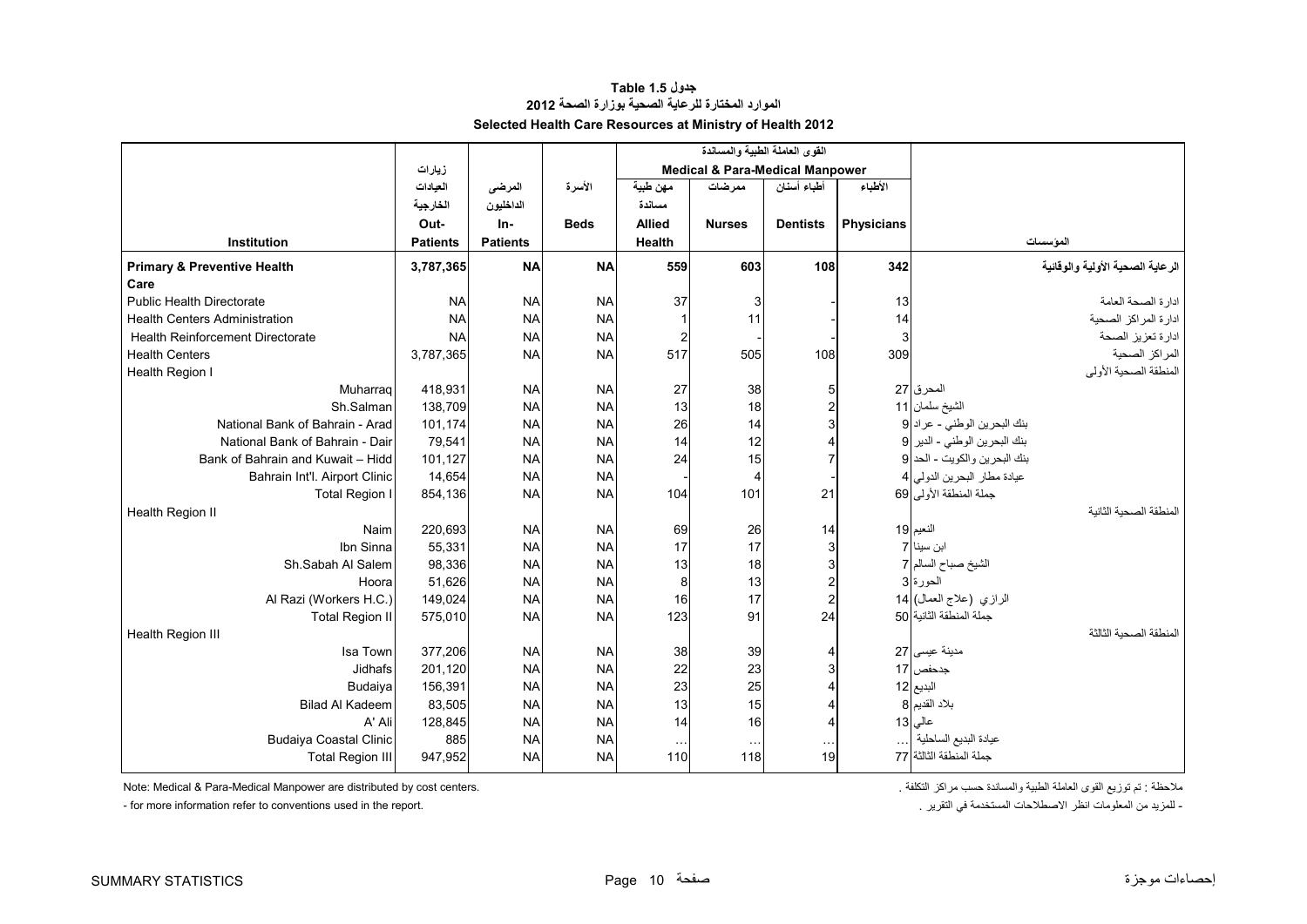# **(Cont'd) Table 1.5 جدول ) تابع( الموارد المختارة للرعاية الصحية بوزارة الصحة <sup>2012</sup>**

| Selected Health Care Resources at Ministry of Health 2012 |
|-----------------------------------------------------------|
|-----------------------------------------------------------|

|                                           |                 |                 |             |                | القوى العاملة الطبية والمساندة             |                 |                   |                                             |
|-------------------------------------------|-----------------|-----------------|-------------|----------------|--------------------------------------------|-----------------|-------------------|---------------------------------------------|
|                                           | زيارات          |                 |             |                | <b>Medical &amp; Para-Medical Manpower</b> |                 |                   |                                             |
|                                           | العادات         | المرضى          | الأسرة      | مهن طبية       | ممر ضات                                    | أطباء أسنان     | الأطباء           |                                             |
|                                           | الخارجية        | الداخليون       |             | مسائدة         |                                            |                 |                   |                                             |
|                                           | Out-            | In-             | <b>Beds</b> | <b>Allied</b>  | <b>Nurses</b>                              | <b>Dentists</b> | <b>Physicians</b> |                                             |
| Institution                               | <b>Patients</b> | <b>Patients</b> |             | <b>Health</b>  |                                            |                 |                   | الموسسات                                    |
| Health Region IV                          |                 |                 |             |                |                                            |                 |                   | المنطقة الصحية الر ابعة                     |
| Sitra                                     | 184,580         | <b>NA</b>       | <b>NA</b>   | 22             | 30                                         | 6               |                   | سترة 16                                     |
| Hamad Kanoo                               | 400,316         | <b>NA</b>       | <b>NA</b>   | 34             | 35                                         |                 |                   | حمد كانو 26                                 |
| East Riffa                                | 142,384         | <b>NA</b>       | <b>NA</b>   | 17             | 24                                         | 6               |                   | الرفاع الشرقي   11                          |
| Ahmed Ali Kanoo                           | 93,018          | <b>NA</b>       | <b>NA</b>   | 36             | 24                                         | 10              |                   | أحمد على كانو 8                             |
| <b>Total Region IV</b>                    | 820,298         | <b>NA</b>       | <b>NA</b>   | 109            | 113                                        | 29              |                   | جملة المنطقة الر ابعة  61                   |
| Health Region V                           |                 |                 |             |                |                                            |                 |                   | المنطقة الصحبة الخامسة                      |
| <b>Hamad Town</b>                         | 162,803         | <b>NA</b>       | <b>NA</b>   | 23             | 27                                         |                 |                   | مدبنة حمد 15                                |
| Mohammed Jassim Kanoo                     | 285,371         | <b>NA</b>       | <b>NA</b>   | 30             | 25                                         |                 |                   | محمد جاسم كانو 21                           |
| Kuwait                                    | 111,081         | <b>NA</b>       | <b>NA</b>   | 15             | 23                                         |                 |                   | الكويت 11                                   |
| Zallag                                    | 23,844          | <b>NA</b>       | <b>NA</b>   | $\overline{c}$ | $\overline{4}$                             |                 |                   | الزلاق 4                                    |
| Jaw & Asker Clinic                        | 6,870           | <b>NA</b>       | <b>NA</b>   | $\mathbf{1}$   | 3                                          |                 |                   | عيادة جو وعسكر 1                            |
| <b>Total Region V</b>                     | 589,969         | <b>NA</b>       | <b>NA</b>   | 71             | 82                                         | 15              |                   | حملة المنطقة الخامسة 52                     |
| <b>School Health Program</b>              | <b>NA</b>       | <b>NA</b>       | <b>NA</b>   | 2              | 84                                         | <b>NA</b>       | 3                 | برنامج الصحة المدرسية                       |
| <b>Secondary Health Care (Hospitals)</b>  | 599,322         | 50.799          | 1,320       | 568            | 2,454                                      | 10              | 743               | الرعاية الصحية الثانوية (المستشفيات)        |
| Salmaniya Medical Complex                 | 556.910         | 40,959          | 886         | 522            | 1,880                                      | 10              | 693               | مجمع السلمانية الطبي                        |
| <b>Psychiatric Hospital</b>               | 42,412          | 989             | 226         | 21             | 289                                        | <b>NA</b>       | 49                | مستشفى الطب النفسى                          |
| Geriatric Hospital & Long Stay Wards      | <b>NA</b>       | 125             | 70          |                | 95                                         |                 |                   | مستشفى رعاية المسنين وأجنحة الإقامة الطويلة |
| Ebrahim K. Kanoo Community Medical Center | <b>NA</b>       | 2,971           | 44          | $\overline{7}$ | 52                                         | <b>NA</b>       |                   | مركز إبراهيم خليل كانو الصحى الاجتماعي      |
| <b>Maternity Hospitals</b>                | <b>NA</b>       | 5,755           | 94          | 18             | 138                                        | <b>NA</b>       |                   | مستشفيات الو لادة                           |
| Jidhafs Hospital                          | <b>NA</b>       | 4,731           | 54          | 8              | 115                                        | <b>NA</b>       |                   | مستشفى جدحفص                                |
| Muharraq Hospital                         | <b>NA</b>       | 1,009           | 38          | 10             | 16                                         | <b>NA</b>       |                   | مستشفى المحرق <mark>-</mark>                |
| Sitra Hospital                            | <b>NA</b>       | 15              |             |                | 7                                          | <b>NA</b>       |                   | مستشفى سترة -                               |
| <b>Medical Commission</b>                 | <b>NA</b>       | <b>NA</b>       | <b>NA</b>   | <b>NA</b>      |                                            | <b>NA</b>       | 4                 | اللجان الطبية                               |
| <b>Training Directorate</b>               | <b>NA</b>       | <b>NA</b>       | <b>NA</b>   |                |                                            | 20              | 74                | إدارة التدريب                               |
| <b>Overseas Treatment</b>                 | <b>NA</b>       | <b>NA</b>       | <b>NA</b>   |                |                                            |                 | 1                 | العلاج بالخارج                              |
| <b>Medical Review</b>                     | <b>NA</b>       | <b>NA</b>       | <b>NA</b>   |                |                                            |                 |                   | المراجعة الطبية                             |
| <b>College of Health Sciences</b>         | <b>NA</b>       | <b>NA</b>       | <b>NA</b>   |                |                                            |                 |                   | كلية العلوم الصحية                          |
| <b>Licensing and Registration</b>         | <b>NA</b>       | <b>NA</b>       | <b>NA</b>   |                |                                            |                 |                   | الترخيص والتسجيل                            |
| <b>Directorate of Pharmacy</b>            | <b>NA</b>       | <b>NA</b>       | <b>NA</b>   | 12             |                                            |                 |                   | إدارة الصيدلة                               |
| <b>Others</b>                             | <b>NA</b>       | <b>NA</b>       | <b>NA</b>   | 15             | 31                                         |                 | 73                | أخرى                                        |
| Total                                     | 4,386,687       | 50.799          | 1,320       | 1.161          | 3,088                                      | 139             | 1.244             | الحملة                                      |

مالحظة : تم توزيع القوى العاملة الطبية والمساندة حسب مراكز التكلفة . .centers cost by distributed are Manpower Medical-Para & Medical :Note

- for more information refer to conventions used in the report. . . التقرير في التقرير في التقرير في التقرير في التقرير في التقرير المعلومات انظر الاصطلاحات المستخدمة في التقرير في المستخدمة في التقرير المعلومات المزيد من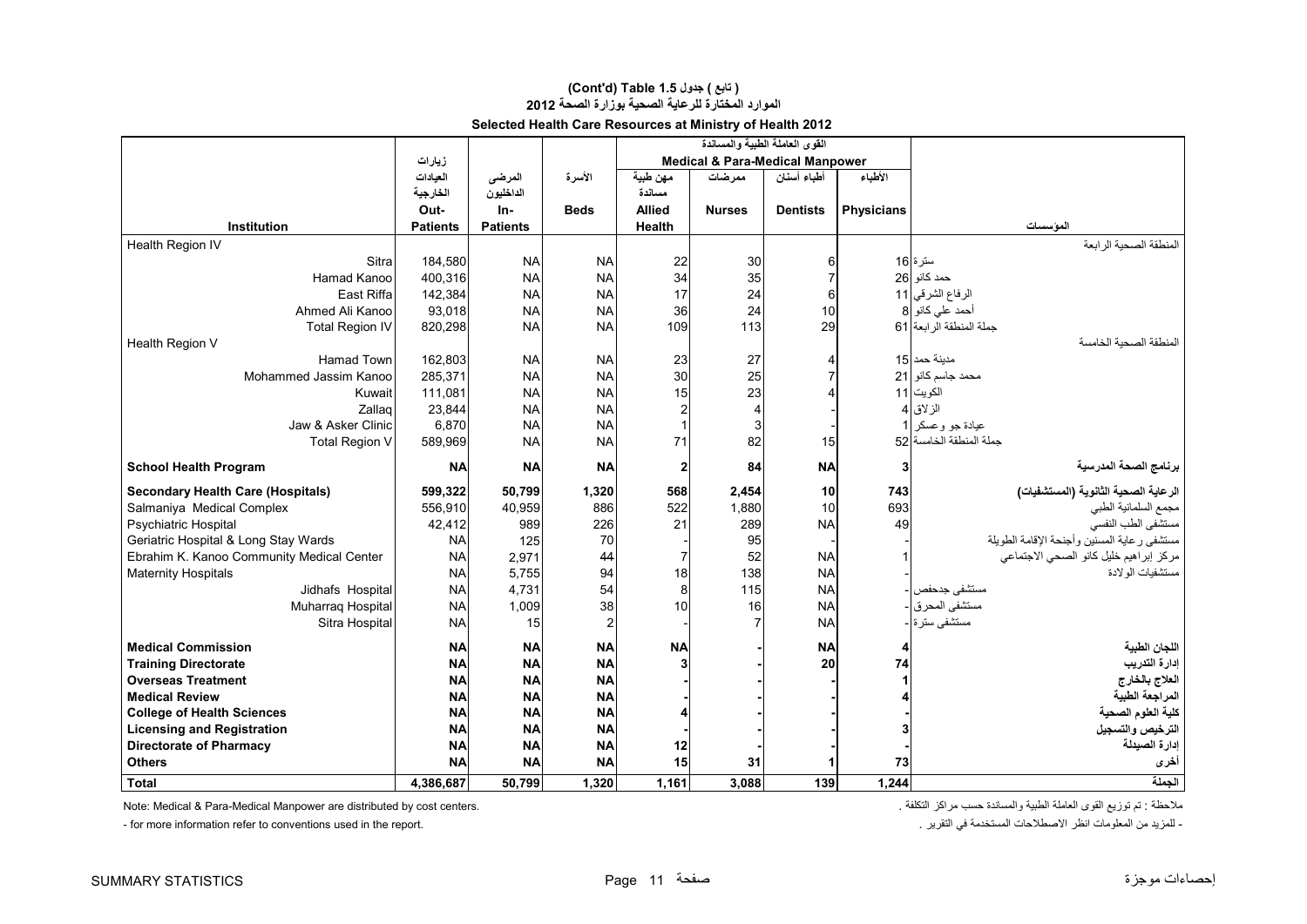<span id="page-12-0"></span>

# **رسم بياني 1.2 Figure**

Note : 1) Directorate of Health and Social Affairs out-patients figures are included with the Primary Health Care. 2) Private Sector: private clinics data not available. Reference: Table 1.4, 1.5 مالحظة : 1) بيانات إدارة الشئون الصحية واإلجتماعية مدرجة ضمن زيارات الر عاية الصحية الأولية . 2) القطاع الخاص لايشمل بيانات العيادات الخاصة لعدم توفر ها . مرجع: جدول 1.4 <sup>و</sup> 1.5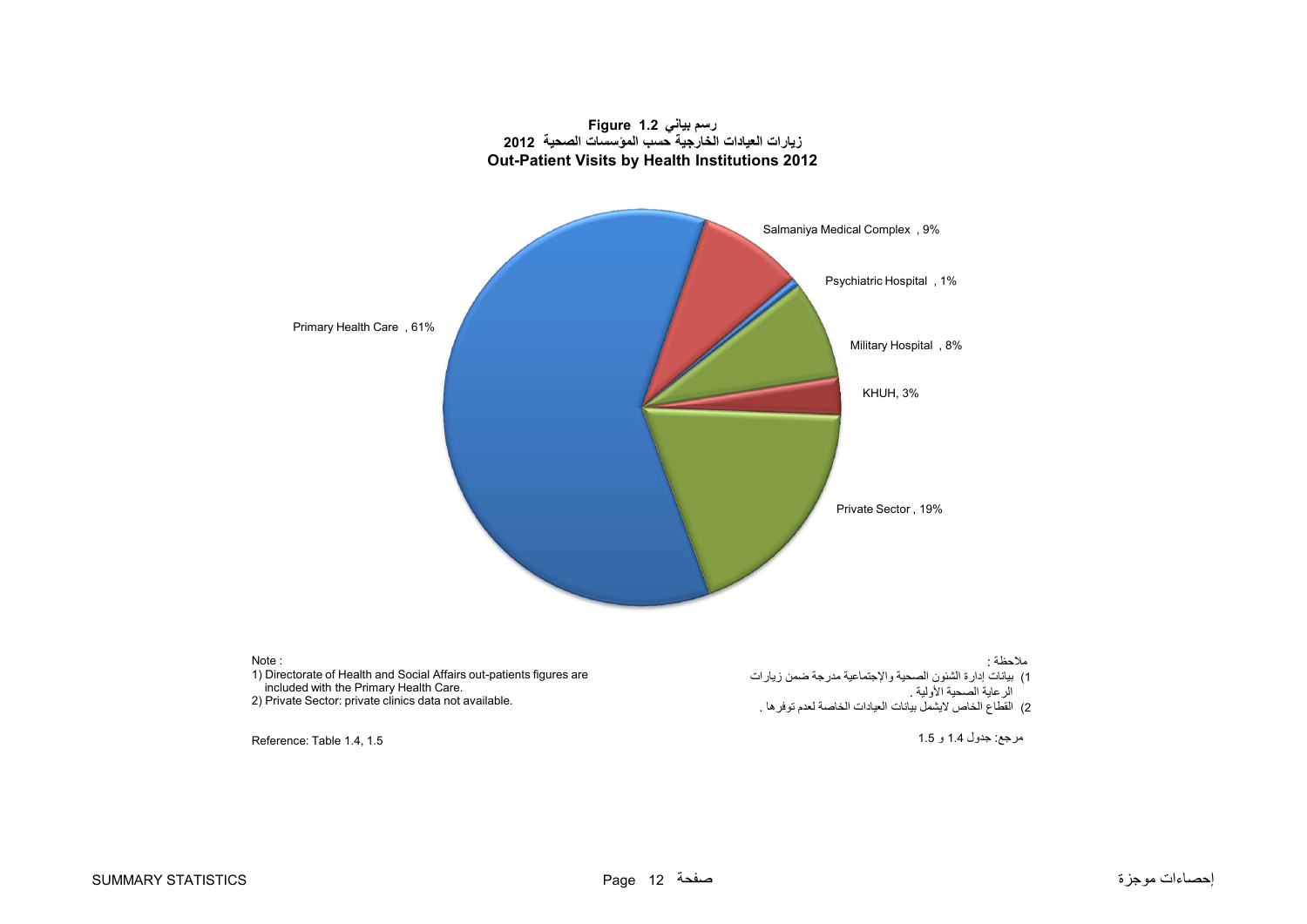**جدول 1.6 Table** الأسباب العشرة الرئيسية للخروج (أحياء و أموات) حسب التشخيص الرئيسي والجنسية والنوع والقطاع الصحي ( الحكومي - الخاص ) 2012 **The Top Ten Leading Discharges (Alive and Dead) by Principal Diagnosis, Nationality, Sex and Health Sector (Government - Private) 2012** 

<span id="page-13-0"></span>

| الأجمالي        | <b>Total</b>   |                 |              |                 | Non-Bahraini   |                 |                                |                | Bahraini غير بحريني |                 |                | بحريني          | القطاع                         |                                                                  | رمز           |
|-----------------|----------------|-----------------|--------------|-----------------|----------------|-----------------|--------------------------------|----------------|---------------------|-----------------|----------------|-----------------|--------------------------------|------------------------------------------------------------------|---------------|
| العام           | Female         |                 | Male أنش     |                 | Femaleاذکر     |                 | Male أنش                       |                | Female أكر          |                 | Male أنشى      | ذكر             | الصحى                          |                                                                  | التصنيف       |
| Grand           | میت            |                 | میت          |                 | میت            |                 | میت                            |                | میت                 |                 | میت            |                 | Health                         | التشخيص الرنيسي                                                  | <b>ICD-10</b> |
| <b>Total</b>    | <b>Dead</b>    | حى<br>Alive     | Dead         | حى<br>Alive     | <b>Dead</b>    | حى<br>Alive     | <b>Dead</b>                    | حى<br>Alive    | Dead                | حى<br>Alive     | <b>Dead</b>    | حى<br>Alive     | <b>Sector</b>                  | <b>Principal Diagnosis</b>                                       | Code          |
|                 |                |                 |              |                 |                |                 |                                |                |                     |                 |                |                 |                                |                                                                  |               |
| 19,006          |                | 19,002<br>1,224 |              |                 |                | 6,055<br>440    |                                |                | 2                   | 12,947<br>784   |                |                 | Government                     | الحمل والولادة والنفاس                                           | O00-O99       |
| 1,224           |                |                 |              |                 |                |                 |                                |                |                     |                 |                |                 | Private<br><b>Total</b>        | Pregnancy, childbirth and the puerperium                         |               |
| 20,230<br>5,152 | 85             | 20,226<br>2,254 | 77           | 2.736           | 11             | 6,495<br>364    | 6                              | 557            | 74                  | 13,731<br>1,890 | 71             | 2.179           | Government                     | أمراض الجهاز التنفسي                                             | J00-J99       |
| 716             | $\overline{1}$ | 326             |              | 389             |                | 97              |                                | 149            | -1                  | 229             |                | 240             | Private                        | Diseases of the respiratory system                               |               |
| 5,868           | 86             | 2,580           | 77           | 3,125           | 11             | 461             |                                | 706            | 75                  | 2,119           | 71             | 2.419           | <b>Total</b>                   |                                                                  |               |
| 4,911           | 17             | 2,001           | 21           | 2,872           |                | 421             |                                | 978            | 16                  | 1,580           | 21             | 1,894           | Government                     | أمراض الجهاز الهضمى                                              | K00-K99       |
| 668             |                | 307             |              | 360             |                | 124             |                                | 197            |                     | 183             | $\overline{1}$ | 163             | Private                        | Diseases of the digestive system                                 |               |
| 5,579           | 17             | 2,308           | 22           | 3,232           |                | 545             |                                | 1,175          | 16                  | 1,763           | 22             | 2,057           | <b>Total</b>                   |                                                                  |               |
| 5,098           | 8              | 2,637           | $\mathbf{a}$ | 2,445           |                | 187             |                                | 82             | 8                   | 2,450           | $\overline{7}$ | 2,363           | Government                     | أمراض الدم وأعضاء تكوين الدم واضطرابات معينة تكتنف أجهزة المناعة | D50-D89       |
| 59              |                | 41              |              | 17              |                | 8               |                                | $\overline{2}$ |                     | 33              |                | 15              | Private                        | Diseases of the blood and blood-forming organs and               |               |
| 5,157           | 9              | 2,678           | 8            | 2,462           | 1              | 195             |                                | 84             | 8                   | 2,483           | $\overline{7}$ | 2,378           | <b>Total</b>                   | certain disorders involving the immune mechanism                 |               |
| 4,411           | 132            | 1,396           | 163          | 2,720           | 16             | 240             | 35                             | 1,002          | 116                 | 1,156           | 128            | 1.718           | Government                     | أمراض الجهاز الدوري                                              | $100 - 199$   |
| 333             | 5              | 125             |              | 199             | $\overline{2}$ | 31              | $\mathbf{1}$                   | 100            | 3                   | 94              | $\mathbf{3}$   | 99              | Private                        | Diseases of the circulatory system                               |               |
| 4,744           | 137            | 1,521           | 167          | 2,919           | 18             | 271             | 36                             | 1,102          | 119                 | 1,250           | 131            | 1,817           | <b>Total</b>                   |                                                                  |               |
| 4,146           | 6              | 1,239           | 10           | 2.891           | $\overline{2}$ | 297             | $\overline{2}$                 | 1,150          |                     | 942             | 8              | 1.741           | Government                     | الإصابات والتسممات وعواقب أخرى معينة للأسباب الخارجية            | S00-T98       |
| 446             |                | 105             |              | 340             |                | 57              |                                | 220            |                     | 48              | $\overline{1}$ | 120             | Private                        | Injury, poisoning and certain other consequences                 |               |
| 4,592           | 6              | 1,344           | 11           | 3,231           | $\overline{2}$ | 354             | $\overline{2}$                 | 1,370          | 4                   | 990             | 9              | 1,861           | <b>Total</b>                   | of external causes                                               |               |
| 4,009           | 24             | 2,299           | 25           | 1,661           |                | 446             | $\overline{2}$                 | 447            | 23                  | 1,853           | 23             | 1,214           | Government                     | أمراض الجهاز التناسلي البولبي                                    | N00-N99       |
| 547             |                | 344             |              | 202             |                | 151             |                                | 105            |                     | 193             | $\overline{1}$ | 97              | Private                        | Diseases of the genitourinary system                             |               |
| 4,556           | 24             | 2,643           | 26           | 1,863           |                | 597             | $\overline{2}$                 | 552            | 23                  | 2,046           | 24             | 1,311           | <b>Total</b>                   | with health services                                             |               |
| 3,657           | 17             | 1,496           | 26           | 2.118           |                | 284             |                                | 600            | 16                  | 1,212           | 19             | 1,518           | Government                     | الأعراض والعلامات والموجودات السريرية والمخبرية الشاذة التي      | R00-R99       |
| 345             |                | 172             |              | 172             |                | 67              |                                | 71             |                     | 105             | $\overline{1}$ | 101             | Private                        | لم تصنف في مكان أخر                                              |               |
| 4,002           | 17             | 1,668           | 27           | 2,290           |                | 351             |                                | 671            | 16                  | 1,317           | 20             | 1,619           | <b>Total</b>                   | Symptoms, signs and abnormal clinical and                        |               |
|                 |                |                 |              |                 |                |                 |                                |                |                     |                 |                |                 |                                | laboratory findings not elsewhere classified                     |               |
| 1,888           |                | 966             |              | 922             |                | 214             |                                | 153            |                     | 752             |                | 769             | Government                     | العوامل التي تؤثر في الحالة الصحية وفي الاتصال بالخدمات الصحية   | Z00-Z99       |
| 1,975           |                | 1.177           |              | 798             |                | 478             |                                | 370            |                     | 699             |                | 428             | Private                        | Factors influencing health status and contact                    |               |
| 3,863           |                | 2,143           |              | 1,720           |                | 692             |                                | 523            |                     | 1,451           |                | 1.197           | <b>Total</b>                   | with health services                                             |               |
| 2,775           | 56             | 1,227           | 71           | 1,421           | 21             | 386             | 22                             | 451            | 35                  | 841             | 49             | 970             | Government                     | حالات معينة تنشأ في فترة ما حول الولادة                          | P00-P99       |
| 93              |                | 44              |              | 48              |                | 13              | $\mathbf{1}$                   | 13             |                     | 31              |                | 35              | Private                        | Certain conditions originating in the perinatal period           |               |
| 2,868           | 56             | 1,271           | 72           | 1,469           | 21             | 399             | 23                             | 464            | 35                  | 872             | 49             | 1,005           | <b>Total</b>                   |                                                                  |               |
| 55,053          | 349            | 34,517          | 401          | 19,786          | 55             | 8,894           | 75                             | 5,420          | 294                 | 25,623          | 326            | 14,366          | Government                     |                                                                  |               |
| 6,406           | 7              | 3,865           | 9            | 2,525           | 3              | 1,466           | $\boldsymbol{2}$               | 1,227          | 4                   | 2,399           | $\overline{7}$ | 1,298           | <b>Private</b>                 | Total<br>المجموع                                                 |               |
| 61,459          | 356            | 38,382          | 410          | 22,311          | 58             | 10,360          | 77                             | 6,647          | 298                 | 28,022          | 333            | 15.664          | <b>Total</b>                   |                                                                  |               |
| 12,826          | 297            | 5,394           | 335          | 6,800           | 26             | 983             | 42                             | 1,662          | $\overline{271}$    | 4,411           | 293            | 5,138           | Government                     |                                                                  |               |
| 1,439           | $\overline{2}$ | 587             | 6            | 844             |                | 191             | 119                            | 448            | $\overline{2}$      | 396             | 6              | 396             | <b>Private</b>                 | أخرى<br><b>Others</b>                                            |               |
| 14,265          | 299            | 5,981           | 341          | 7,644           | 26             | 1,174           | 161                            | 2,110          | 273                 | 4,807           | 299            | 5.534           | <b>Total</b>                   |                                                                  |               |
| 67,879          | 646<br>9       | 39,911          | 736<br>15    | 26,586          | 81<br>3        | 9,877           | 117                            | 7,082          | 565                 | 30,034          | 619<br>13      | 19.504          | Government                     | الحملة الكلبة<br><b>Grand Total</b>                              |               |
| 7,845<br>75.724 | 655            | 4,452<br>44,363 | 751          | 3,369<br>29.955 | 84             | 1,657<br>11,534 | $\overline{\mathbf{2}}$<br>119 | 1,675<br>8.757 | 6<br>571            | 2,795<br>32.829 | 632            | 1,694<br>21.198 | <b>Private</b><br><b>Total</b> |                                                                  |               |
|                 |                |                 |              |                 |                |                 |                                |                |                     |                 |                |                 |                                |                                                                  |               |

ملاحظة : البيانات توضح الخروج من المستشفيات الحكومية ( لايشمل مستشفى الملك حمد الحامعي ) وإثنان فقط من الحامعي ) وإثنان فقط من الحامعي ) وإثنان فقط من الحامعي ) وإثنان فقط من الحامعي ) وإثنان فقط من الحامعي ) وإثنان فقط م

only two private Hospitals . This reflects 68% of the total inpatients in the health sectors. . المستشفيات جميع في المرضى مجموع من % 68 يعادل بما ، الخاصة المستشفيات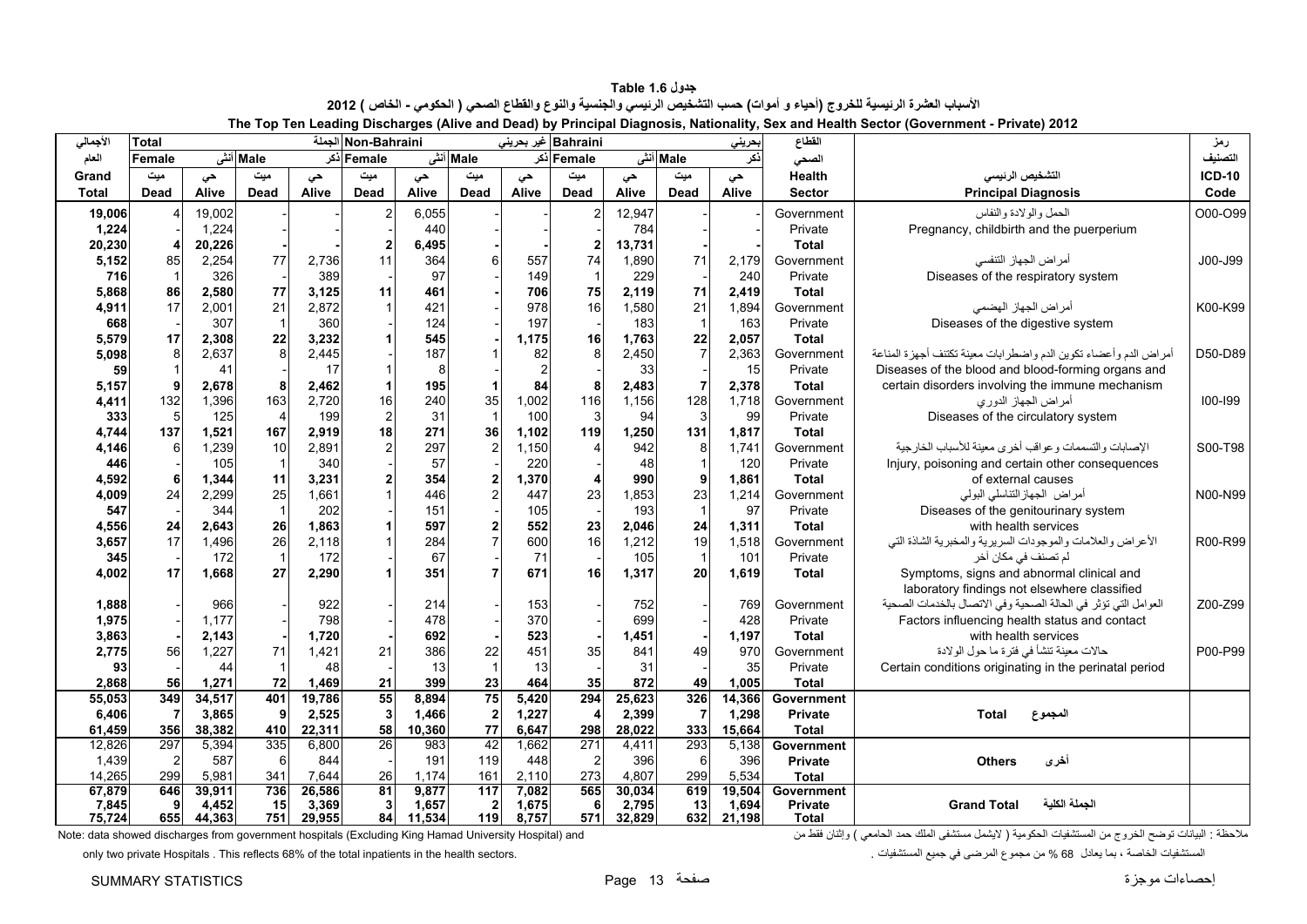#### **جدول 1.7 Table اإلحصاءات الحيوية المبلغ عنھا 2008 - 2012 Vital Statistics Reported Data 2008 - 2012**

<span id="page-14-0"></span>

| Indicator                                     | $2012^{(a)}$ | $2011^{(a)}$ | $2010^{(a)}$     | 2009  | 2008  | المؤشر                                                       |
|-----------------------------------------------|--------------|--------------|------------------|-------|-------|--------------------------------------------------------------|
| Crude birth rate/1000 population              | 15.6         | 14.7         | 14.8             | 15.0  | 15.3  | معدل المواليد  الخام لكل 1000 من السكان                      |
| Still birth rate/1000 births                  | 6.5          | 7.9          | 5.7              | 5.3   | 6.6   | معدل المواليد الموتبي لكل 1000 مولود                         |
| Premature birth rate/1000 live births         | 102.6        | 96.8         | 92.5             | 100.1 | 114.8 | معدل المواليد الخدج لكل 1000 مولود حي                        |
| Sex ratio at birth : Male / (per 100 Female)  | 104          | 104          | 103              | 105   | 104   | نسبة النوع عند الولادة : ذكر/ ( لكل 100 أنثى )               |
| Mean of life expectancy at birth <sup>2</sup> | 75.3         | 75.3         | 75.3             | 74.6  | 74.6  | متوسط توقع الحياة عند الميلاد <sup>2</sup>                   |
| Prenatal mortality rate/1000 births           | 9.0          | 10.1         | 8.5              | 7.3   | 8.8   | معدل وفيات الأجنة حول الولادة لكل 1000 مولود                 |
| Neonatal mortality rate/1000 live births      | 4.2          | 4.0          | 4.2              | 3.2   | 3.1   | معدل وفيات الأجنة المبكرة لكل 1000 مولود حي                  |
| Postneonatal mortality rate/1000 live births  | 3.6          | 3.9          | 3.5              | 4.1   | 4.4   | معدل وفيات الأجنة المتأخرة لكل 1000 مولود حي                 |
| Infant mortality rate/1000 live births        | 7.8          | 7.9          | 7.7              | 7.2   | 7.5   | معدل وفيات الرضع لكل 1000 مولود حي                           |
| Under 5 yrs mortality/1000 live births        | 9.0          | 9.8          | 9.4              | 8.6   | 9.4   | معدل وفيات الأطفال أقل من 5 سنوات لكل 1000 مولود حي          |
| Under 5 yrs mortality/1000 child<5yrs old     | $\ddotsc$    | 1.9          | 1.9              | 1.8   | 2.0   | معدل وفيات الأطفال أقل من 5 سنوات لكل ألف طفل أقل من 5 سنوات |
| Maternal mortality rate/100,000 live births * | 26.2         | 22.8         | 11.0             | 16.9  | 17.7  | معدل وفيات الأمومة لكل 100,000 مولود حي *                    |
| Crude death rate/1000 population              | 2.1          | 2.1          | 2.0 <sub>l</sub> | 2.0   | 2.2   | معدل الو فيات الخام لكل 1000 من السكان                       |

Notes:

i ) لاحتساب المعدلات في هذا الجدول ، وللتغلب على مشكلة عدم التبليغ عن وفيات الرضع لقسم تسجيل المواليد ( a) To overcome the issue of under reporting and registration of infant deaths (Less than one year) (هي فيات الرضع لقس والوفيات بإدارة الصحة العامة منذ عام 2010 ، ووفيات الامومة في منذ عام 2011 . فقد تم اعتماد صحاحات عام 2011 . فقد تم اعتماد مع العام عنهاد عام 2011 . فقد تم اعتماد صحاحات العام مع العام العام العام العام العام العام 2010 . مصدر بن إلستكمال البيانات وھما كالآتي :sources two on two sources :

1) قاعدة بيانات نظام تسجيل المواليد والوفيات .<br>1) قاعدة بيانات نظام تسجيل المواليد والوفيات .

بينما تم تحليل وعرض بقية جداول الوفيات المبلغ عنھا إستناداَ على قاعدة بيانات نظام تسجيل المواليد Registration Death and Birth to referred deaths reported regarding tables other all While والوفيات فقط ، كما في الأعوام السابقة ، وللمزيد من المعلومات الرجوع للمصطلحات في بداية الفصل . convensions والوفيات فقط ، وodtabase System only as previous years, For more information refer to the convensions

\* تم تسجيل حالة وفاة لألمومة في الخارج في عام 2009 . . 2009 in abroad dead reported case maternal One\*

مالحظات : : Notes

2) قاعدة بيانات نظام تسجيل المرخصين (المتوفين) من مجمع السلمانية الطبي للفئة العمرية الأقل من عام . . / Salmaniya Medical Complex Discharges System (Deaths) database for less than one year .

إحصاءات موجزة صفحة 14 Page STATISTICS SUMMARY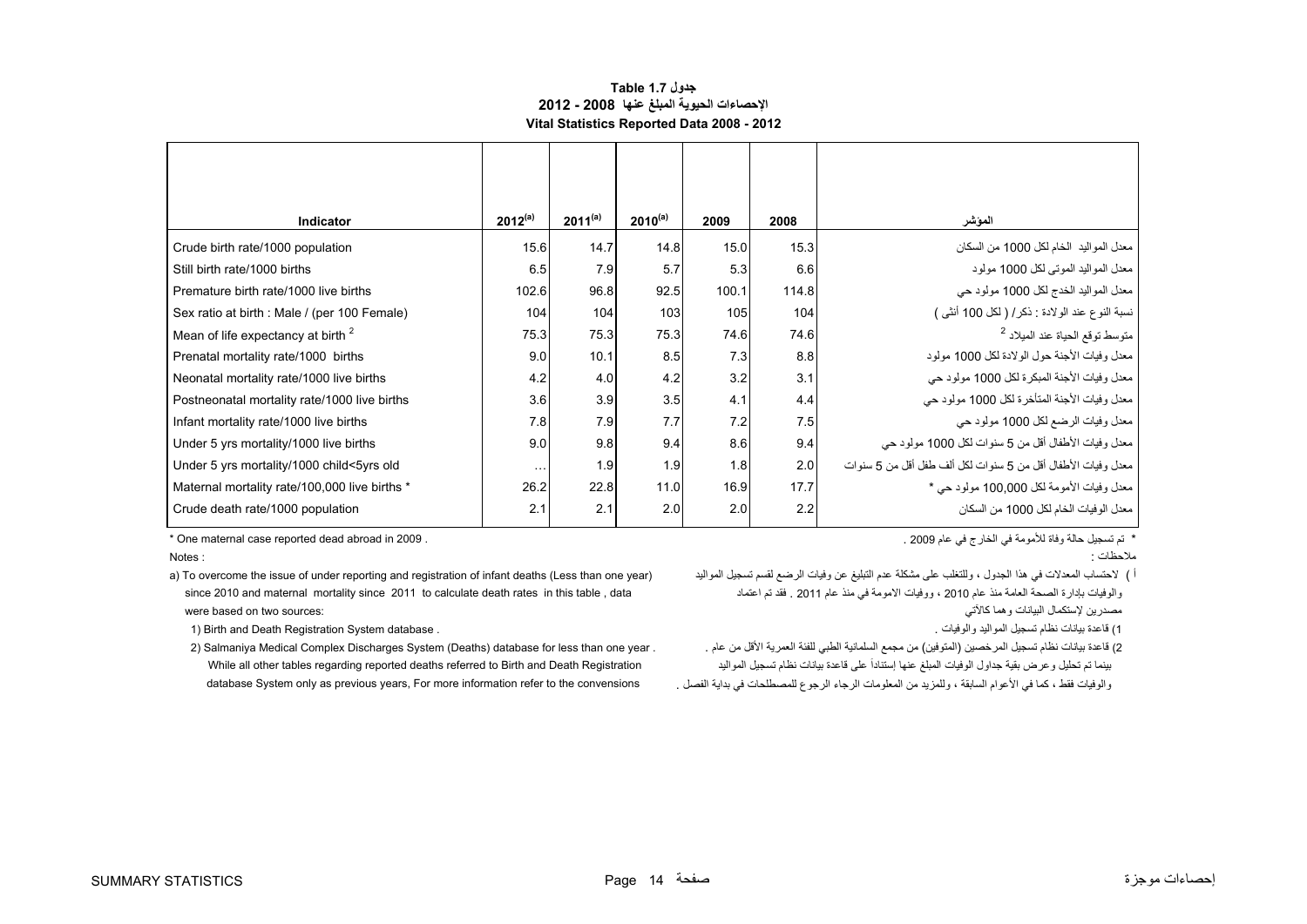| جدول Table 1.8                                                            |
|---------------------------------------------------------------------------|
| الإحصاءات الحيوية المسجلة والموشرات الديمو غرافية 2008 - 2012             |
| <b>Registered Vital Statistics and Demographic Indicators 2008 - 2012</b> |

<span id="page-15-0"></span>

|                                       |          |           |           |           |                 | الجنسية                       |                                       |
|---------------------------------------|----------|-----------|-----------|-----------|-----------------|-------------------------------|---------------------------------------|
| <b>Indicator</b>                      | 2012*    | 2011*     | 2010*     | 2009      | 2008            | <b>Nationality</b>            | المؤشر                                |
| Population                            | $\ldots$ | 584,688   | 570,687   | 558,011   | 537,719 Bah     | بحريني                        | السكان                                |
|                                       | $\ldots$ | 610,332   | 657,856   | 620,404   |                 | 568,790 Non-Bah<br>غير بحريني |                                       |
|                                       | $\cdots$ | 1,195,020 | 1,228,543 | 1,178,415 | 1,106,509 Total | الجملة                        |                                       |
| Live births by Father's Nationality   | 14,737   | 13,436    | 13,599    | 13,487    | 12,938 Bah      | بحريني                        | المو البد الأحباء حسب جنسبة الأب      |
|                                       | 4,255    | 4,014     | 4,419     | 4,354     |                 | 4,084 Non-Bah<br>غير بحريني   |                                       |
|                                       | 18,992   | 17,450    | 18,018    | 17,841    | 17,022 Total    | الجملة                        |                                       |
|                                       |          |           |           |           |                 |                               |                                       |
| Deaths (reported)                     | 2,061    | 2,074     | 1,911     | 1,887     | 1,906 Bah       | بحريني                        | الوفيات ( المُبلغ عنهم )              |
|                                       | 552      | 454       | 490       | 500       |                 | 484 Non-Bah<br>غير بحريني     |                                       |
|                                       | 2,613    | 2,528     | 2,401     | 2,387     | 2,390 Total     | الجملة                        |                                       |
| Natural population increment          | 12,676   | 11,362    | 11,688    | 11,600    | 11,032 Bah      | بحريني                        | الزيادة الطبيعية في السكان            |
|                                       | 3,703    | 3,560     | 3,929     | 3,854     |                 | 3,600 Non-Bah<br>غير بحريني   |                                       |
|                                       | 16,379   | 14,922    | 15,617    | 15,454    | 14,632 Total    | الجملة                        |                                       |
| Natural population increment rate per | $\cdots$ | 19.4      | 20.5      | 20.8      | $20.5$ Bah      | بحريني                        | معدل الزيادة الطبيعية للسكان لكل 1000 |
| 1000 Population                       | $\cdots$ | 5.8       | 6.0       | 6.2       |                 | 6.3 Non-Bah<br>غیر بحرینی     | من السكان                             |
|                                       | $\cdots$ | 12.5      | 12.7      | 13.1      |                 | الجملة<br>13.2 Total          |                                       |
|                                       |          |           |           |           |                 |                               |                                       |

.<br>ملاحظة : هذه المعدلات تختلف عن معدلات المواليد المبلغ عنها المبلغ عنها المبلغ عنها المعدلات المعدالت المعدالت المعدالت المعدالت المعدالت المعدالت المعدالت المعدالت المعدالت المعدالت المعدالت المعدالت المعدالت المعدالت

\* بيانات عامي 2010 ، 2011 2011 بناءا على لجنة مراجعة تم تشكيلها بوزارة الصحة ، للمزيد ، الصحة بوزارة تشكيلها بوزارة الصحة ، للمزيد ، المنزيد ، الصحة بوزارة تشكيلها بوزارة الصحة ، للمزيد من المعلومات الرجاء الرجوع للمصطلحات في بداية الفصل . الفصل بداية في بداية في بداية في بداية في بداية الفصل . ا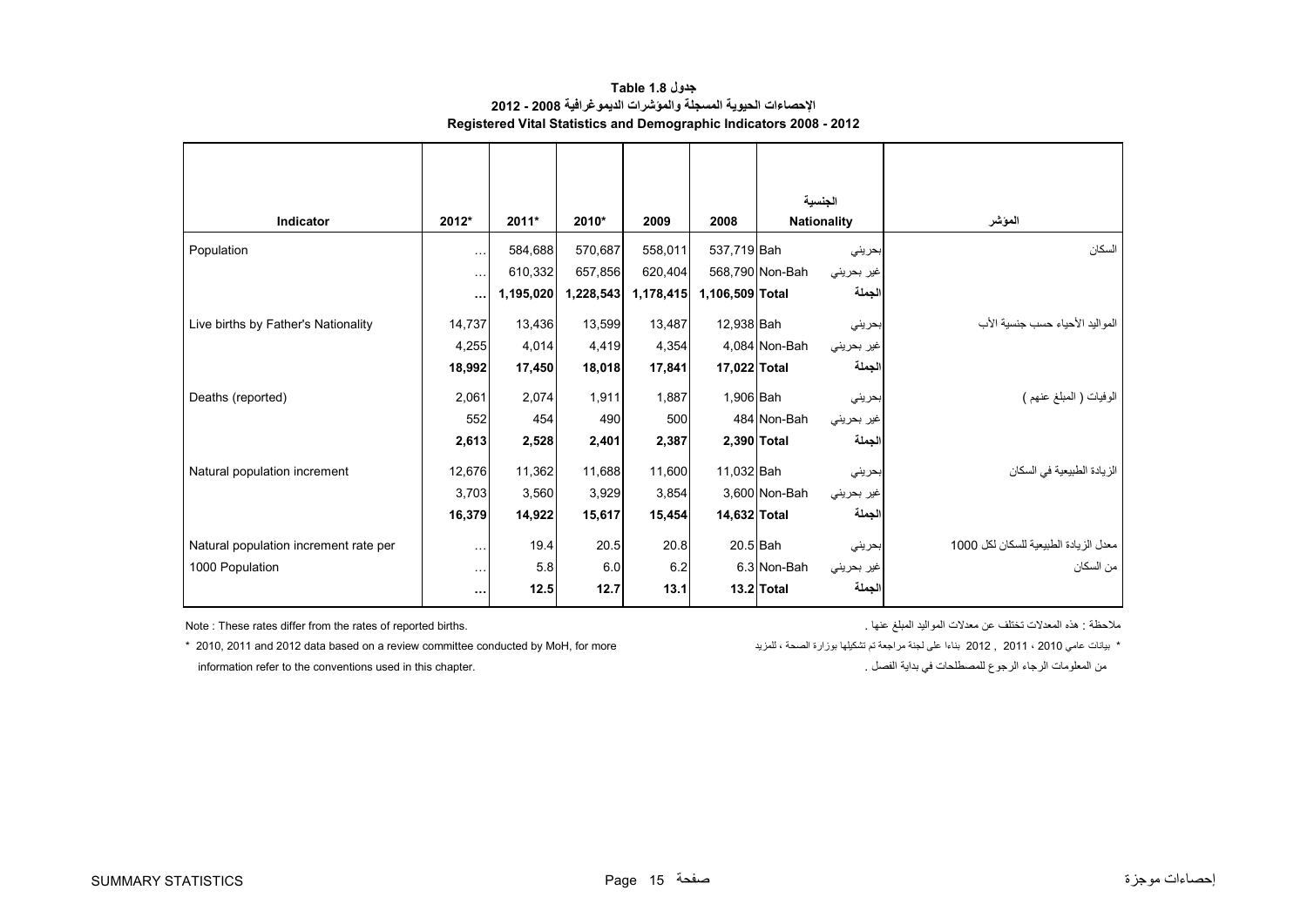#### **Registered Vital Statistics and Demographic Indicators 2008 - 2012 (Cont'd) Table 1.8 جدول ) تابع( اإلحصاءات الحيوية المسجلة والمؤشرات الديموغرافية 2008 - 2012**

|                                             |       |         |       |      |          | الحنسبة            |            |                                           |
|---------------------------------------------|-------|---------|-------|------|----------|--------------------|------------|-------------------------------------------|
| Indicator                                   | 2012* | $2011*$ | 2010* | 2009 | 2008     | <b>Nationality</b> |            | المؤشر                                    |
| Crude birth rate per 1000 population        | 24.6  | 23.0    | 23.8  | 24.2 | 24.1 Bah |                    | بحريني     | معدل المواليد الخام لكل 1000 من السكان    |
|                                             | 6.8   | 6.6     | 6.7   | 7.0  |          | 7.2 Non-Bah        | غير بحريني |                                           |
|                                             | 15.5  | 14.6    | 14.7  | 15.1 |          | 15.4 Total         | الجملة     |                                           |
| Crude death rate per 1000 population        | 3.4   | 3.5     | 3.3   | 3.4  |          | $3.5$ Bah          | بحرينى     | معدل الوفيات الخام لكل 1000 من السكان     |
|                                             | 0.9   | 0.7     | 0.7   | 0.8  |          | 0.9 Non-Bah        | غير بحريني |                                           |
|                                             | 2.1   | 2.1     | 2.0   | 2.0  |          | 2.2 Total          | الجملة     |                                           |
| General fertility rate (Female 15-49)       | 78.6  | 75.6    | 79.2  | 81.0 |          | $80.4$ Bah         | بحريني     | معدل الخصوبة العام ( الإناث 15-49 )       |
|                                             | 52.2  | 47.3    | 41.7  | 43.7 |          | 42.3 Non-Bah       | غير بحريني |                                           |
|                                             | 67.1  | 63.2    | 61.4  | 63.7 |          | 62.8 Total         | الجملة     |                                           |
| Total fertility rate per women              | 2.7   | 2.6     | 2.7   | 2.8  |          | $2.8$ Bah          | بحريني     | معدل الخصوبة الكلي للمرأة الواحدة         |
| (Female 15-49)                              | 1.6   | 1.5     | 1.3   | 1.3  |          | 1.3 Non-Bah        | غير بحريني | ( الإناث 15-49 )                          |
|                                             | 2.1   | 2.0     | 1.9   | 2.0  |          | 1.9 Total          | الجملة     |                                           |
| Infant mortality rate per 1000 live births* | 7.6   | 8.4     | 8.4   | 7.7  |          | $7.3$ Bah          | بحريني     | معدل وفيات الرضع لكل 1000 مولود حي *      |
|                                             | 8.7   | 6.5     | 6.5   | 5.5  |          | 8.1 Non-Bah        | غير بحريني |                                           |
|                                             | 7.8   | 8.0     | 7.8   | 7.2  |          | 7.5 Total          | الجملة     |                                           |
| Sex ratio at birth (Male: 100 Female)       | 103   | 105     | 103   | 104  |          | $104$ Bah          | بحريني     | نسبة النوع عند الولادة ( ذكر : 100 أنثى ) |
|                                             | 108   | 101     | 103   | 103  |          | 105 Non-Bah        | غير بحريني |                                           |
|                                             | 104   | 104     | 103   | 104  |          | 104 Total          | الجملة     |                                           |

ملاحظة : هذه المعدلات تختلف عن معدلات المواليد المبلغ عنها المبلغ عنها المبلغ المعدالت المعدالت المعدالت المعد

\* بيانات عامي 2010 ، 2011 and 2012 data based on a review committee conducted by MoH, for more بناءا على لجنة مراجعة تم تشكيلها بوزارة الصحة ، للمزيد ، سمين الصحة بوزارة الصحة ، للمزيد ويسمين 2010 , 2011 and 2012 data bas information refer to the convensions used in this chapter.

من المعلومات الرجاء الرجوع للمصطلحات في بداية الفصل .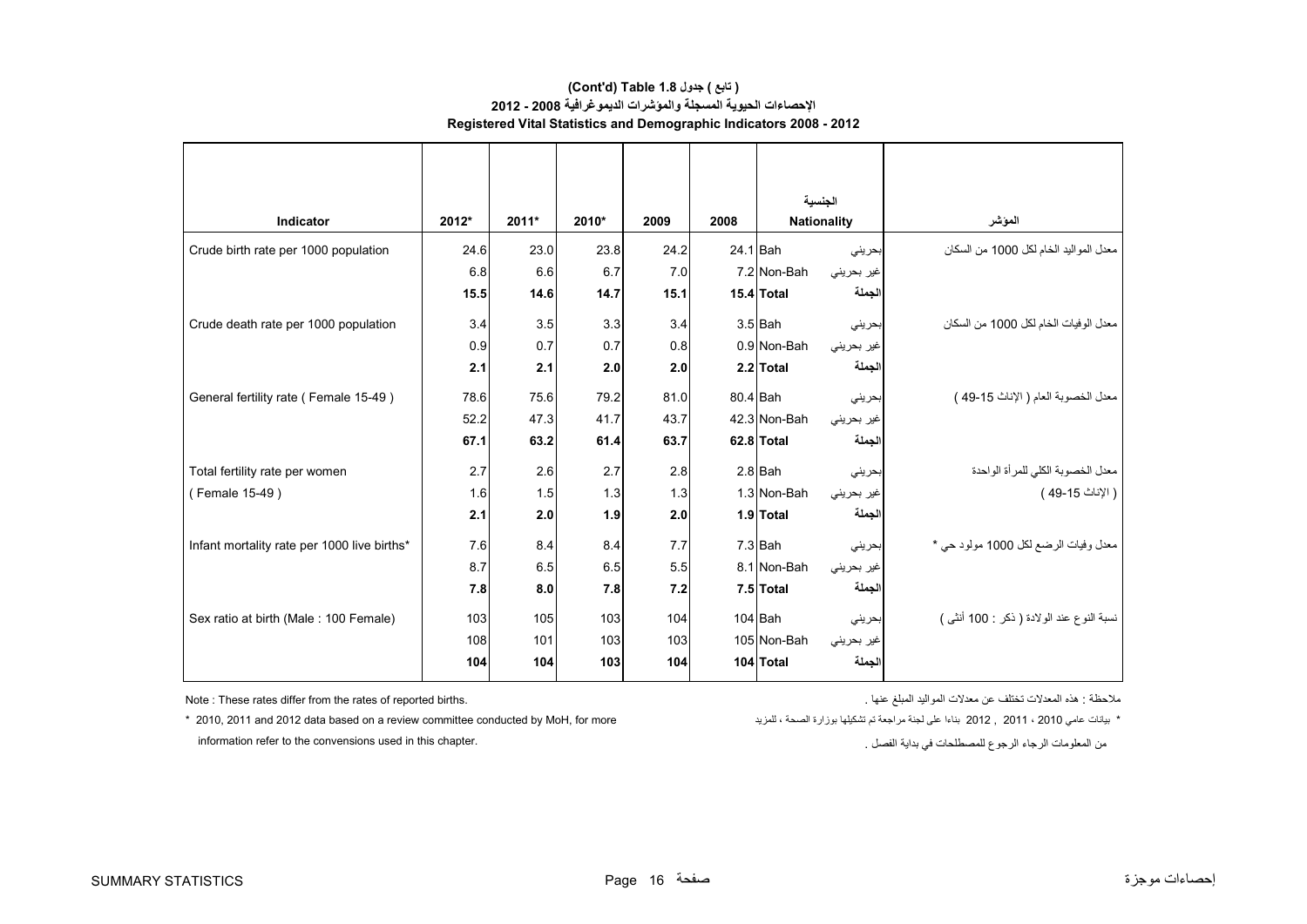#### **رسم بياني 1.3 Figure األسباب العشرة الرئيسية للوفاة لجميع األعمار حسب التشخيص الرئيسي والنوع <sup>2012</sup> The Top Ten Leading Causes of Death of all ages by Principal Diagnosis and Sex 2012**

<span id="page-17-0"></span>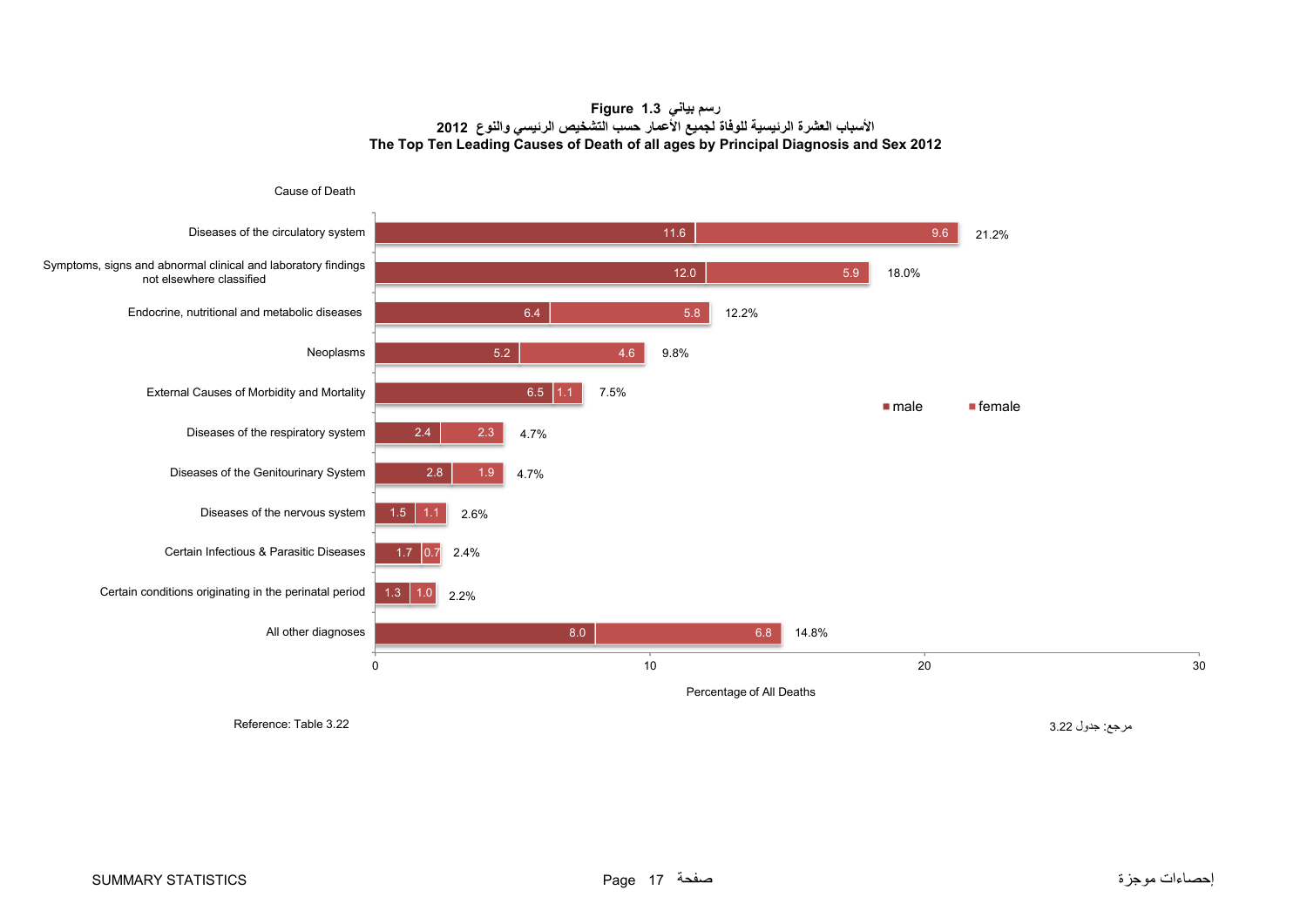#### **رسم بياني 1.4 Figure توزيع الوقيات حسب مجموعات األمراض <sup>2012</sup> Distribution of Deaths by Diseases Group 2012**



Group I comprised communicable, maternal, perinatal, and nutritional conditions (International Classification of Diseases (10th revision) (ICD-10) codes A00-B99, G00, N70-N73, J00-J06, J10–J18, J20–J22, H65–H66, O00–O99, P00–P96, E00–E02, E40–E46, E50, D50). (For an explanation of these codes in terms of disease and injury entities, see WHO (1992).)

**Group II** comprised non-communicable diseases (ICD-10 codes C00–C97, D00–D48, D51–D89, E03–E07, E10–E16, E20–E34, E51–E89, F00–F99, G03–G99, H00–H61, H68–H95, I00–I99, J30–J99, K00–K92, N00–N64, N75–N99, L00–L99, M00–M99, Q00–Q99).

**Group III** comprised injuries (ICD-10 codes V01–Y89).

**Group IV** Symptoms, signs and abnormal clinical and laboratory findings not elsewhere classified (ICD-10 codes R00-R99).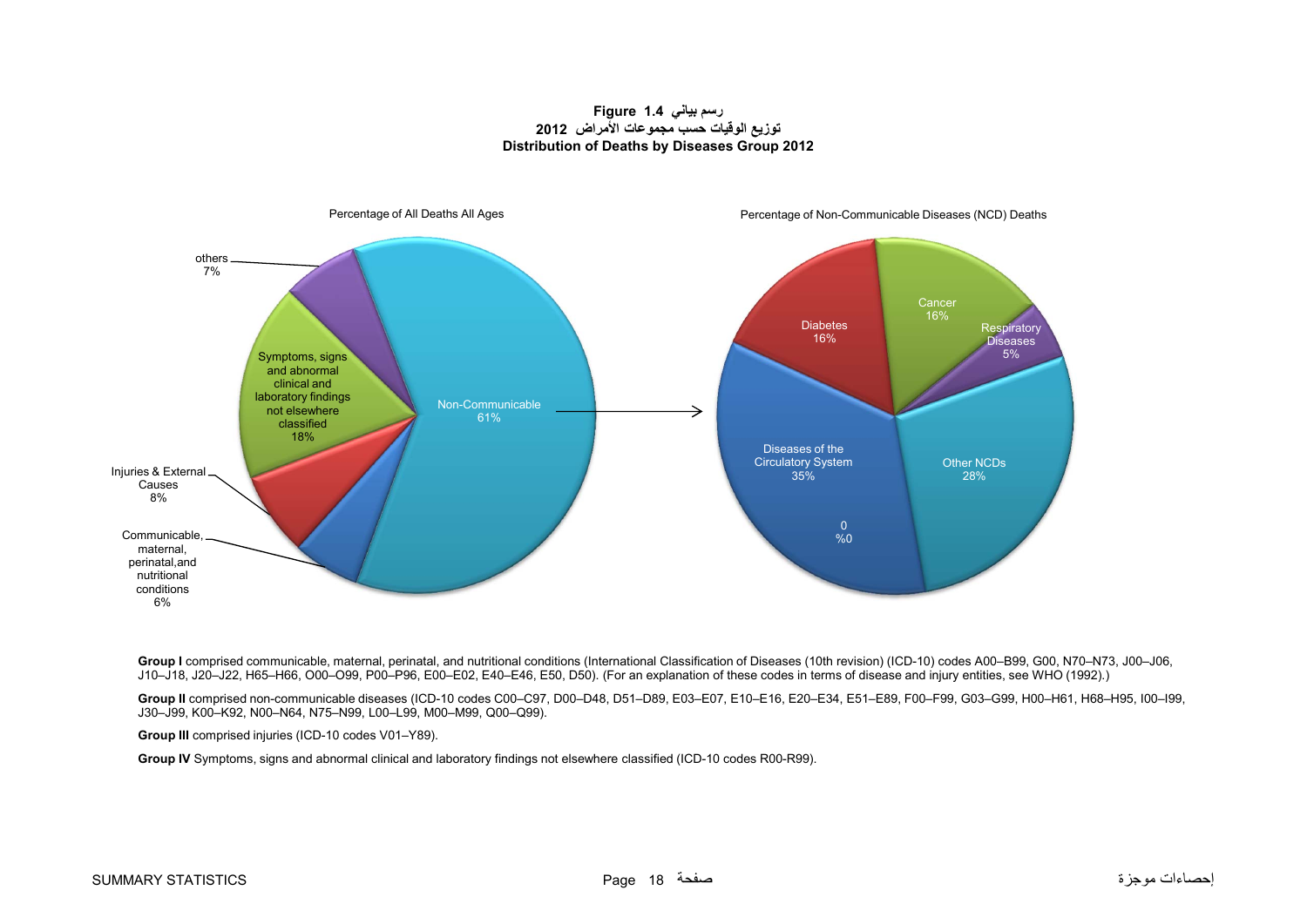<span id="page-19-0"></span>

| <b>Description</b>                                     | 2012 | 2011  | 2010 | 2009             | 2008 | البيان                                                                                        |
|--------------------------------------------------------|------|-------|------|------------------|------|-----------------------------------------------------------------------------------------------|
| Population with access to local health services        | 100  | 100   | 100  | 100              | 100  | السكان الذين تتو افر لهم الخدمات الصحية الأولية                                               |
| Population with access to safe drinking water          | 100  | 100   | 100  | 100              | 100  | السكان الذين تتوافر لهم المياه الصالحة للشرب                                                  |
| Population with adequate excreta disposal facilities   | 100  | 100   | 100  | 100 <sup>1</sup> | 100  | السكان الذين تتوافر لهم مرافق كافية للتخلص من المفر غات                                       |
| Infants fully immunized with                           |      |       |      |                  |      | الأطفال الذين استكملوا التطعيمات                                                              |
| Third dose of DPT (Diphtheria, Tetanus, Pertussis)     | 99.1 | 99.8  | 99.6 | 97.5             |      | الجرعة الثالثة من الطعم البكتيري الثلاثي ( الخناق والكزاز والشاهوق) 96.8                      |
| Third dose of Polio vaccine                            | 99.0 | 100.0 | 99.7 | 97.3             |      | الجرعة الثالثة من طعم شلل الأطفال 96.5                                                        |
| Third dose of Hepatitis B (HB)                         | 99.1 | 99.8  | 99.8 | 97.7             |      | الجرعة الثالثة من طعم التهاب الكبد الوبائي( ب ) 96.8                                          |
| Third dose of Haemophilus Influenza B (Hib)            | 99.0 | 99.8  | 99.7 | 96.9             |      | الجرعة الثالثة من طعم هيموفيلس الأنظونزا (المستديمة النزلية فئة ب) 36.8                       |
| Third dose of pneumococcal conjugate vaccine           | 99.6 | 100   | 100  | 96.0             |      | الجرعة الثالثة من طعم الكروية الرئوية المدمج (النيوموكوكل المدمج) NA                          |
| Second dose of Rotavirus vaccine                       | 95.3 | 95.9  | 58.0 | 81.0             |      | الجرعة الثانية من لقاح الروتا 1 NA                                                            |
| BCG (Bacille Calmette-Guerin) <sup>2</sup>             | 95.2 | 73.0  | 81.0 | 80.0             |      | لقاح السل (بي سي جي) 79.0 º                                                                   |
| Hepatitis B Vaccine at birth <sup>3</sup>              | 100  | 100   | 100  | 100              |      | الجر عة الابتدائية من تطعيم التهاب الكبد الوبائي (ب) عند الولادة 100 <sup> 3</sup>            |
| Children at age 1 year                                 |      |       |      |                  |      | الأطفال في عمر _1 سنة                                                                         |
| MMR1 (Mumps, Measles, Rubella - dose 1)                | 99.2 | 100   | 100  | 99.8             |      | الجرعة الاولى من اللقاح الفيروسي الثلاثي ( الحصبة و الحصبة الألمانية والنكاف) 99.9            |
| Children at age 5 years                                |      |       |      |                  |      | الأطفال في عمر 5 سنوات                                                                        |
| MMR2 (Mumps, Measles, Rubella - dose 2)                | 99.8 | 98.0  | 98.1 | 100              |      | الـجر عة الثـانية من اللقاح الفيروسي الثلاثـي ( الـحصبة و الـحصبة الألمـانية و النكاف )  97.0 |
| Pregnant women given 2 doses or more of tetanus toxoid | 35.8 | 42.9  | 59.4 | 34.9             | 31.4 | نسبة التغطية بجر عتين أو أكثر من لقاح التيتانوس للحوامل                                       |
| Pregnant women attended by trained personnel           | 100  | 100   | 100  | 100              | 100  | الحوامل اللاتي يرعاهن عاملون صحيون مدربون                                                     |
| Women delivered by trained personnel                   | 99.8 | 99.6  | 99.3 | 99.5             | 99.4 | الولادات التي يحضر ها عاملون صحيون مدربون                                                     |
| Infants attended by trained personnel                  | 98.8 | 99.3  | 99.8 | 97.8             | 97.4 | الرضع الذين يرعاهم عاملون صحيون مدربون                                                        |
| Child protection rate at birth by Td2                  | 95.0 | 91.8  | 91.2 | 94.2             | 99.4 | نسبة الأطفال المحصنين عند الولادة ضد التيتانوس                                                |

#### **جدول 1.9 Table نسبة التغطية بالتطعيمات الروتينية للرضع واالطفال والحوامل 2008 - 2012 Routine Infants, Childhood and Pregnant Women Vaccination Coverage 2008 - 2012**

 $1$  Rotavirus vaccine temporary suspended from end of March to June 2010 .

<sup>2</sup> BCG for newborns born to parents originally from TB endemic countries .

 $<sup>3</sup>$  Hepatitis B for newborns of HBsAg positive mothers or unknown HBsAg status .</sup>

<sup>1</sup> تم ايقاف لقاح الروتـا احترازيـاً من شهر مارس لشهر يونيو 2010 .

<sup>2</sup> لقاح السل يعطي فقط للمواليد من والدين أحداهما من الدول التي يستوطن بها المرض <sub>.</sub>

<sup>3</sup> تطعيم التهاب الكبد الوبائي فئة ( ب ) للمواليد لأمهات حاملات الفيروس أو حالتهم للعدوى غير معروفه .

Note: The data was updated on June 2014 . . 2014 يونيو في البيانات تحديث تم : مالحظة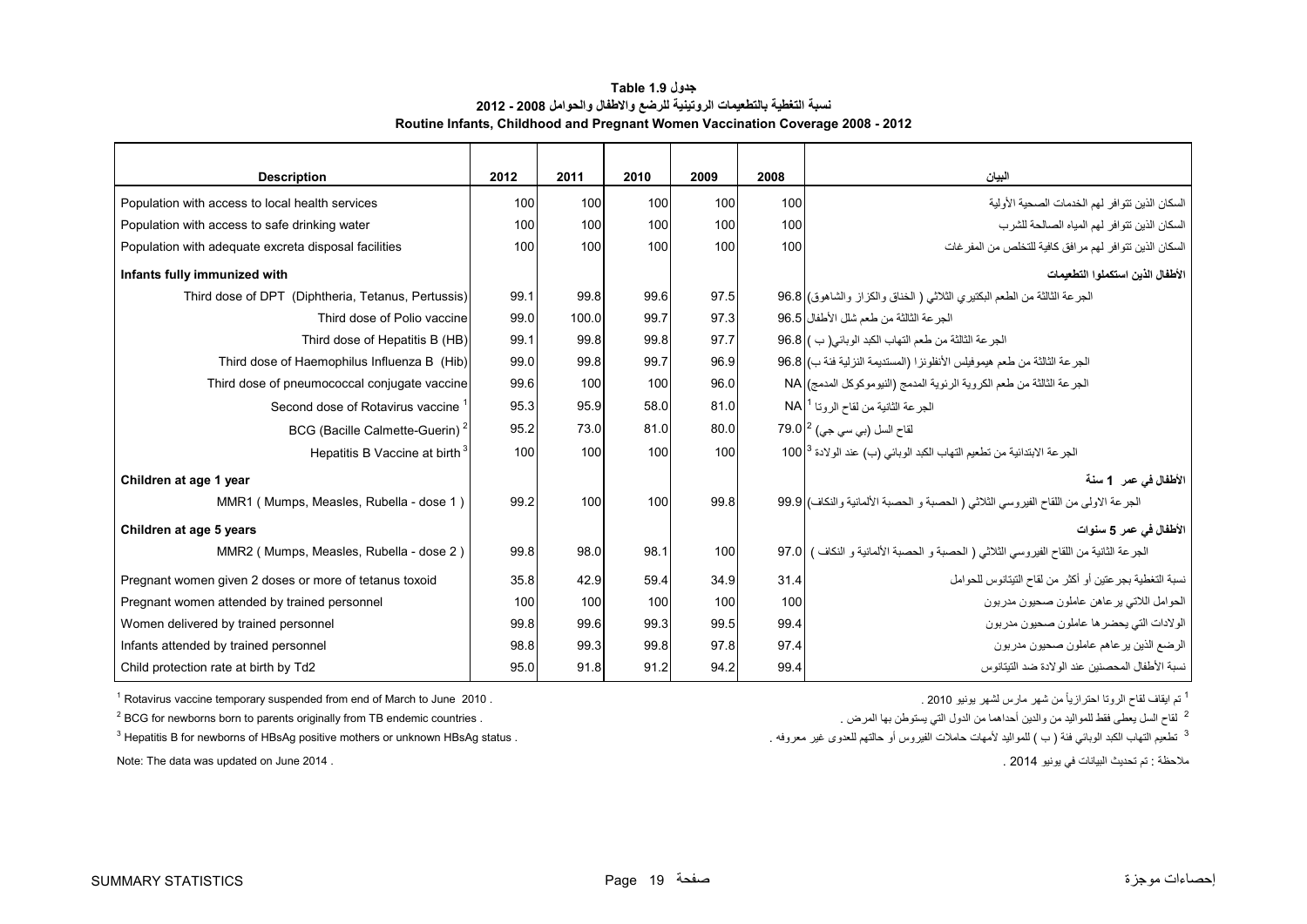#### **جدول 1.10 Table مؤشرات المراضة المختارة ( األمراض المعدية المبلغ عنھا ) 2008 - 2012 Selected Morbidity Indicators (Reported Communicable Diseases) 2008 - 2012**

<span id="page-20-0"></span>

|                                               |      |      |      |                |      |                                         | رمز<br>التصنيف<br><b>ICD-10</b> |
|-----------------------------------------------|------|------|------|----------------|------|-----------------------------------------|---------------------------------|
| <b>Disease</b>                                | 2012 | 2011 | 2010 | 2009           | 2008 | المرض                                   | Code                            |
| Cholera                                       |      |      |      |                |      | الكوليرا                                | A00                             |
| Malaria (P.falciparum)                        | 11   | 6    |      | $\overline{2}$ | 5    | البرداء المنجلية                        | <b>B50</b>                      |
| Malaria (P.vivax)                             | 217  | 180  | 83   | 103            | 86   | البرداء النشيطة                         | <b>B51</b>                      |
| Malaria (mixed)                               |      |      |      |                |      | البرداء المتعددة                        | <b>B52</b>                      |
| Malaria (P.maliria)                           | 3    |      |      |                |      | البرداء الوبالية                        | <b>B53</b>                      |
| Poliomyelitis                                 |      |      |      |                |      | شلل الأطفال                             | A80                             |
| Measles *                                     | 6    | 10   |      | 3              | 2    | الحصبة *                                | <b>B05</b>                      |
| Pulmonary TB **                               | 153  | 136  | 148  | 209            | 201  | التدرن الرئوي **                        | A15-A16                         |
| Diphtheria                                    |      |      |      |                |      | الخناق (الدفتيريا)                      | A36                             |
| Non-neonatal tetanus                          |      |      |      |                |      | الكزاز الغير وليدي                      | A34-A35                         |
| Neonatal tetanus                              |      |      |      |                |      | الكزاز الوليدي                          | A33                             |
| <b>AIDS</b>                                   | 12   |      |      | 10             | 22   | عوز المناعة المكتسبة                    | B20-B24                         |
| Meningococcal menigitis                       |      |      |      |                |      | خمج المكورات السحائية                   | A39.0                           |
| Other and unspecified predominantly sexually  | 104  | 78   | 155  | 472            | 349  | أمراض أخرى وغير محددة تنتقل في غالبيتها | A63-A64                         |
| transmitted diseases not elsewhere classified |      |      |      |                |      | عن طريق الجنس لم تصنف في مكان آخر       |                                 |

\* هالات الحصبة في عام 2011 مستوردة .<br>\* هالات الحصبة في عام 2011 مستوردة .

\*\* Bahraini & Non-Bahraini were included, non-Bahraini repatriated after

\*\* يتضمن البحرينيين والأجانب ، الأجانب يتم ترحيلهم بعد تلقيهم العلاج

receiving the required treatment according to national policy. . الوطنية للتدابير ًطبقا المناسب

Note: 2010 and 2011 reviewed and updated in May 2013.

مالحظة : تم مراجعة وتحديث بيانات عام <sup>2010</sup> <sup>و</sup> <sup>2011</sup> في مايو 2013 .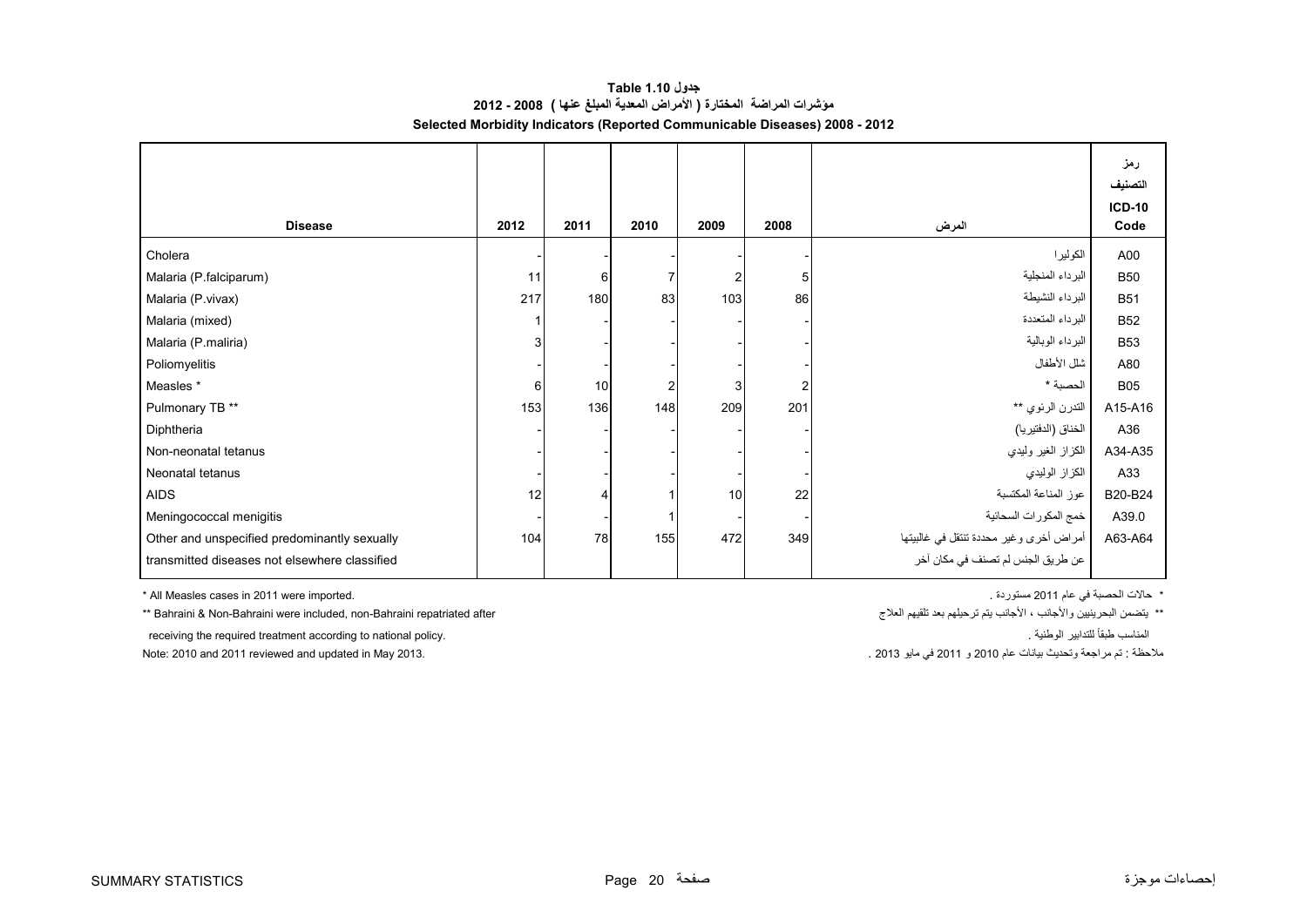#### **جدول 1.11 Table مؤشرات الصحة للجميع 2008 - 2012 Health For All Indicators 2008 - 2012**

<span id="page-21-0"></span>

| 2012                                                                                                     | 2011                                                                                     | 2010                                                                                             | 2009 | 2008 | الموشرات<br><b>Indicators</b>                                                                                                                                                                                                          |  |  |  |  |
|----------------------------------------------------------------------------------------------------------|------------------------------------------------------------------------------------------|--------------------------------------------------------------------------------------------------|------|------|----------------------------------------------------------------------------------------------------------------------------------------------------------------------------------------------------------------------------------------|--|--|--|--|
| تبنت البحرين سياسة الصحة للجميع منذ عام 1979<br>Bahrain committed to the Health for All since 1979       |                                                                                          |                                                                                                  |      |      | عدد الدول المؤيدة لسياسة الصحة للجميع وجعلها من ضمن سياستها وفي أعلى المستويات<br>Number of countries in which health for all is continuing to<br>receive endorsement as policy at the highest level                                   |  |  |  |  |
| التقرير السنوى من دائرة التثقيف الصحى يوضح مشاركة<br>المجتمع في المجال الصحي                             |                                                                                          |                                                                                                  |      |      | عدد الدول التي من ضمن أليتها اشراك المجتمع في تنفيذ استراتيجياتها وأصبحت تعمل بصورة فعالة                                                                                                                                              |  |  |  |  |
|                                                                                                          |                                                                                          | Annual Report from Health Education provides details of<br>community involvement in health care. |      |      | Number of countries in which mechanisms for involving people in the implementation of strategies<br>are fully functioning or are being further developed                                                                               |  |  |  |  |
| الر عاية الصحية الأولية متاحة لجميع المو اطنين مجانا بالأضافة الى<br>سهو لة الوصو ل اليها في أقل من ساعة |                                                                                          |                                                                                                  |      |      | عدد الدول التي يتم فيها توزيع موارد خدمات الرعاية الصحية الأولية بانصاف                                                                                                                                                                |  |  |  |  |
| Provided free for nationals, available within 1 hour's walk or travel                                    |                                                                                          |                                                                                                  |      |      | Number of countries in which resourses for primary health care are<br>becoming more equitably distributed                                                                                                                              |  |  |  |  |
| البحر بن تساهم مع منظمة الصحة العالمية و لا تستلم أي مساعدات دولية                                       |                                                                                          |                                                                                                  |      |      | المساعدات الدولية ( المستلمة أو المدفوعة ) للخدمات الصحية                                                                                                                                                                              |  |  |  |  |
|                                                                                                          | Bahrain contributes to and benefits from WHO membership it<br>receives no 'aid' as such. |                                                                                                  |      |      | Amount of international aid received or given for health                                                                                                                                                                               |  |  |  |  |
| 4.4                                                                                                      | 4.3                                                                                      | 3.8                                                                                              | 4.1  | 2.9  | نسبة المصروفات على الصحة من اجمالي الدخل القومي الاجمالي بالأسعار الجارية <sup>1</sup><br>Percentage of Gross National Income (GNI) spent on health <sup>1</sup>                                                                       |  |  |  |  |
| 27.4                                                                                                     | 26.7                                                                                     | 24.3                                                                                             | 24.3 | 25.6 | نسبة الأنفاق الصحى الوطني على خدمات الر عاية الصحية الاولية ( وز ار ة الصحة )<br>Percentage of the national health expenditure devoted to local health services<br>(Primary Health Care) - Ministry of Health                          |  |  |  |  |
| 100                                                                                                      | 100                                                                                      | 100                                                                                              | 100  | 100  | نسبة السكان المناح لهم خدمات رعاية صحية أولية وتتوفر لهم على الأقل الخدمات التالية :                                                                                                                                                   |  |  |  |  |
| 100                                                                                                      | 100                                                                                      | 100                                                                                              | 100  | 100  | Percentage of the population covered by primary health care with at least the following:<br>المياه النقية و مر افق الصر ف الصحى المناسبة في المناز ل<br>Safe water in the home or with reasonable access and adequate excreta-disposal |  |  |  |  |
|                                                                                                          |                                                                                          |                                                                                                  |      |      | facilities avaliable                                                                                                                                                                                                                   |  |  |  |  |

 $1$  Data was updated in November 2013 .

.<br>- Ministry of Health (Directorate of Finance) (المالية إدارة الصحة إبدارة (المسحة إدارة الصحة إدارة الصحة إدار

- الجھاز المركزي للمعلومات واالتصاالت Organization Communication & Informatics Central -

- National Account 2012

<sup>1</sup> تم تحديث البيانات في نوفمبر 2013 .

المصدر : : Source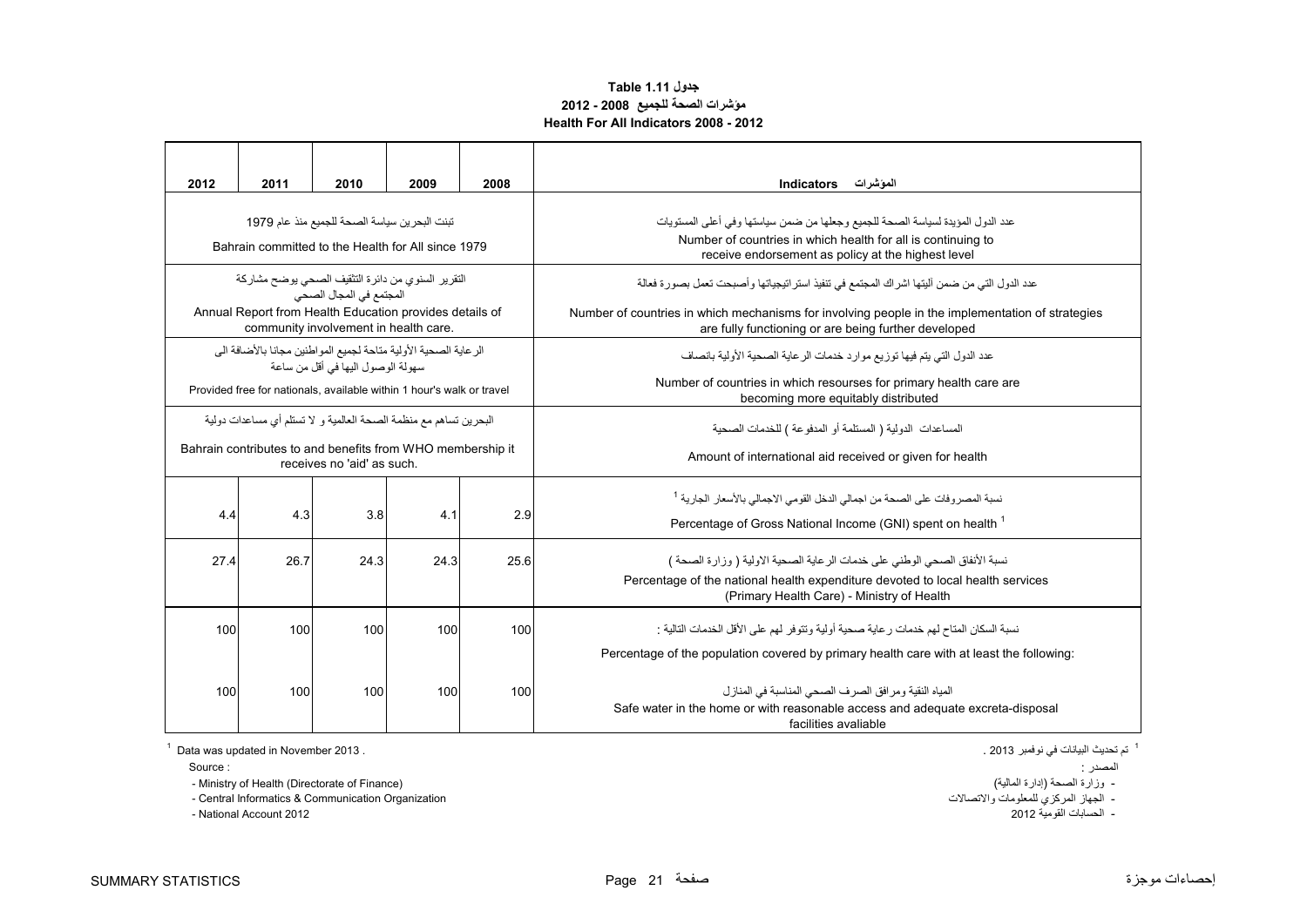#### **(Cont'd) Table 1.11 جدول ) تابع( مؤشرات الصحة للجميع 2008 - 2012 Health For All Indicators 2008 - 2012**

| 2012                    | 2011          | 2010      | 2009 | 2008                    | الموشرات<br><b>Indicators</b>                                                                                                                                                                                  |  |
|-------------------------|---------------|-----------|------|-------------------------|----------------------------------------------------------------------------------------------------------------------------------------------------------------------------------------------------------------|--|
|                         |               |           |      |                         | نسبة التغطية بالتطعيمات ضد :                                                                                                                                                                                   |  |
|                         |               |           |      |                         | Immunization coverage against :                                                                                                                                                                                |  |
| 99.1                    | 99.8          | 99.6      | 97.5 | 96.8                    | الدفتيريا والتتانوس والسعال الديكي<br>DPT (Diphtheria, Tetanus, Pertussis)                                                                                                                                     |  |
| 99.2                    | 100           | 100       | 99.8 | 99.9                    | الجرعة الأولى من اللقاح الثلاثي ( الحصبة ، الحصبة الالمانية ، أبوكعب)  MMR1) Mumps, Measles,Rubella)                                                                                                           |  |
| 99.8                    | 98.0          | 98        | 100  | 97.0                    | الجرعة الثانية من اللقاح الثلاثي ( الحصبة ، الحصبة الالمانية ، أبوكعب)  MMR2) Mumps, Measles,Rubella)                                                                                                          |  |
| 99.0                    | 100           | 99.7      | 97.3 | 96.5                    | شلل الأطفال<br>Poliomyelities                                                                                                                                                                                  |  |
| 95.2                    | 73.0          | 81.0      | 80.0 | 79.0                    | BCG <sup>(1)</sup><br>لقاح الب <i>ي</i> س <i>ي</i> جي ضد السل <sup>(1)</sup>                                                                                                                                   |  |
| 100                     | 100           | 100       | 100  | 100                     | توفر الخدمات الصحية الأولية وسهولة الوصول اليها في أقل من ساعة بالأضافة لتوفر العقاقير اللازمة<br>Acces to local health servies, including availability of essential drugs, within<br>one hours walk or travel |  |
|                         |               |           |      |                         | نسبة المنتفعين بخدمات ر عاية الأمو مة و الطفو لة تحت أشر اف أيدي مدر بة<br>Attendance by trained personnel for pregnancy and childbirth, and care for children<br>up to at least one year of age               |  |
| 99.8                    | 99.6          | 99.3      | 99.5 | 99.4                    | الولادات<br><b>Deliveries</b>                                                                                                                                                                                  |  |
| 98.8                    | 99.3          | 99.8      | 97.8 | 97.4                    | Infants<br>الرضع                                                                                                                                                                                               |  |
| 53.4 $(2)$              | $\bar{\nu}$ . | $\ddotsc$ |      | $\ddotsc$               | نسبة النساء اللاتي في سن الإنجاب (15 - 49) ويستخدمن أحد طرق تنظيم الأسرة                                                                                                                                       |  |
|                         |               |           |      |                         | Percentage of women of childbearing age (15 - 49) using family planning                                                                                                                                        |  |
| 90.2                    | 90.0          | 90.3      | 90.3 | 91.6                    | نسبة المواليد بوزن 2.500 جرام على الأقل عند الو لادة ( بِشْمل المواليد الغير  معرفة اوز انهم )<br>Percentage of new-borns weighing at least 2,500 grams at birth (include undetermined)                        |  |
|                         |               |           |      |                         | نسبة الأطفال دون الخامسة التي تتاسب أو ز انهم إلى أعمار هم أو  أو ز انهم بالنسبة للطول                                                                                                                         |  |
|                         |               |           |      |                         | Percentage of children (under 5 yars) whose weight for age and/or weight-for-height are acceptable                                                                                                             |  |
|                         |               | $\cdots$  |      | $92.4\%$ <sup>(2)</sup> | Weight for Age<br>الوزن الىي العمر                                                                                                                                                                             |  |
| $97.9\%$ <sup>(3)</sup> | $\ddotsc$     | $\ddotsc$ |      | 93.6% (2)               | الوزن الىي الطول<br>Weight for Height                                                                                                                                                                          |  |
| $97.6\%$ <sup>(3)</sup> |               |           |      | $91.9\%$ <sup>(2)</sup> | الطول البي العمر<br>Height for age                                                                                                                                                                             |  |

التطعيم بلقاح البي سي جي ضد السل يعطي فقط للأطفال من أمهات غير بحرينيات قدمن من مناطق لأمراض مستوطنة . .<br>التطعيم بلقاح البي سي جي ضد السل يعطي فقط للأطفال من أمهات غير بحرينيات قدمن من مناطق لأمراض مستوطنة . .

ء<br>2 المصدر : المسح العنقودي المتعدد المؤشرات 2000 ، البحرين .

ك ...<br>للفئة العمر ية ( 0- <5 ) سنو ات

<sup>2</sup> Source: Multiple Indicators Cluster Survey 2000, Bahrain.

<sup>3</sup> المصدر : النسب تعتمد على بينات فحص الاطفال في المراكز الصحية - وزارة الصحة وزارة الصحة وزارة الصحة ( ) . وزارة الصحة ( ) . وزارة الصحة ( ) . وزارة الصحة ( ) . وزارة الصحة ( ) . وزارة الصح Health Centers (0 - >5 years)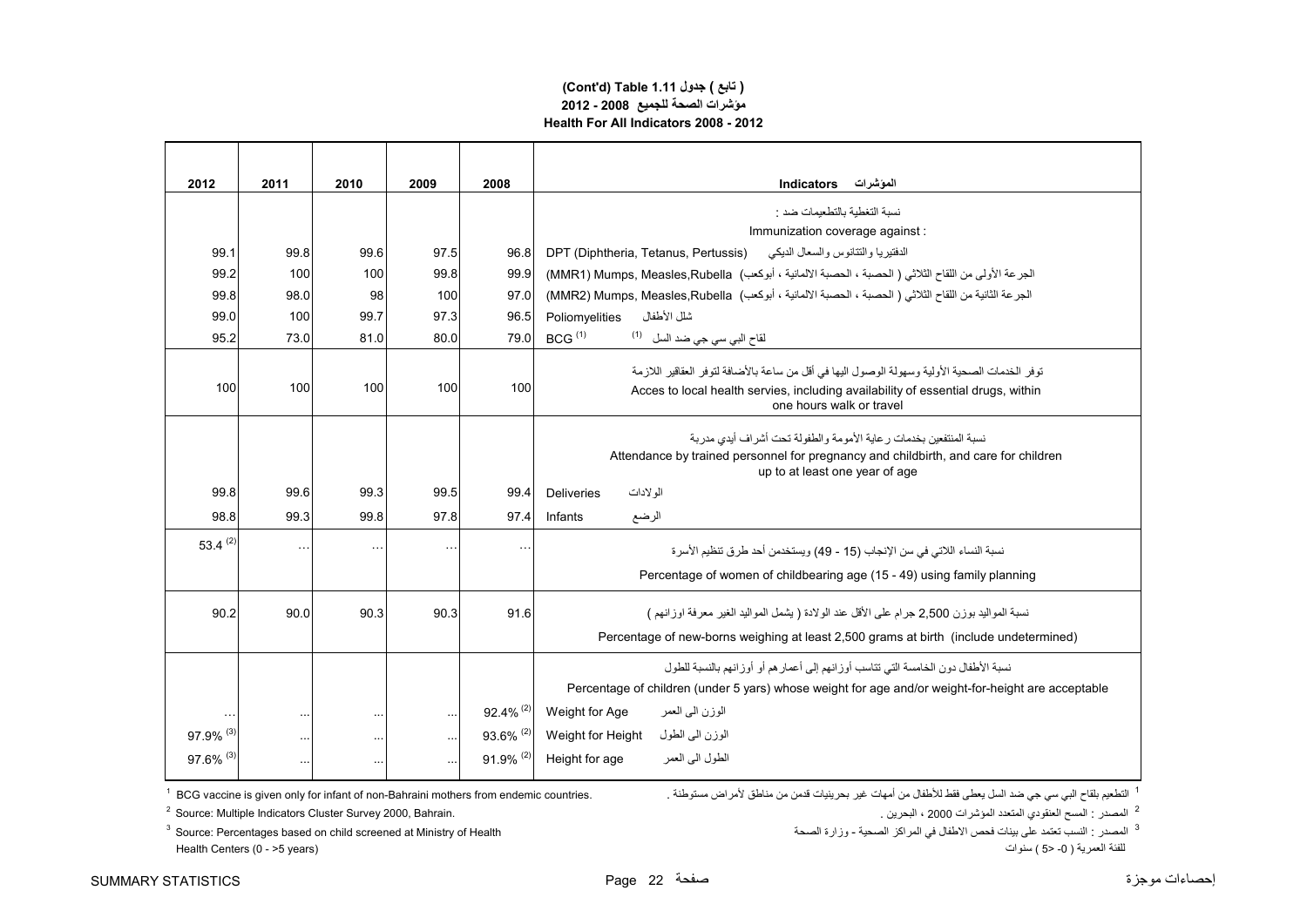#### **(Cont'd) Table 1.11 جدول ) تابع( مؤشرات الصحة للجميع 2008 - 2012 Health For All Indicators 2008 - 2012**

| 2011     | 2010     | 2009      | 2008     | 2007      | المؤشرات Indicators                                                                                           |  |  |  |
|----------|----------|-----------|----------|-----------|---------------------------------------------------------------------------------------------------------------|--|--|--|
| 7.8      | 7.9      | 7.7       | 7.2      | 7.5       | معدل وفيات الأطفال الرضع لكل 1000 مولود حي <sup>1</sup>                                                       |  |  |  |
|          |          |           |          |           | Infant mortality rate per 1000 live births <sup>1</sup>                                                       |  |  |  |
| 26.2     | 22.8     | 11.0      | 16.9     | 17.7      | معدل وفيات الأمومة  لكل 100.000 مولود حي <sup>1</sup>                                                         |  |  |  |
|          |          |           |          |           | Maternal mortality rate per 100,000 live births (MMR) <sup>1</sup>                                            |  |  |  |
|          |          |           |          |           | احتمالات الو فاة قبل سن الخامسة لكل 1000 طفل أقل من 5 سنو ات <sup>1</sup>                                     |  |  |  |
|          | 1.9      | 1.9       | 1.8      | 2.0       | Probability of dying before the age of 5 years per 1000 child $\leq$ 5 years old $^1$                         |  |  |  |
| 9.0      | 9.8      | 9.4       | 8.6      | 9.4       | احتمالات الوفاة قبل سن الخامسة لكل 1000 مولود حي <sup>1</sup>                                                 |  |  |  |
|          |          |           |          |           | Probability of dying before the age of 5 years per 1000 live birth <sup>1</sup>                               |  |  |  |
|          |          |           |          |           | متوسط العمر المتوقع عند الميلاد حسب النوع - جميع الفئات المعروفة                                              |  |  |  |
|          |          |           |          |           | Life expectancy at birth by sex, in all identifiable subgroups                                                |  |  |  |
| 74.7     | 74.7     | 74.7      | 74.0     | 74.0      | ذكر<br>Male                                                                                                   |  |  |  |
| 76.1     | 76.1     | 76.1      | 75.4     | 75.4      | أنثى<br>Female                                                                                                |  |  |  |
| 75.3     | 75.3     | 75.3      | 74.6     | 74.6      | المتوسط<br>Mean                                                                                               |  |  |  |
|          |          |           |          |           | معدل التعليم بين البالغين حسب النو ع لجميع الفئات المعر و فة ( 15 سنة فاكثر _)                                |  |  |  |
|          |          |           |          |           | Adult literacy rate by sex in all identifiable sub groups (15 yrs+)                                           |  |  |  |
| $\cdots$ | 96.6%    | $\sim$    | $\cdots$ | $\ddotsc$ | بحريني (ذكر )<br>Bahraini (Male)                                                                              |  |  |  |
| $\cdots$ | 90.4%    | $\ddotsc$ |          | $\ddotsc$ | بحريني (انٽي)<br>Bahraini (Female)                                                                            |  |  |  |
| $\cdots$ | 93.5%    | $\ddotsc$ |          |           | Bahraini (Both Sexes)<br>بحريني (كلا النوعين)                                                                 |  |  |  |
|          |          |           |          |           | مؤشرات الموارد المالية ( المبالغ بالدولار الأمريكي ، يعادل 0.376 دينار بحريني ) <sup>2</sup>                  |  |  |  |
|          |          |           |          |           | Financial resources indicators (US\$) US $$ = 0.376$ B.D. <sup>2</sup>                                        |  |  |  |
| 24,763.2 | 24,260.1 | 20,929.9  | 19,465.3 |           | متوسط نصيب الفرد من الناتج المحلي الاجمالي<br>23,236.0 Gross Domestic Product (GDP) per Capita                |  |  |  |
| 21,633.6 | 21,109.8 | 18,998.2  | 17,428.9 |           | متوسط نصيب الفرد من الدخل القومي الإجمالي<br>22,401.3 Gross National Disposable Income (GNP) per Capita       |  |  |  |
| 19.941.7 | 19.394.4 | 17.661.9  | 16.248.5 |           | 20,797.6 Gross National Disposable Income (GNDI) per Capita<br>متوسط نصيب الفرد من إجمالي الدخل القومي المتاح |  |  |  |
| 950.2    | 911.1    | 726.9     | 715.8    |           | نصيب الفر د من جملة المصر وفات العامة للدولة على الصحة<br>657.1 Total public expenditure on health per capita |  |  |  |
| 503.6    | 471.6    | 424.9     | 436.5    | 417.3     | نصيب الفرد من الميز انية السنوية لوز ارة الصحة (تشمل المشاريع)                                                |  |  |  |
|          |          |           |          |           | Annual budget of Ministry of Health per capita (include projects)                                             |  |  |  |

information refer to the conventions used in this chapter. . الفصل بداية في للمصطلحات الرجوع الرجاء المعلومات من

 $2$  Data was updated in November 2013 .

- 
- .<br>- Ministry of Health (Directorate of Finance) (المالية إدارة الصحة (إدارة الصحة وإدارة الصحة إدارة (الصحة وزار
- 
- 
- 

1 بيانات عامي 2010 ، 2011 ، 2012 عاما على لجنة مراجعة تم تشكيلها برزارة الصحة ، للمزيد ، الصحة به على المنافس المسلم المزيد ، الصحة به على بناءا على المنافس المرتبات عامي 2010 ، 2011 and 2012 data based on a review commit

<sup>2</sup> تم تحديث البيانات في نوفمبر 2013 .

- المصدر : : Source
	-
- الجھاز المركزي للمعلومات واالتصاالت Organization Communication & Informatics Central -
- الحسابات القومية 2012 2012 Account National -
- مالحظة : بيانات عام 2012 أولية . .data preliminary 2012 :Note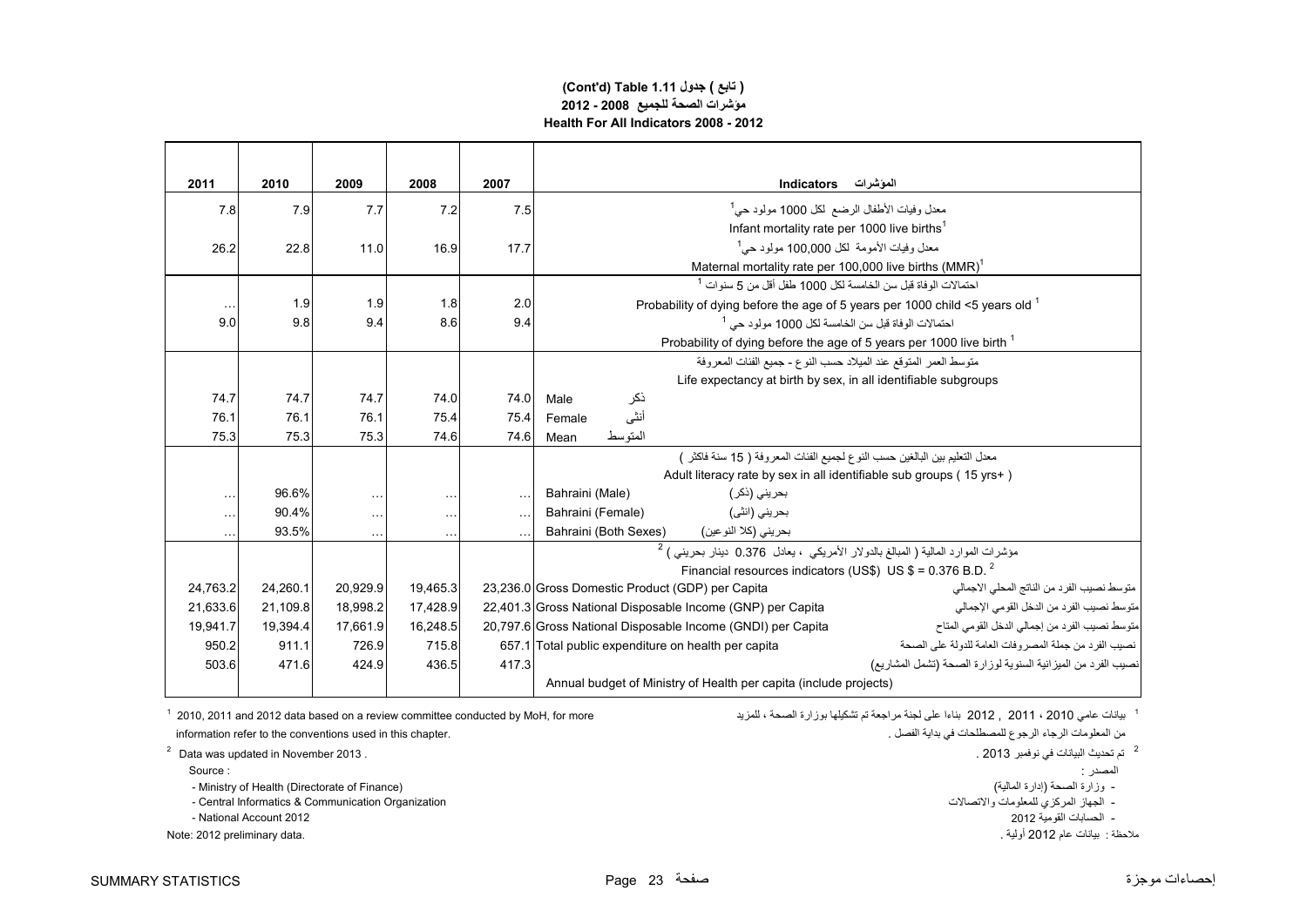| جدول Table 1.12                                               |
|---------------------------------------------------------------|
| مجموعة المرامي الإنمائية للألفية المتعلقة بالصحة  2008 - 2012 |
| Millennium Development Goals Related to Health 2008 - 2012    |

<span id="page-24-0"></span>

| 2012        | 2011                                                                                                                                                                        | 2010*                                 | 2009                              | 2008                       | الموشر<br>Indicator                                                                                                                                                                                 | المرامى<br>Goals                                                       |
|-------------|-----------------------------------------------------------------------------------------------------------------------------------------------------------------------------|---------------------------------------|-----------------------------------|----------------------------|-----------------------------------------------------------------------------------------------------------------------------------------------------------------------------------------------------|------------------------------------------------------------------------|
| $2.1^{(2)}$ | $\ldots$<br>$\cdots$                                                                                                                                                        | $\ldots$<br>$\cdots$                  | $\sim$ $\sim$ $\sim$<br>$\ddotsc$ | $7.6^{(1)}$<br>$6.4^{(1)}$ | نسبة عدد الأطفال ناقصي الوزن الذين يقل عمر هم عن خمس سنوات<br>Prevalence of underweight children under five years of age<br>الوزن الىي العمر<br>Weight for Age<br>الوزن الى الطول Weight for Height | القضاء على الفقر المدقع والجوع<br>Eradicate extreme poverty and hunger |
|             | لاتوجد فعلياً حالات معبر ة إحصـائياً لسكان لا يحصلون على<br>There are virtually no statistical cases of people who<br>do not receive the minimum daily calorie requirements | الكمبة الكافية من السعر ات الحر ار بة |                                   |                            | نسبة السكان الذين لا يحصلون على الحد الأدنى لاستهلاك الطاقة الغذائية<br>Proportion of population below minimum level of dietary<br>energy consumption                                               |                                                                        |
| 9.0         | 9.8                                                                                                                                                                         | 9.4                                   | 8.6                               | 9.4                        | معدل وفيات الأطفال دون سن الخامسة لكل 1000 مولود حي <sup>3</sup><br>Under-five mortality rate per 1000 live births <sup>3</sup>                                                                     | تخفيض معدل وفيات الأطفال<br><b>Reduce child mortality</b>              |
| 7.8         | 7.7<br>7.9<br>7.2<br>7.5                                                                                                                                                    |                                       |                                   |                            | معدل وفيات الرضع لكل 1000 مولود حي <sup>3</sup><br>Infant mortality rate per 1000 live births <sup>3</sup>                                                                                          |                                                                        |
| 99.2        | 100                                                                                                                                                                         | 100                                   | 99.8                              | 99.9                       | نسبة الأطفال البالغين من العمر  سنة و احدة المحصنين ضد الحصية<br>Proportion of one year old children immunized<br>against measles (MMR1)                                                            |                                                                        |

 $1$  Source: Multiple Indicators Cluster Survey 2000, Bahrain.

 $2$  Percentages based on child screened at health centers (0 - >5 years), Ministry of Health .

2 النسبة تعتمد

information refer to the conventions used in this chapter. . الفصل بداية في للمصطلحات الرجوع الرجاء المعلومات من

\* Refer to conventions used in the report. . . . . انظر الاصطلاحات المستخدمة في التقرير . . . . . . . . . . . .

 $^3$  2012 . 2011 and 2012 data based on a review committee conducted by MoH, for more البنائيلها تمراجعة لمراجعة لمزيد ، المراجعة لمن بيانات عامي 2010, 2011 and 2012 , 2011 ، 2010 عامي لجنة مراجعة لم تشكيلها بوزارة الصحة

1 المصدر : المسح العنقودي المتعدد المؤشرات 2000 ، البحرين .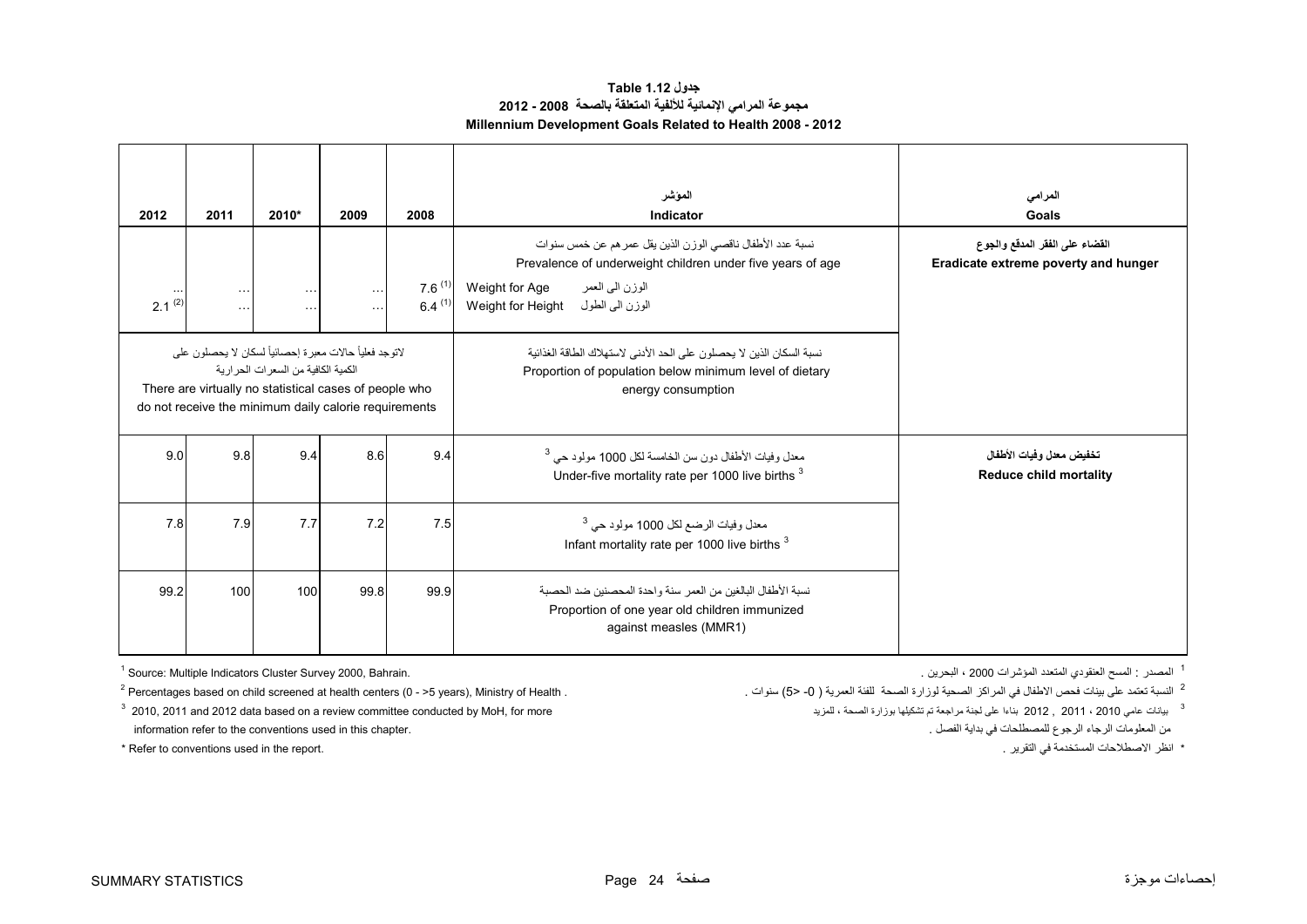#### **(Cont'd) Table 1.12 جدول ) تابع( مجموعة المرامي اإلنمائية لأللفية المتعلقة بالصحة 2008 - 2012 Millennium Development Goals Related to Health 2008 - 2012**

| 2012             | 2011     | $2010*$  | 2009     | 2008                 | الموشر<br><b>Indicator</b>                                                                                                                                    | المرامى<br>Goals                             |
|------------------|----------|----------|----------|----------------------|---------------------------------------------------------------------------------------------------------------------------------------------------------------|----------------------------------------------|
| 26.2             | 22.8     | 11.0     | 16.9     | 17.7                 | معدل وفيات الأمهات لكل 100,000 مولود حي <sup>1</sup><br>Maternal mortality rate per 100,000 live births <sup>1</sup>                                          | تحسين صحة الأمهات<br>Improve maternal health |
| 99.8             | 99.6     | 99.3     | 99.5     | 99.4                 | نسبة الو لادات التي تتم تحت إشر اف موظفي صحة متدر بين<br>Proportion of births attended by skilled health personnel                                            |                                              |
| 15               | 15       | 15       | 15       | 13                   | معدل الو لادات لدى المر اهقات (15-19 سنة) ، لكل 1,000 من الفئة العمرية (15 - 19) سنة<br>Adolescent birth rate, per 1,000 women (age 15-19)                    |                                              |
| 100 <sup>1</sup> | 100      | 100      | 100      | 100                  | الحصول على الرعاية الصحية قبل الولادة (زيارة واحدة على الأقل وأربع زيارات على الأقل)<br>Antenatal care coverage (at least one visit and at least four visits) |                                              |
| $\cdots$         | $\cdots$ | $\cdots$ | $\cdots$ | $\sim$ $\sim$ $\sim$ | عدم تلبية الحاجة إلى تنظيم الأسر ة<br>Unmet need for family planning                                                                                          |                                              |

 $^{\rm 1}$  2012  $^{\rm 2011}$  and 2012 data based on a review committee conducted by MoH, for more بناءا على لجنة مراجعة تم تشكيلها بوزارة الصحة ، للمزيد ، الصحة بوزارة تشكيلها بوزارة الصحة ، للمزيد ، الصحة بالمزيد الصحة بيا من المعلومات الرجوع المصطلحات في بداية الفصل .<br>من المعلومات الرجوع المصطلحات في بداية الفصل .

\* Refer to conventions used in the report. . التقرير في المستخدمة االصطالحات انظر\*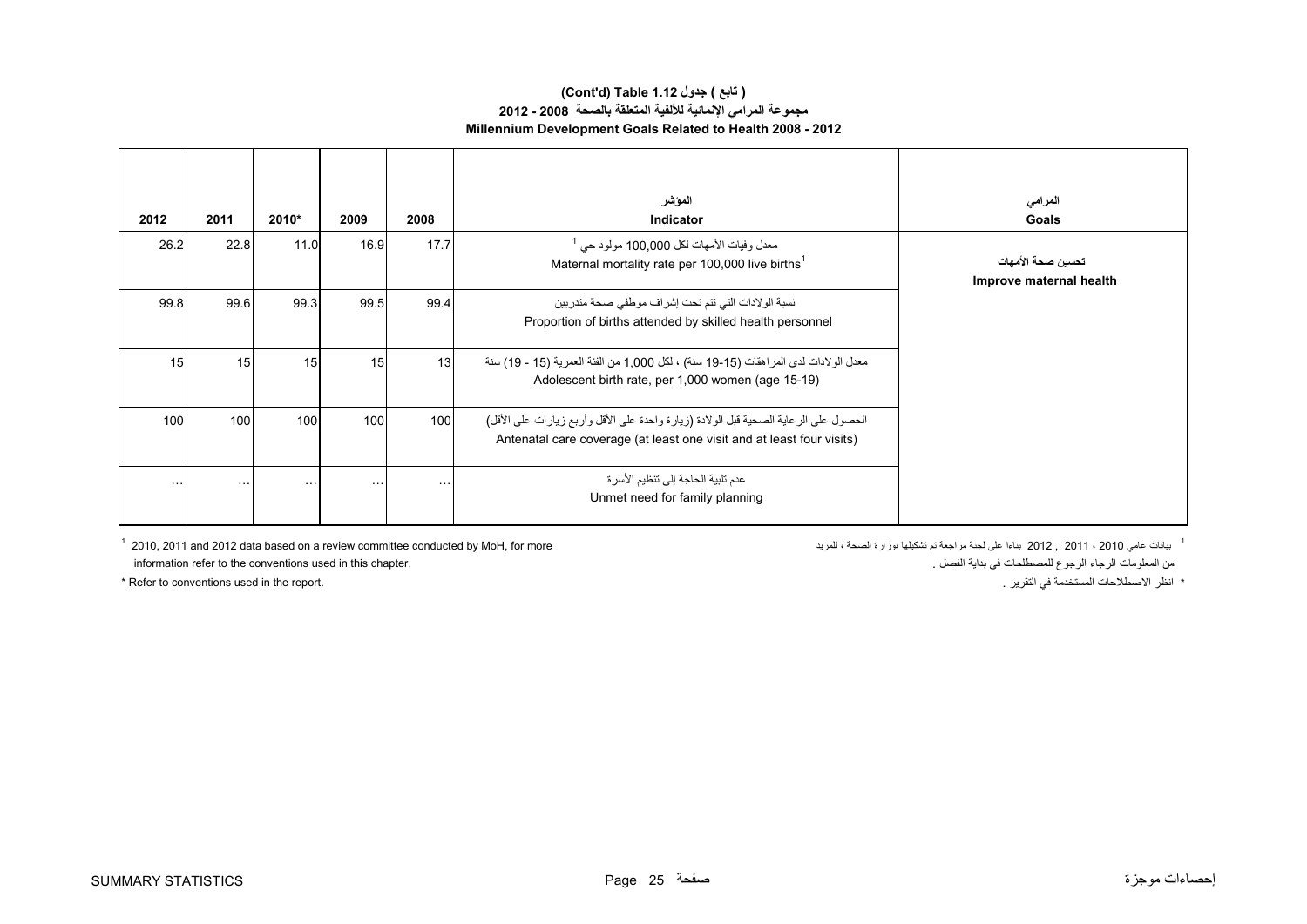## **مجموعة المرامي اإلنمائية لأللفية المتعلقة بالصحة 2008 - 2012 Millennium Development Goals Related to Health 2008 - 2012 (Cont'd) Table 1.12 جدول ) تابع(**

| 2012                   | 2011        | 2010        | 2009        | 2008        | الموشر<br>Indicator                                                                                                                                                                                                                      | المرامي<br>Goals                                                             |
|------------------------|-------------|-------------|-------------|-------------|------------------------------------------------------------------------------------------------------------------------------------------------------------------------------------------------------------------------------------------|------------------------------------------------------------------------------|
|                        |             |             |             |             | معدل انتشار فيروس العوز المناعي البشري لدى النساء الحوامل<br>اللائي تتراوح أعمار هن بين 15 و 24 عاماً<br>HIV prevalence among pregnant women aged 15 - 24 years                                                                          | مكافحة فيروس العوز المناعي البشري ( الإينز )<br>والملاريا وغيرهما من الأمراض |
| $9.6\%$ <sup>(1)</sup> |             | $\ddotsc$   |             |             | معدل انتشار استخدام الواقي الذكرى<br>Condom use rate of the contraceptive prevalence rate                                                                                                                                                | Combat HIV/AIDS, Malaria and<br>other diseases                               |
|                        |             |             |             |             | عدد الأطفال الأيتام بسبب فيروس العوز المناعي البشري / الإيدز<br>Number of children orphaned by HIV/AIDS                                                                                                                                  |                                                                              |
| 18.9                   | 15.6        | 7.3         | 9.0         | 8.3         | معدلات الإصابة (الحالات المستجدة) والوفيات المرتبطة بالملاريا<br>المعدل لكل 100.000 من السكان<br>Incidences and death rates associated with malaria,<br>Rate per 100,000 population<br>الإصابة Incidences<br>الو فاة<br>Death            |                                                                              |
| <b>NA</b>              | <b>NA</b>   | <b>NA</b>   | <b>NA</b>   | <b>NA</b>   | نسبة السكان المقيمين في المناطق المعرضة لخطر الملاريا الذين يتخذون<br>تدابير فعالة للوقابة من الملاربا وعلاجها<br>Proportion of population in malaria-risk areas using effective<br>malaria prevention and treatment measures            |                                                                              |
|                        |             |             |             |             | معدلات الإصابة (الحالات المستجدة) والوفيات المرتبطة بالسل الرئوي<br>المعدل لكل 100 100 من السكان<br>Incidences and death rates associated with Tuberculosis<br>Rate per 100,000 population                                               |                                                                              |
| 12.5<br>0.4            | 11.4<br>0.2 | 12.0<br>0.6 | 17.7<br>0.3 | 18.2<br>0.5 | الإصابة Incidences<br>الو فاة<br>Death                                                                                                                                                                                                   |                                                                              |
|                        | 66          | 68          | 77          | 49          | عدد حالات السل التي اكتشفت وتم شفاؤها في إطار نظام العلاج<br>لفتر ة قصير ة تحت المر اقبة المباشر ة <sup>2</sup><br>Number of tuberculosis cases detected and cured under<br>DOTS (Directly Observed Treatment Short-course) <sup>2</sup> |                                                                              |

<sup>1</sup> المصدر : مسح صحة الاسرة 1995 .

المصدر : مسح صحة الأسرة 1995 .<br>2 المجمدر : مسح صحة الأسرة 1995 .<br>2 البحر بينيين فقط ، الأجانب يتم ترحيلهم بعد تلقيهم العلاج المناسب طبقاً للتدابير الوطنية . المجالسيا عنه المناسب طبقاً للتدابير الوطنية . المجالسيا عنه الم  $2$  Bahraini only, non-Bahraini repatriated after receiving the required treatment according to national policy.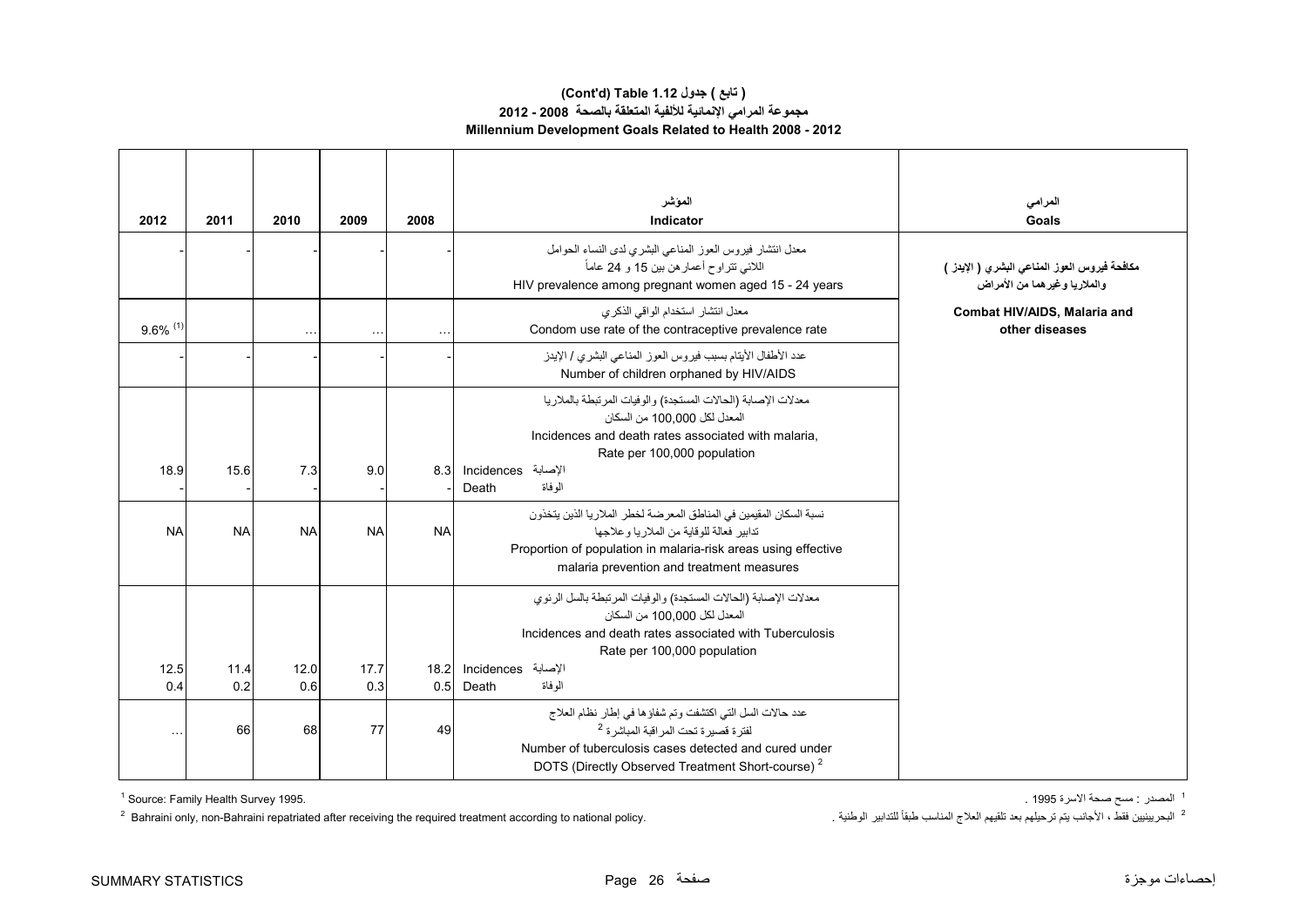### **(Cont'd) Table 1.12 جدول ) تابع( مجموعة المرامي اإلنمائية لأللفية المتعلقة بالصحة 2008 - 2012 Millennium Development Goals Related to Health 2008 - 2012**

| 2012      | 2011      | 2010      | 2009      | 2008      | الموشر<br>Indicator                                                                                                                                                               | المرامى<br>Goals                                                                     |
|-----------|-----------|-----------|-----------|-----------|-----------------------------------------------------------------------------------------------------------------------------------------------------------------------------------|--------------------------------------------------------------------------------------|
| <b>NA</b> | <b>NA</b> | <b>NA</b> | <b>NA</b> | <b>NA</b> | نسبة السكان الذين يستخدمون الوقود الصلب<br>Proportion of population using solid fuels                                                                                             | ضمان الاستدامة البينية<br><b>Ensure environmental sustainability</b>                 |
| 100       | 100       | 100       | 100       | 100       | نسبة الأشخاص الذين يمكنهم بصورة مستدامة الحصول<br>على مصدر محسن للمياه<br>Proportion of population with sustainable access<br>to an improved water source, urban and rural        |                                                                                      |
| 100       | 100       | 100       | 100       | 100       | نسبة الأشخاص الذين يمكنهم الحصول على إصحاح محسن<br>Proportion of urban population with access to improve<br>sanitation                                                            |                                                                                      |
| 100       | 100       | 100       | 100       | 100       | نسبة السكان الذين يمكنهم الحصول على الأدوية الأساسية<br>بأسعار ميسورة بشكل مستدام<br>Proportion of population with access to affordable<br>essential drugs on a sustainable basis | اقامة شراكة عالمية من اجل التنمية<br>Develop a global partnership<br>for development |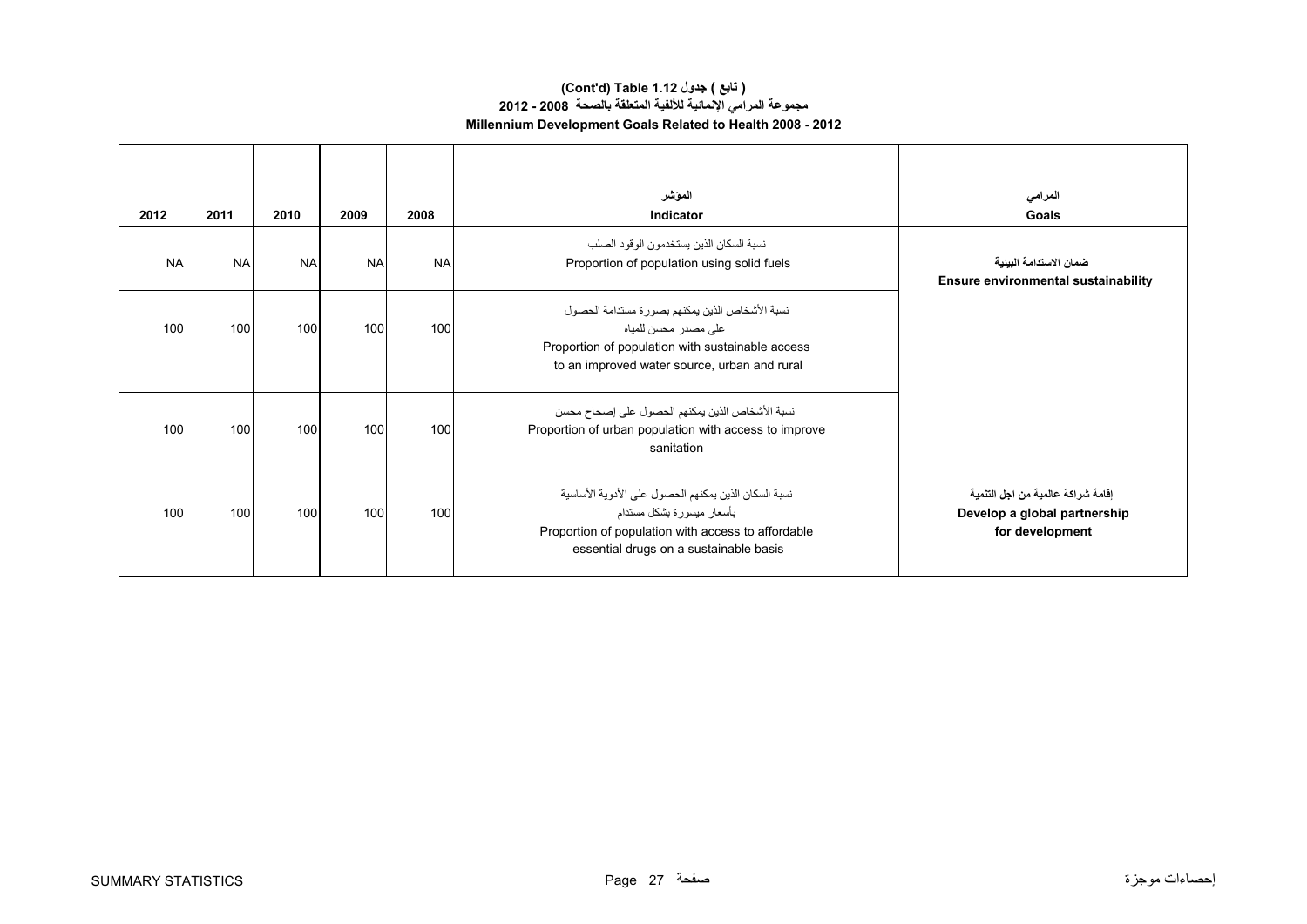| جدول Table 1.13                                                 |  |  |  |  |  |  |
|-----------------------------------------------------------------|--|--|--|--|--|--|
| مجموعة المرامي الإنمائية للألفية المتعلقة بالصحة حسب النوع 2012 |  |  |  |  |  |  |
| Millennium Development Goals Related to Health by Sex 2012      |  |  |  |  |  |  |

<span id="page-28-0"></span>

| الجملة<br><b>Total</b>  | أنشى<br>Female                                                                                                                                                                                                              | نكر<br><b>Male</b>    | الموشر<br>Indicator                                                                                                                                                                                 | المرامى<br>Goals                                                       |
|-------------------------|-----------------------------------------------------------------------------------------------------------------------------------------------------------------------------------------------------------------------------|-----------------------|-----------------------------------------------------------------------------------------------------------------------------------------------------------------------------------------------------|------------------------------------------------------------------------|
| $\cdots$<br>$2.1^{(1)}$ | $\cdots$<br>$\cdots$                                                                                                                                                                                                        | $\cdots$<br>$\ddotsc$ | نسبة عدد الأطفال ناقصي الوزن الذين يقل عمر هم عن خمس سنوات<br>Prevalence of underweight children under five years of age<br>الوزن المي العمر<br>Weight for Age<br>الوزن الى الطول Weight for Height | القضاء على الفقر المدقع والجوع<br>Eradicate extreme poverty and hunger |
|                         | لاتوجد فعلياً حالات معبر ة إحصـائياً لسكان لا يحصلون على<br>على الكمية الكافية من السعر ات الحر ار ية<br>There are virtually no statistical cases of<br>people who do not receive the minimum<br>daily calorie requirements |                       | نسبة السكان الذين لا يحصلون على الحد الأدنى لاستهلاك الطاقة الغذائية<br>Proportion of population below minimum level of dietary<br>energy consumption                                               |                                                                        |
| 9.0                     | 8.9                                                                                                                                                                                                                         | 9.1                   | معدل وفيات الأطفال دون سن الخامسة لكل 1000 مولود حي <sup>2</sup><br>Under-five mortality rate per 1000 live births <sup>2</sup>                                                                     | تخفيض معدل وفيات الأطفال<br><b>Reduce child mortality</b>              |
| 7.8                     | 7.9                                                                                                                                                                                                                         | 7.6                   | معدل وفيات الرضع لكل 1000 مولود حي <sup>2</sup><br>Infant mortality rate per 1000 live births <sup>2</sup>                                                                                          |                                                                        |
| 99.2                    | 99.7                                                                                                                                                                                                                        | 98.8                  | نسبة الأطفال البالغين من العمر  سنة و احدة المحصنين ضد الحصبة<br>Proportion of one year old children immunized<br>against measles (MMR1) <sup>(2011 data)</sup>                                     |                                                                        |

<sup>1</sup> النسبة تعتمد

\* Refer to conventions used in the report. . التقرير في المستخدمة االصطالحات انظر\*

 $1$  Percentages based on child screened at health centers (0 - >5 years), Ministry of Health .

 $^2$  2012 . 2011 and 2012 data based on a review committee conducted by MoH, for more بيانات عامي 2010, 2011 and 2012 data based on a review committee conducted by MoH, for more information refer to the conventions used in this chapter. . الفصل بداية في للمصطلحات الرجوع الرجاء المعلومات من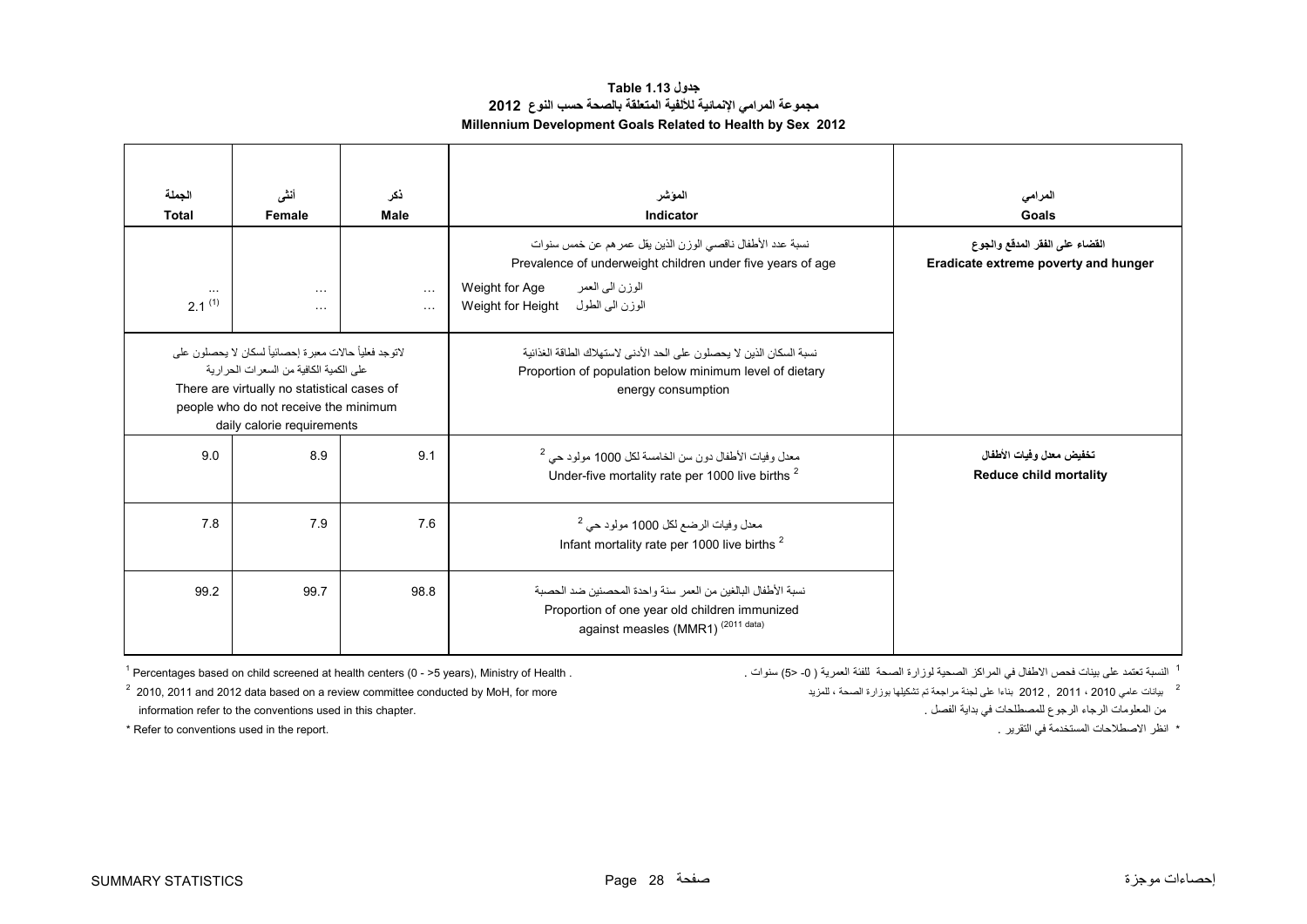#### **(Cont'd) Table 1.13 جدول ) تابع( مجموعة المرامي اإلنمائية لأللفية المتعلقة بالصحة حسب النوع<sup>2012</sup> Millennium Development Goals Related to Health by Sex 2012**

| الجملة       | أنشى                 | ذكر         | الموشر                                                                                                                                                        | المرامى                                      |
|--------------|----------------------|-------------|---------------------------------------------------------------------------------------------------------------------------------------------------------------|----------------------------------------------|
| <b>Total</b> | Female               | <b>Male</b> | <b>Indicator</b>                                                                                                                                              | Goals                                        |
| <b>NA</b>    | 26.2                 | <b>NA</b>   | معدل وفيات الأمهات لكل 100,000 مولود حي<br>Maternal mortality rate per 100,000 live births <sup>1</sup>                                                       | تحسين صحة الأمهات<br>Improve maternal health |
| <b>NA</b>    | 99.8                 | <b>NA</b>   | نسبة الولادات التي تتم تحت إشراف موظفي صحة متدربين<br>Proportion of births attended by skilled health personnel                                               |                                              |
| <b>NA</b>    | 15                   | <b>NA</b>   | معدل الولادات لدى المر اهقات (15-19 سنة) ، لكل 1,000 من الفئة العمرية (15 - 19) سنة<br>Adolescent birth rate, per 1,000 women (age 15-19)                     |                                              |
| <b>NA</b>    | 100                  | <b>NA</b>   | الحصول على الرعاية الصحية قبل الولادة (زيارة واحدة على الأقل وأربع زيارات على الأقل)<br>Antenatal care coverage (at least one visit and at least four visits) |                                              |
| $\cdots$     | $\sim$ $\sim$ $\sim$ | $\cdots$    | عدم تلبية الحاجة إلى تنظيم الأسر ة<br>Unmet need for family planning                                                                                          |                                              |

 $^{\rm 1}$  2012  $^{\rm 2011}$  and 2012 data based on a review committee conducted by MoH, for more يلمانه بوزارة تشكيلها توزارة الصحة ، للمزيد ، الصحة بوزارة تشكيلها توزارة الصحة ، للمزيد ، الصحة ، للمزيد ، الصحة ، للمزيد ، information refer to the conventions used in this chapter. . الفصل بداية في للمصطلحات الرجوع الرجاء المعلومات من

\* Refer to conventions used in the report. . . . . . . انظر الاصطلاحات المستخدمة في التقرير "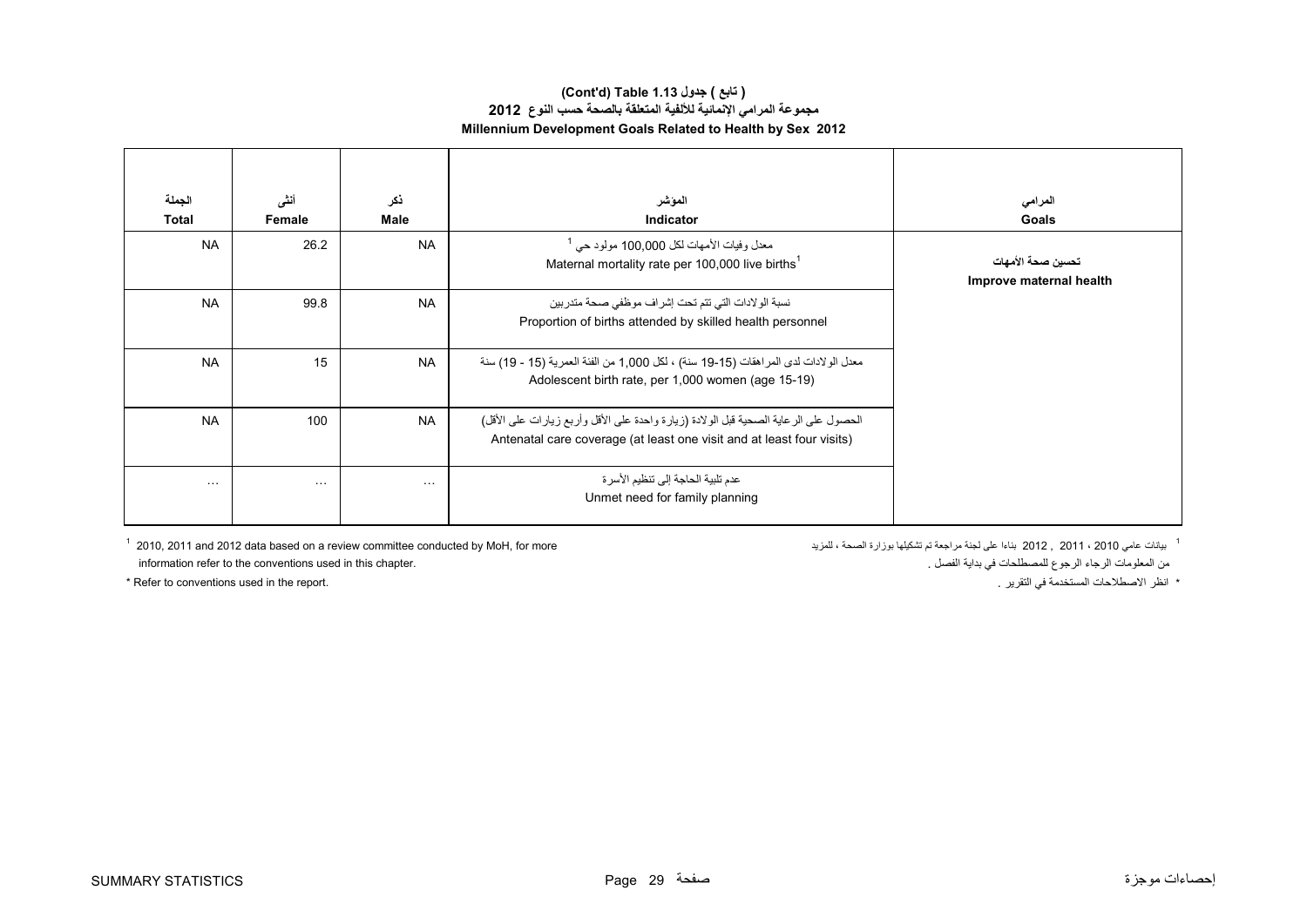#### **مجموعة المرامي اإلنمائية لأللفية المتعلقة بالصحة حسب النوع<sup>2012</sup> Millennium Development Goals Related to Health by Sex 2012 (Cont'd) Table 1.13 جدول ) تابع(**

| الجملة<br><b>Total</b>   | أنشى<br>Female           | ذكر<br><b>Male</b>     | المؤشر<br>Indicator                                                                                                                                                                                                                                             | المرامى<br>Goals                                                                |
|--------------------------|--------------------------|------------------------|-----------------------------------------------------------------------------------------------------------------------------------------------------------------------------------------------------------------------------------------------------------------|---------------------------------------------------------------------------------|
| <b>NA</b>                |                          | <b>NA</b>              | معدل انتشار فيروس العوز المناعي البشري لدى النساء الحوامل<br>اللائي نتراوح أعمار هن بين 15 و 24 عاماً<br>HIV prevalence among pregnant women aged 15 - 24 years                                                                                                 | مكافحة فيروس العوز المناعي البشري ( الإيدز )<br>و الملاريا وغير هما من الأمر اض |
| <b>NA</b>                | <b>NA</b>                | $9.6\%$ <sup>(1)</sup> | معدل انتشار استخدام الواقى الذكرى<br>Condom use rate of the contraceptive prevalence rate                                                                                                                                                                       | Combat HIV/AIDS, Malaria and<br>other diseases                                  |
| $\overline{\phantom{0}}$ | $\overline{\phantom{a}}$ | $\overline{a}$         | عدد الأطفال الأيتام بسبب فيروس العوز المناعي البشري / الإيدز<br>Number of children orphaned by HIV/AIDS                                                                                                                                                         |                                                                                 |
| 18.9                     | 4.1                      | 28.0                   | معدلات الإصابة (الحالات المستجدة) والوفيات المرتبطة بالملاريا<br>المعدل لكل 100.000 من السكان<br>Incidences and death rates associated with malaria,<br>Rate per 100,000 population<br>الإصابة Incidences<br>الو فاة<br>Death                                   |                                                                                 |
| <b>NA</b>                | <b>NA</b>                | <b>NA</b>              | نسبة السكان المقيمين في المناطق المعر ضنة لخطر  الملار يا الذين يتخذون<br>تدابير فعالة للوقابة من الملاربا وعلاجها<br>Proportion of population in malaria-risk areas using effective<br>malaria prevention and treatment measures                               |                                                                                 |
| 12.5                     | 11.2                     | 13.3                   | معدلات الإصبابة (الحالات المستجدة) والوفيات المر تبطة بالسل الر نو ي<br>المعدل لكل 100.000 من السكان<br>Incidences and death rates associated with Tuberculosis<br>Rate per 100,000 population<br>الإصابة Incidences                                            |                                                                                 |
| 0.4                      | 0.2                      | 0.5                    | الو فاة<br>Death                                                                                                                                                                                                                                                |                                                                                 |
| 66                       | 22                       | 44                     | عدد حالات السل التي اكتشفت وتم شفاؤها في إطار نظام العلاج<br>لفترة قصيرة تحت المراقبة المباشرة <sup>(بيانات</sup> 2011 ) 2<br>Number of tuberculosis cases detected and cured under<br>DOTS (Directly Observed Treatment Short-course) <sup>(2011 data)</sup> 2 |                                                                                 |

<sup>1</sup> المصدر : مسح صحة الأسرة 1995 .

1 المصدر : مسح صحة الأسرة 1995 .<br>2 البحربينيين فقط ، الأجانب يتم ترحيلهم بعد تلقيهم العلاج المناسب طبقاً للتدابير الوطنية . المحاسب طبقاً للتدابير الوطنية . المحاسب المعاشرة 1995 .<br>2 البحربينيين فقط ، الأجانب يتم ترحيلهم <sup>2</sup> Bahraini only, non-Bahraini repatriated after receiving the required treatment according to national policy.